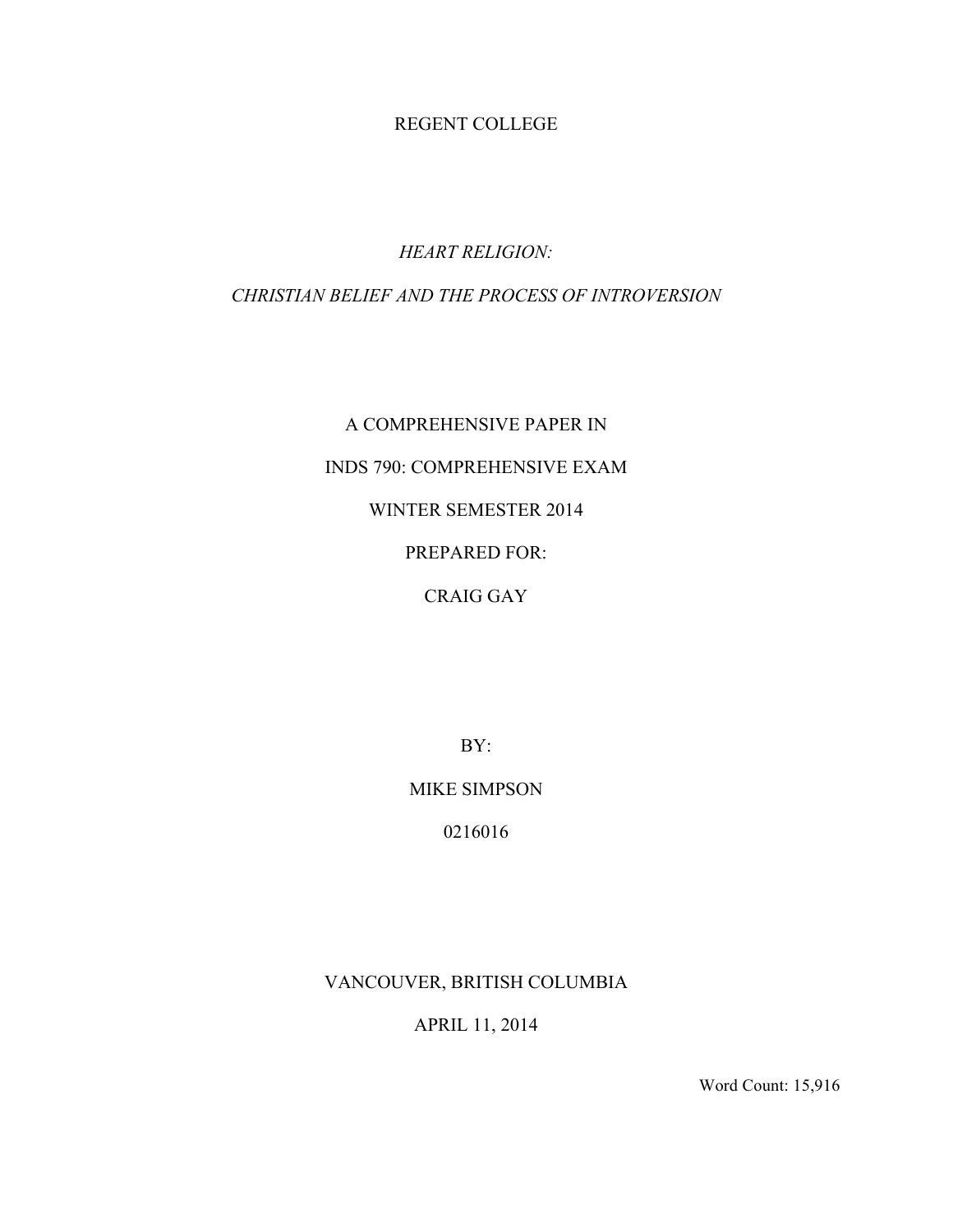## PART ONE:

## READING SUMMARIES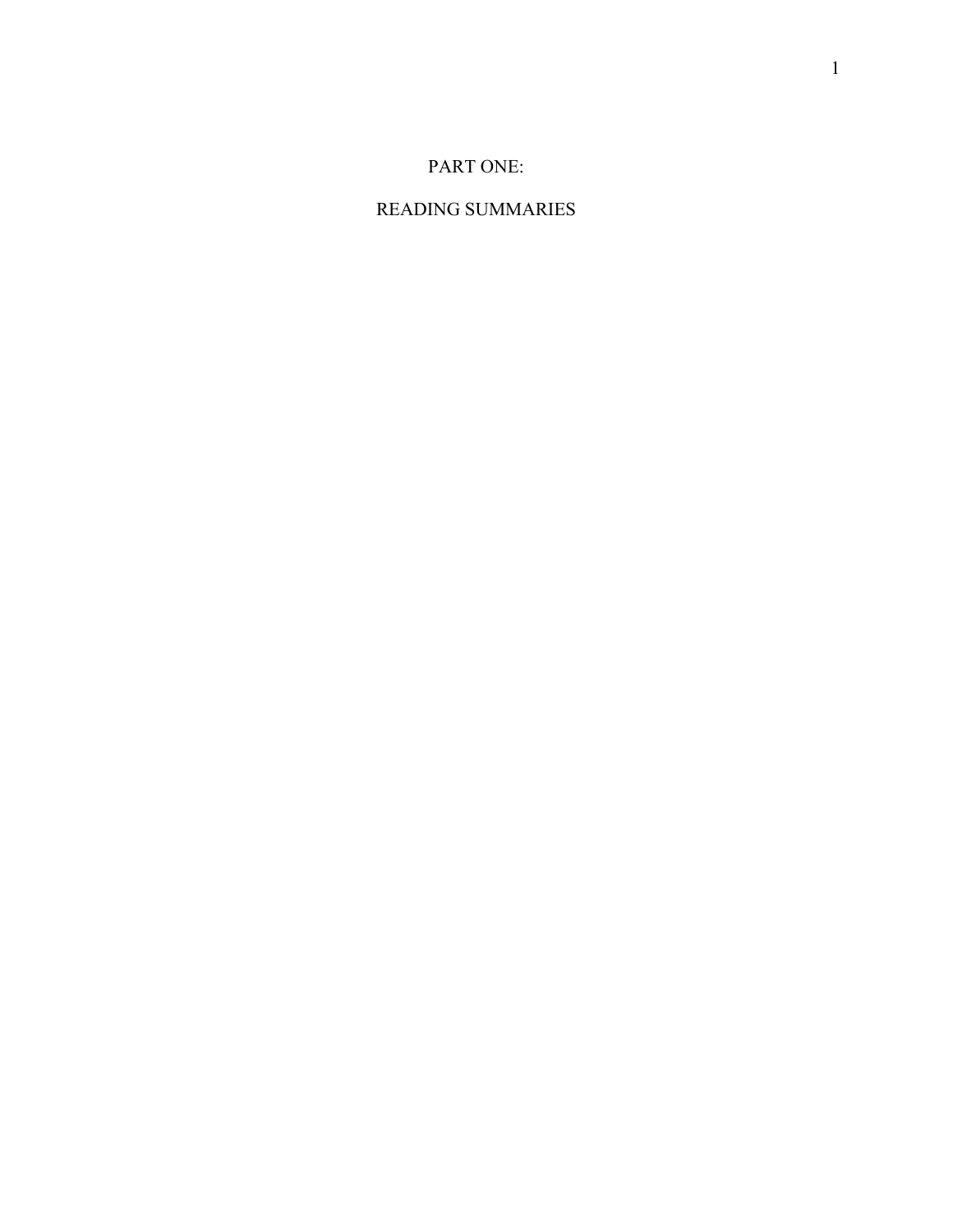Abrams, M.H. *Natural Supernaturalism: Tradition and Revolution in Romantic Literature*. New York: W.W. Norton & Co., 1971.

In his work, *Natural Supernaturalism*, Abrams explores the secularization of inherited theological ideas in the four decades of Romanticism that followed on the heels of the French Revolution. He contends that the Romantic writers strived to save concepts and values that had been based on traditional Christian belief in a relational Creator by reinterpreting them through notions of a deified human mind and its relation to nature. Using the poet Wordsworth as his central case study, Abrams traces throughout the poetry and philosophy of the Romantic Age the exalted view of human consciousness and its unfettered ability to make manifest its own "heavenly" paradise for the individual person.

For Abrams, Wordsworth typifies much of the thinking and goals of the Romantic Age. His poetry followed in succession of Milton's epic, *Paradise Lost*, but he replaced the divine elements with decidedly naturalistic ones, and he based the construction of a new world on the "procreative marriage" of mind and nature. Within this relationship, nature played a mothering role to the mind, and existed as a means by which the mind was nurtured and developed. This was not to suggest that the mind was in some way captive to, or dependent upon nature. Rather, from this developmental process the mind emerged dominant and preeminent, capable of transforming nature by its own power, or at least able to alter its perception of nature. Therefore, the mind proved itself to be a self-salvific and transcendent aspect of humanity in the midst of a not-always-cordial material existence. Amid the bloodied battlefields and the failed hopes of the French Revolution, Wordsworth considered himself the prophet, or evangelist, of a new salvation and a new hope made possible by the imaginative and transformative power of the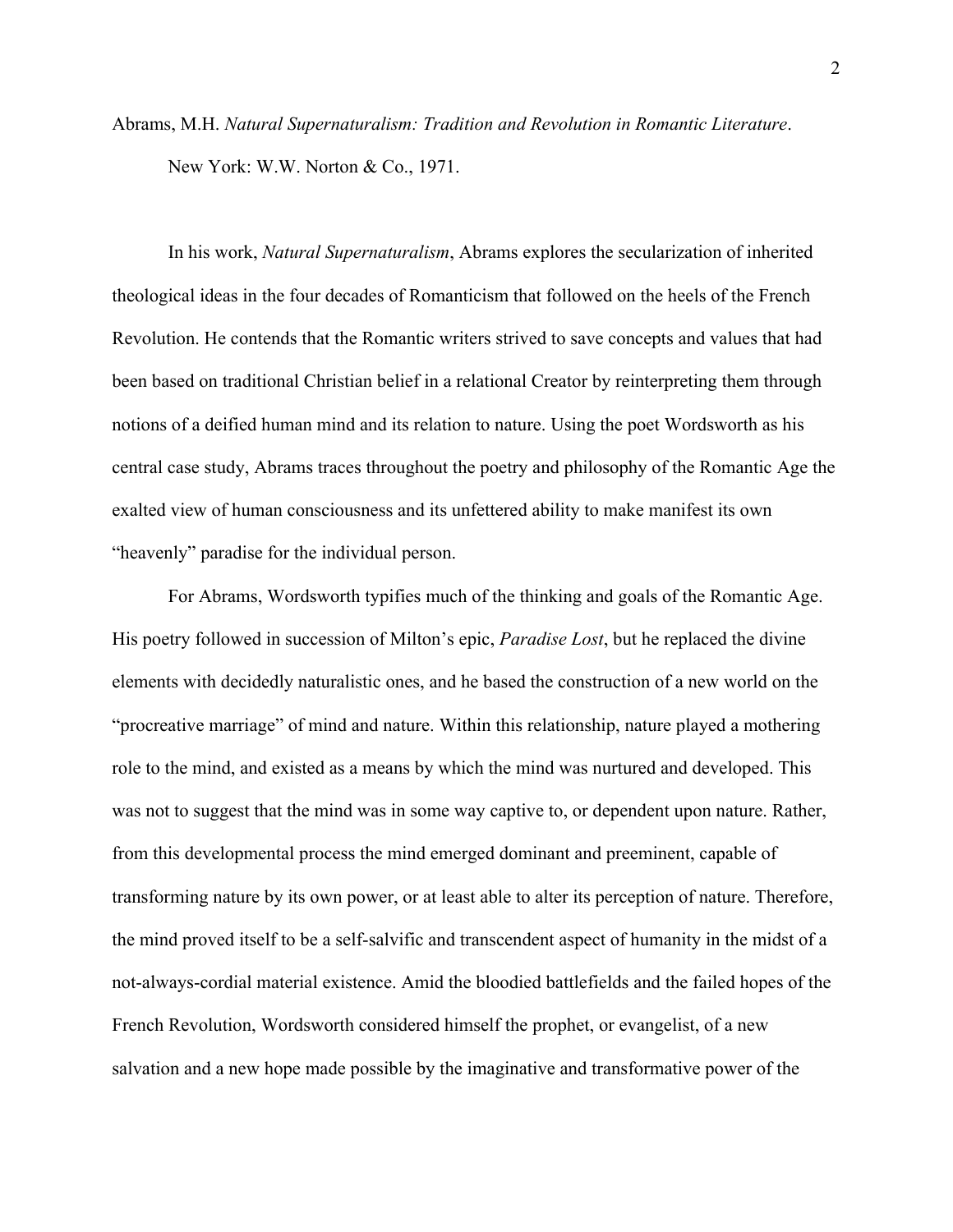human mind. By naturalizing the supernatural and humanizing the divine, Wordsworth stood alongside other poets of Romanticism, such as Coleridge, Shelley, and Carlyle, as well as beside Romantic thinkers, such as Fichte, Schelling, and Hegel, in the pursuit of a transvalued redemption rooted in the individual self rather than the person of the Christian God.

Central to the program of the Romantic Age was a circuitous view of reality and human progress, derived from both pagan and Christian Neoplatonism, and the Esoteric tradition. In this fall paradigm, the root of humanity's malaise was found in a division from nature, from people, and from oneself, and reconciliation was accessed through a return to an earlier Edenic state of wholeness. Such a return was realized in the ability of the mind to reinvest the world with "the modifying colors of the imagination"; the old was made new again by appropriating a child's sense of wonder and novelty, and was evidenced in a perception changing "Moment" in which the mundane was invested with a heretofore unobserved revelation. Humanity's salvation lay in the circuitous pilgrimage back to the primordial state, but the return existed at a new, higher level of consciousness. Abrams sees this Romantic idea reflected to a particular degree in American literature, especially in regards to the notion of the awe-inspiring vision of the child. He suggests the impetus for such a continuation of thought can be found in the millennial hopes of the first American immigrants and subsequent Transcendentalists such as Emerson and Thoreau.

Drawing from both biblical examples and Christian thought, the poets and philosophers of Romanticism appropriated the ideals and aspirations of the Christian faith, and reformulated the means by which such hopes were reached. Through the transformative power of the mind, the hardships of material existence were harnessed for self-formulation, and the mundane of daily life was reinterpreted as the sublime in a circuitous, yet progressive, journey to the New Jerusalem.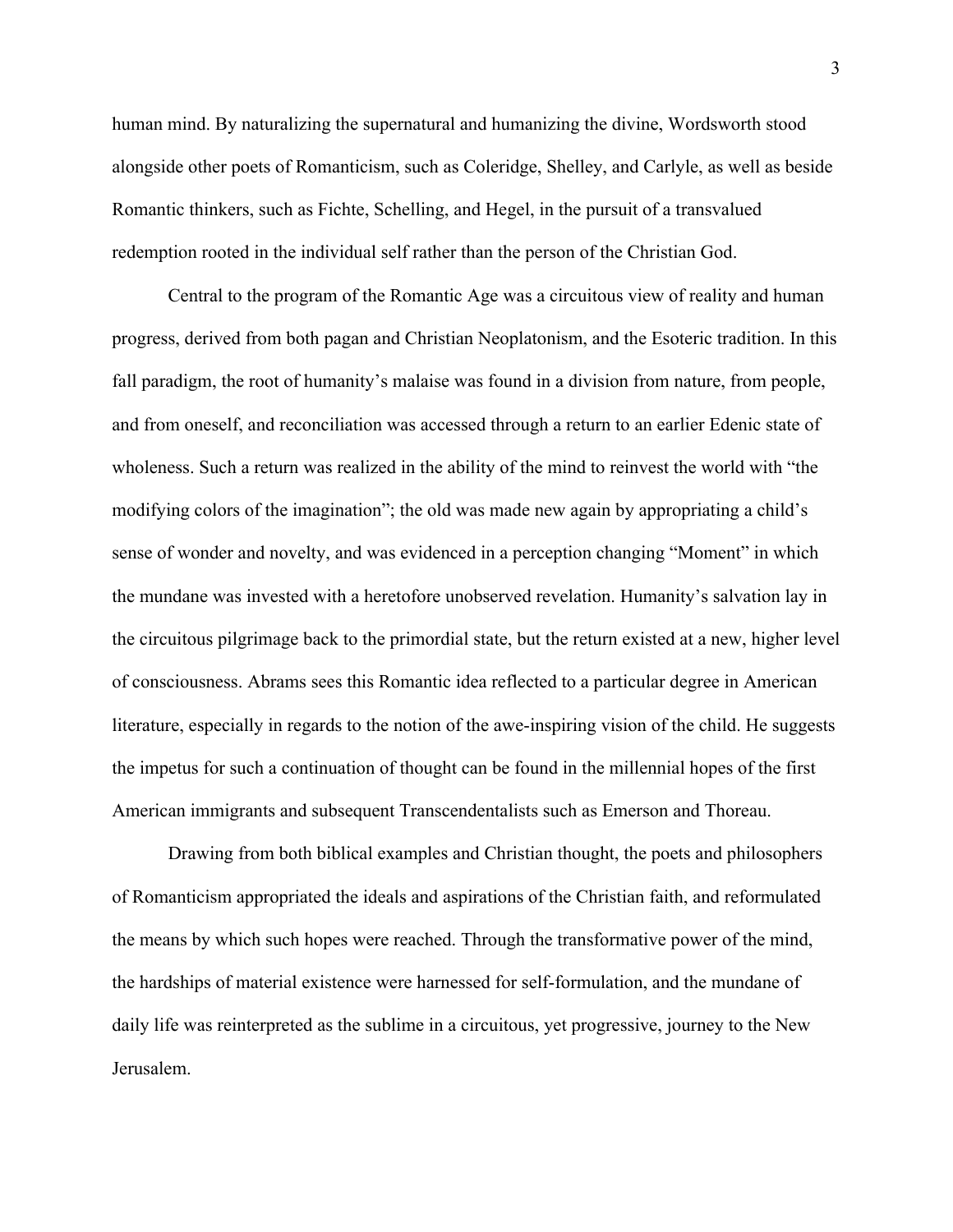Barth, Karl. *Protestant Theology in the Nineteenth Century: Its Background and History*. London: SCM Press, 1972. [Chapters 1-4]

In the first few chapters of *Protestant Theology*, the focus and content of this particular reading, Barth outlines factors within the preceding eighteenth century which subsequently impacted the Protestant theology that emerged in the nineteenth century: the conception of human beings, the attitude toward the subject-matter of theology, and the nature of the theological discussions that occurred over such subject-matter. Running throughout Barth's writing is the contention that what characterized the eighteenth century was an unfettered belief in human omnipotence, which he designates as, "absolutism."

Barth recognizes in Gottfried Wilhelm Leibnitz's teaching on the monad the characteristic understanding of the human person, namely a self-sufficient "emanation" of God Himself, who is similarly uninhibited by external factors. He sees such understanding reflected in the external form of eighteenth-century life. Here, for example, there was a close relationship with nature, but it was a nature that was formed according to human sensibility and the human will for form. Language, literature, and poetry were all things to be mastered, and art was primarily a celebration of skill and manipulation. Internally, the people of this century considered themselves rational, and similarly found their world to be rational. So, in some sense this century was a type of revival of tenets of the sixteenth-century Renaissance; it was an age that celebrated humanism, and a humanism understood in its broadest sense. This was a decidedly anthropocentric world, both in its internal and external manifestations.

Regarding the subject matter of eighteenth-century theology, Barth sees the characteristic absolutism at play in the attempts that were made to "humanize" theology. By "humanizing"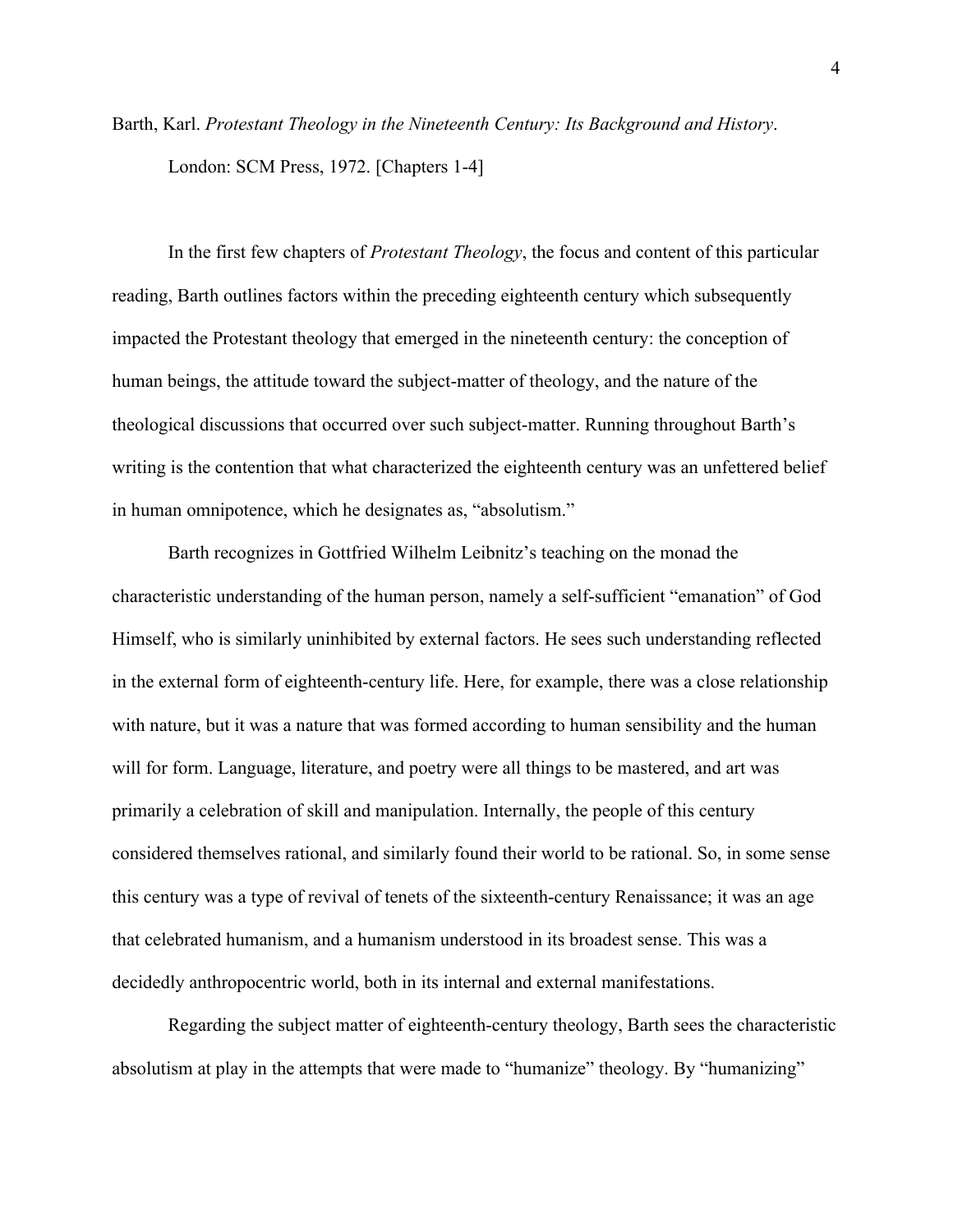Barth is referring to a process of transformation in which what was once a rigid, superior authority is turned into a malleable reality that can be experienced and understood by the individual human. That such an alteration occurred can be seen in the efforts to incorporate theology into the state through territorialism and collegialism; these were efforts to subsume the Church in the state. Such "humanizing" also sought to have Christianity incorporated into morality and the bourgeoisie. In this context Christianity was identified with the molding of human life, and it was charged with the responsibility of meeting human needs. Science and philosophy functioned as yet another method of humanization in which a "natural" or "reasonable" theology was pursued, resulting in an understanding of Christ as merely a moral instructor. Finally, the eighteenth-century push to alter Christianity is evidenced in the turn to inwardness and the individual, which functioned as a way of appropriating the faith for the individual such that it existed as an object for human mastery. The attempt at total assimilation, however, remained an incomplete project as internal contradictions, an inability to fully co-opt the Bible to one particular view, and the tenacity of various early elements of Christianity resisted the pressure to conform.

What becomes clear is that eighteenth-century theology did not so much guide the age as it sought to catch up with the various movements already affecting change in both Church and culture. Through the work of Johannes Franz Baddeus human reason was conceived of as the controlling factor in faith and revelation, and the rise of subsequent neologists only furthered a process in which dogma and revelation was whittled down to what could be considered rational truth. As a result of this process of humanization, propelled by eighteenth-century absolutism and the belief in human omnipotence, Christianity was equated to little more than a variety of ideas about God, freedom, morality, and immortality.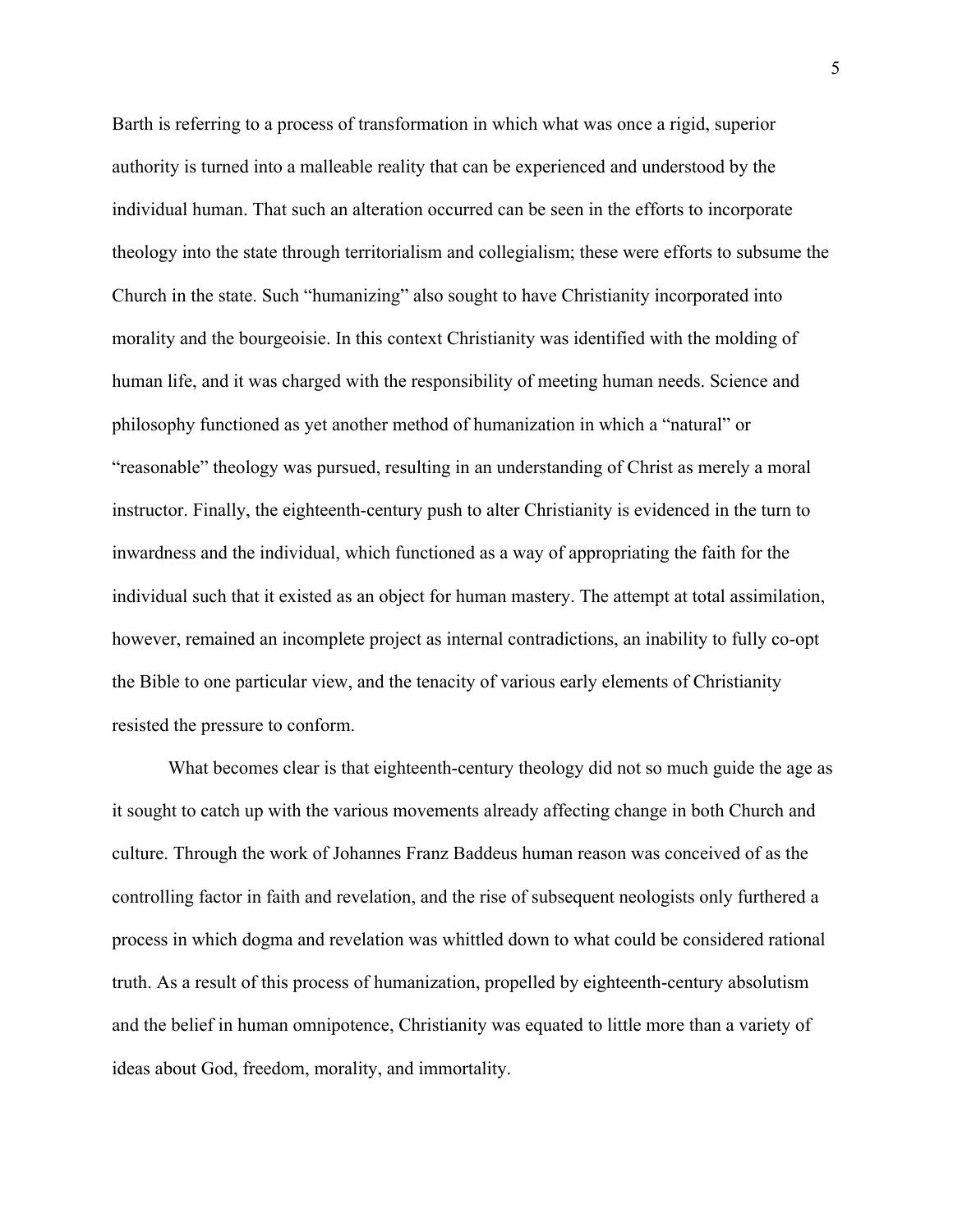Berger, Peter, Brigitte Berger, and Hansfried Kellner. *The Homeless Mind: Modernization and Consciousness*. New York: Vintage Books, 1974.

In *The Homeless Mind*, Berger contends that modernization, understood as the development and spread of institutions resulting from the ascendency of a technological society, necessarily involves, and impacts, human consciousness. The result of the process of modernization on consciousness is one of segmentation and anonymity, necessitating the creation of a private realm in which individual wholeness may be maintained and the threat of anomie mitigated, and culminating in a sense of metaphysical homelessness.

The primary carriers of modernization are technological production and bureaucracy. Technological production is such that it facilitates the segmentation of human life into different sectors, not the least of which is the segregation of work and private life. From such a situation emerges the sense of anonymity, whereby within the public realm one's identity is driven more by one's function than by one's character and personal traits. In order to preserve an integrated sense of self, the creation of a private world is required in which one might fully express one's subjective identity. Bureaucracy, which demands anonymity for the continuation and proper functioning of its operations, further compounds the need for an individual private realm. Other, secondary, factors also come into play. Perhaps of most significance are the plurality of sociallife worlds that characterize modern public spheres, and their concomitant plurality of "home worlds," or constructed universes by which identity and meaning are derived. The culmination of these carriers is such that what results is an estrangement of the individual from the larger social reality, and thus there exists an increasing sense of homelessness within the world.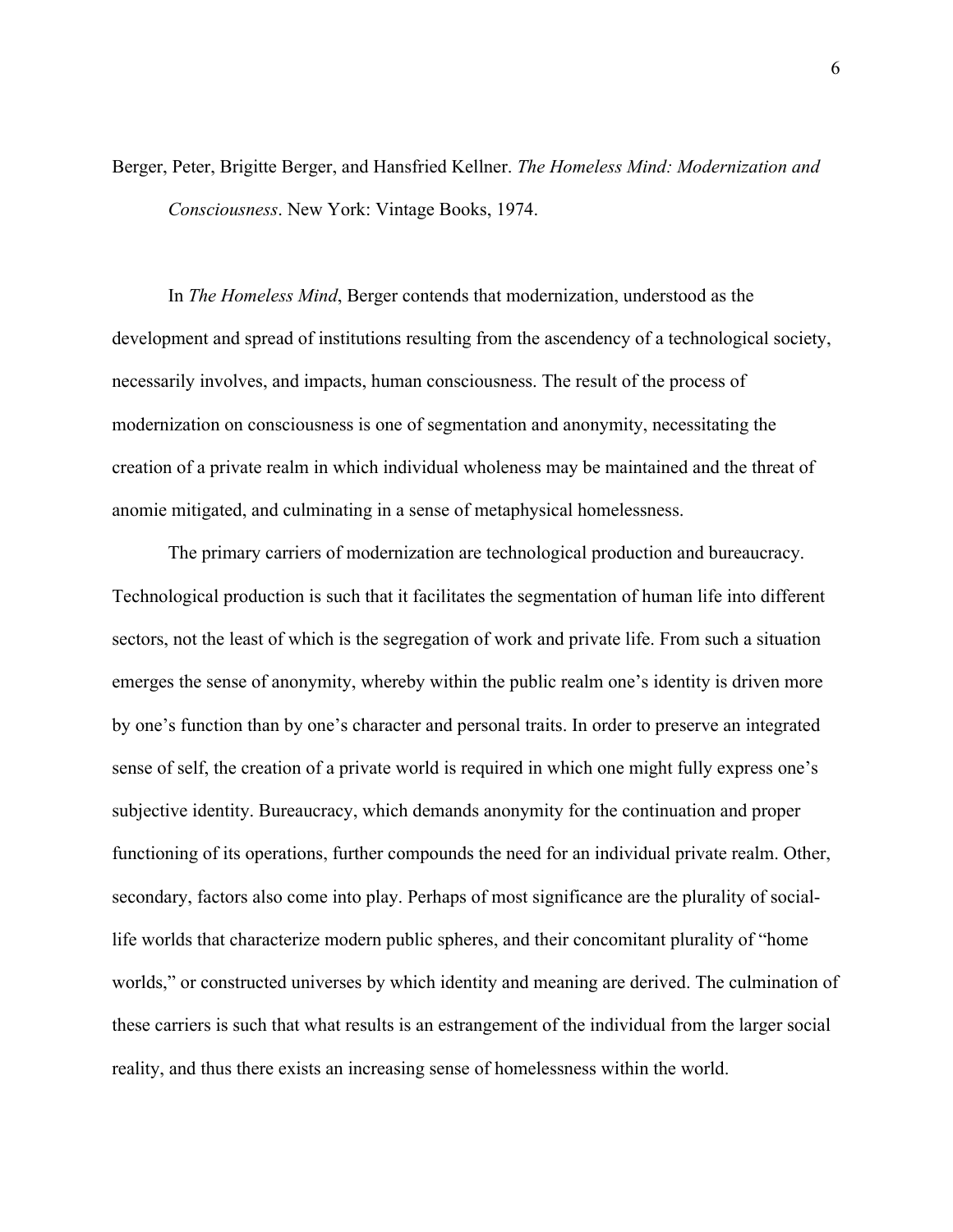The implications of modernization are well exhibited among emerging Third-World societies, where the process can be seen as one that radically reorients former ways of thinking, former ways of living, and former ways of conceiving of oneself within the world. It is ultimately a process of destabilization whereby the world is redefined and other humans are completely reclassified. Furthermore, one loses sense of one's self, resulting in uncertainty regarding reality. Thus the threat of meaninglessness is always near at hand. The irony of movements that are established in attempts to mitigate, or even combat, the emerging modernization and its impacts, is that they themselves are indicative of the modern notion of the manipulation of process; thus these protest movements are themselves explicitly modern. This exemplifies just how pervasive and inescapable a force modern consciousness is, despite attempts to resist it.

Nonetheless, there are many, even within "modernized" societies, who might be labeled as the "Discontents" of modernization. In general the impulse for de-modernization can be equated to a desire for the reversal of the process of modernization that leads to alienation. This desire is expressed in the pursuit of the underlying "natural" being as a way to free oneself from the constraints modernization imposes on consciousness. Such a pursuit is evidenced in modern society in the revival of occultism and the centrality of ecological movements. That the demodernizing impulse is limited to movements within society is telling of the fact that the complete dismantling of contemporary society is largely impossible, for it would involve untold amounts of suffering for millions of people. However, if the impulses that seek to counter modernization are bound by limits, so too is modernization. The very existence of discontentment guarantees it.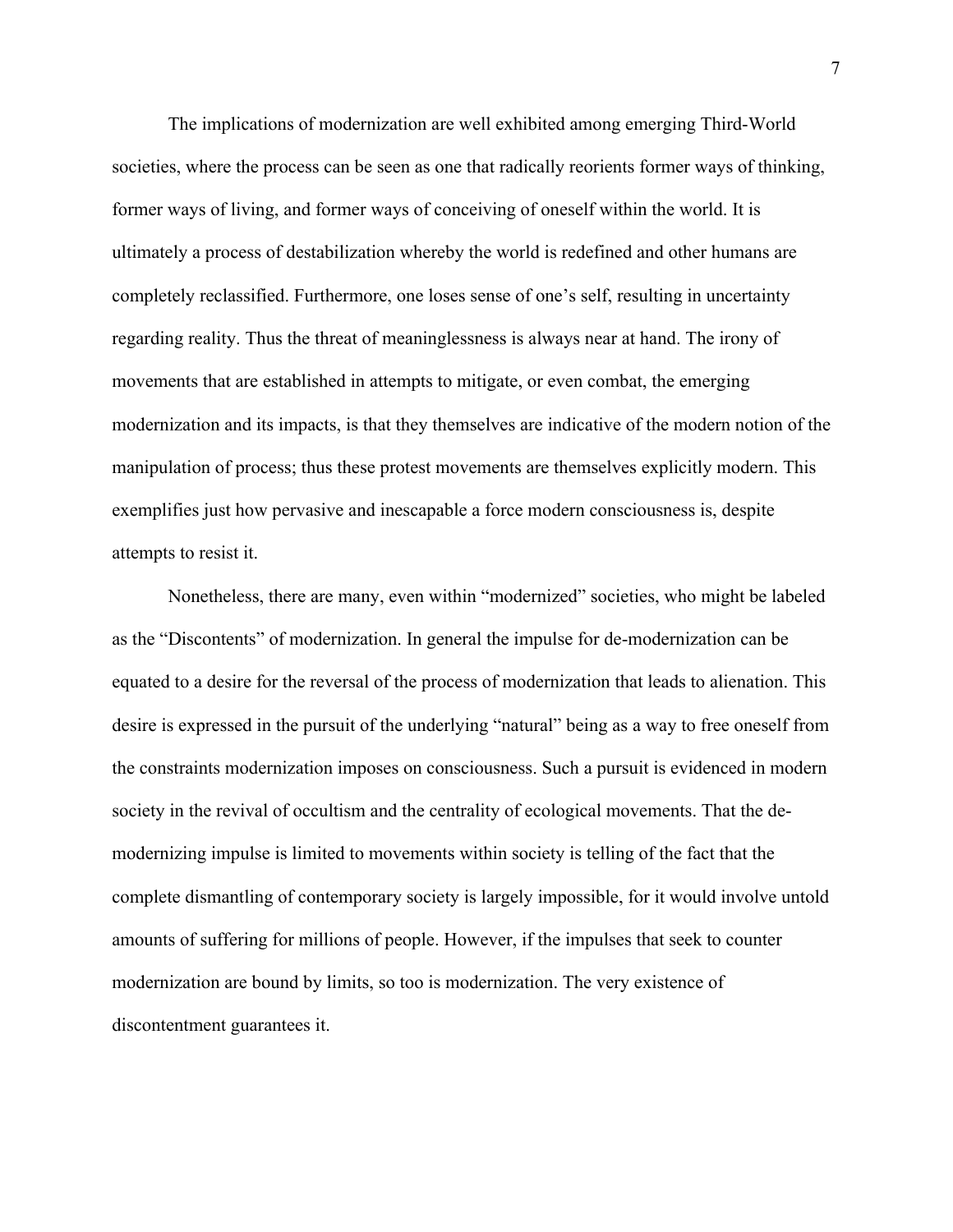Berlin, Isaiah. *The Roots of Romanticism*. The A.W. Mellon Lectures in the Fine Arts. Edited by Henry Hardy. Princeton: Princeton University Press, 1999.

In *The Roots of Romanticism,* Berlin suggests that amongst the varieties of the Romantic Movement there exist two central tenets: the notion of an unconquerable will, and the notion of a lack of structure in the world. He suggests this movement, originating in a pietistic Germany, is one of the most impactful in western history, and that its influence is still being felt today.

In order to evidence his assertions regarding Romanticism and its origins, Berlin points to a shift that occurred in German thinking between the 1760's and 1830's. Where once German values could be characterized as grounded in the centrality of knowledge, the advance of science, political power, happiness, discovering one's place within society, and living in loyalty, by the late eighteenth and early nineteenth centuries different values rose to ascension: integrity, sincerity, a willingness to sacrifice one's life for something higher, dedication to an ideal. While dedication to particular ideals could be said to have been exalted as early as the sixteenth century, what characterized its latest manifestation was a change in emphasis. By the early nineteenth century it was of little consequence what one held as an ideal, and all the more important the fact that one held an ideal at all. Clearly something had changed.

Implicit in these shifts of thinking is an undermining of the perception that there exists such a thing as universality. As Berlin notes, this disdain for universality runs counter to the propositions of the Enlightenment and the belief that there is structure and an ability to comprehend it, built into reality, and that it is merely a matter of humanity discovering which piece of the jigsaw puzzle fits where. The strongest push against such thinking, Berlin contends, came from the Germans. The background to this lies in the aftermath of the Thirty Years War,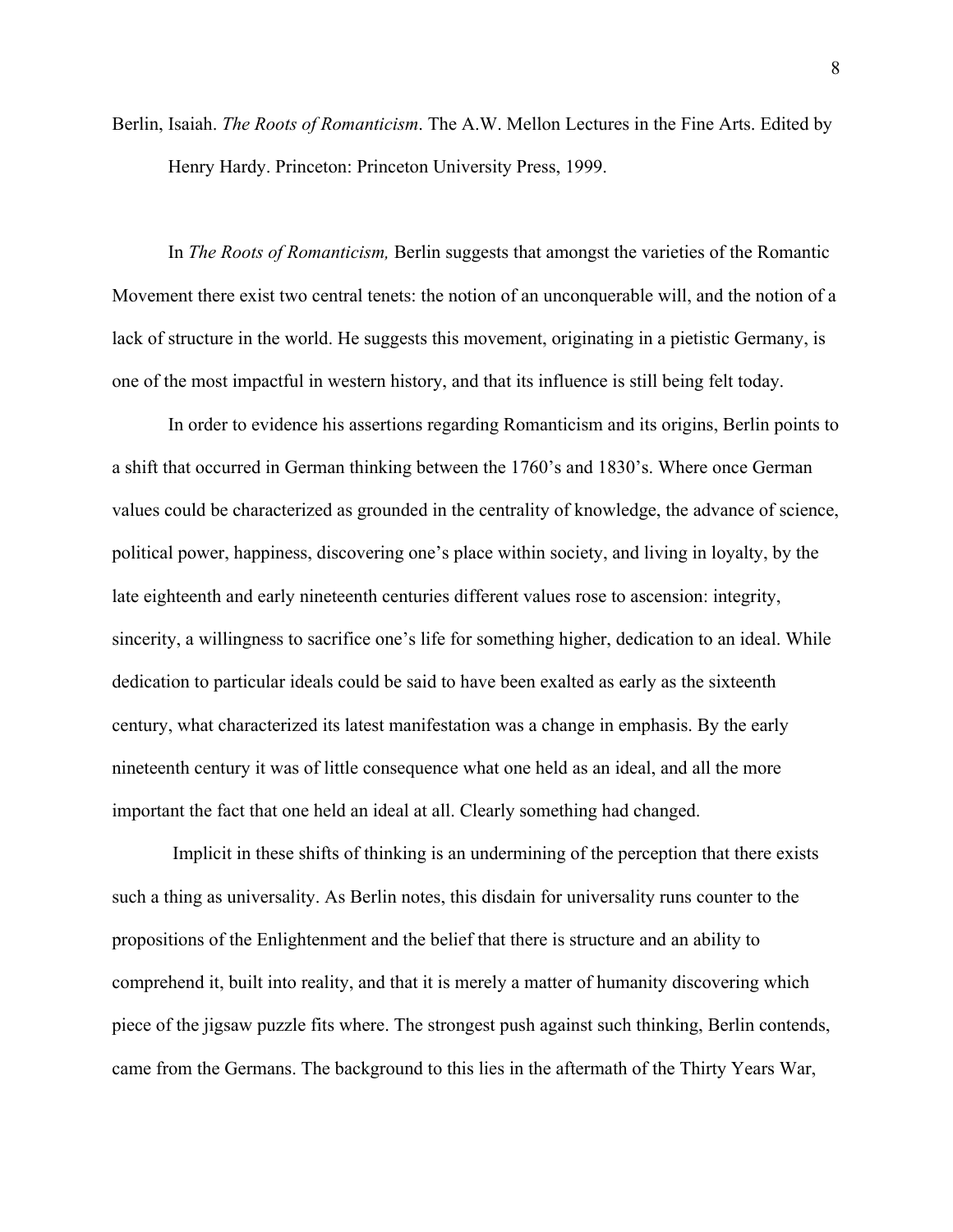and an increasingly embedded pietism that took root, as many reacted against the emergence of pedantic scholasticism and sought solace within the inner sanctum of the soul. From this context emerged several thinkers who, whether willingly or not, contributed directly to the Romantic Movement.

Of particular importance for Berlin are figures such as Johann Georg Hamann, Johann Gottfried Herder, Immanuel Kant, Friedrich Schiller, Johann Gottlieb Fichte, and Friedrich Schelling, each of whom were profoundly shaped by their surrounding context. Ultimately what emerged from their, at times, seemingly disparate visions of reality, was the centrality of the free and unconquerable human will, and the notion that this world was not comprised of a discernable structure. Essentially then, Romanticism existed as a revolt against any imposition of organization, or universality, and against anything that suggested determination or an impinging of human autonomy; it espoused notions of the plurality, but ultimate incompatibility, of valid ideals in response to declarations of order, progress, structure, and perfection.

The contemporary world and its thinking owes much to the Romantic Movement. For one, Berlin suggests, it undermined the idea that there exists some sort of objective, universal criteria by which values and ideals can be evaluated, and the implications of such an undermining continue to be experienced today. Certainly we are much more comfortable with notions of imperfection, inexhaustibility, and plurality than our classical predecessors. As a result our societies tend to reflect greater degrees of liberalism, tolerance, and appreciation for different ideals. Berlin celebrates the fact that we understand there can be no universal solution for all peoples for, as he suggests, it makes us much more willing to compromise our own ideals, and therefore much more capable of cooperation.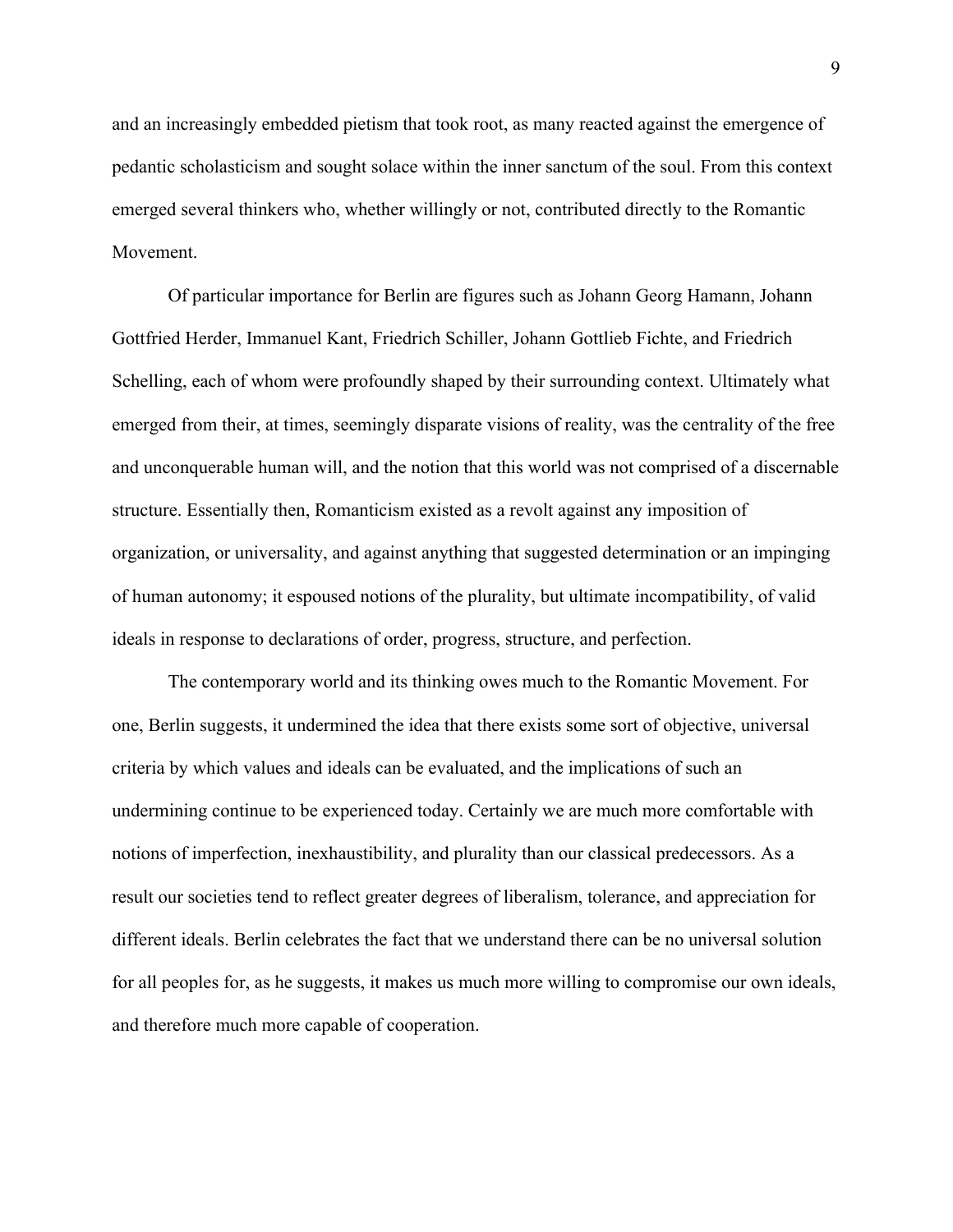Buckley, Michael J. *At the Origins of Modern Atheism*. New Haven: Yale University Press, 1987.

In *At the Origins of Modern Atheism*, Buckley seeks to determine how the idea of atheism emerged in the modern world, and how it has maintained cultural prominence. He contends that foundational to its emergence was an explicit shift in the discourse of Christian theologians in their defense of religious belief. With the recovery of ancient philosophy, and the rise of natural philosophy through Descartes and Newton, evidence for the existence of God came to be argued primarily from within the philosophical realm, passing over hundreds of years of Christian tradition, relativizing the witness of the person of Jesus Christ, and invalidating the testimony of religious experience. In doing so, suggests Buckley, religion admitted its own insufficiency and thus initiated a process of self-alienation whereby the philosophy that theology aligned itself with sought to free itself for the sake of its own integrity and, in turn, came to negate the necessity of religion in explaining reality and ordering human life.

With the retrieval of the Stoic topics, and the Platonizing of Epicurus, two Catholic theologians, Leonard Lessius and Marin Mersenne, began the process of the philosophizing of theology. Foundational to their endeavor was a particular reading of Thomas' *Summa theologiae*, in which the philosophical arguments were shorn from their theological context. What was initiated was a philosophic consciousness by which Christianity sought to defend the existence of God without recourse to anything particularly Christian. Consequently the rise of natural philosophy, marked by the advent of René Descartes' Universal Mathematics and Isaac Newton's Universal Mechanics, came to form the main battleground of Christian apologetics for the next four hundred years. By means of Descartes, theologians sought to correlate the existence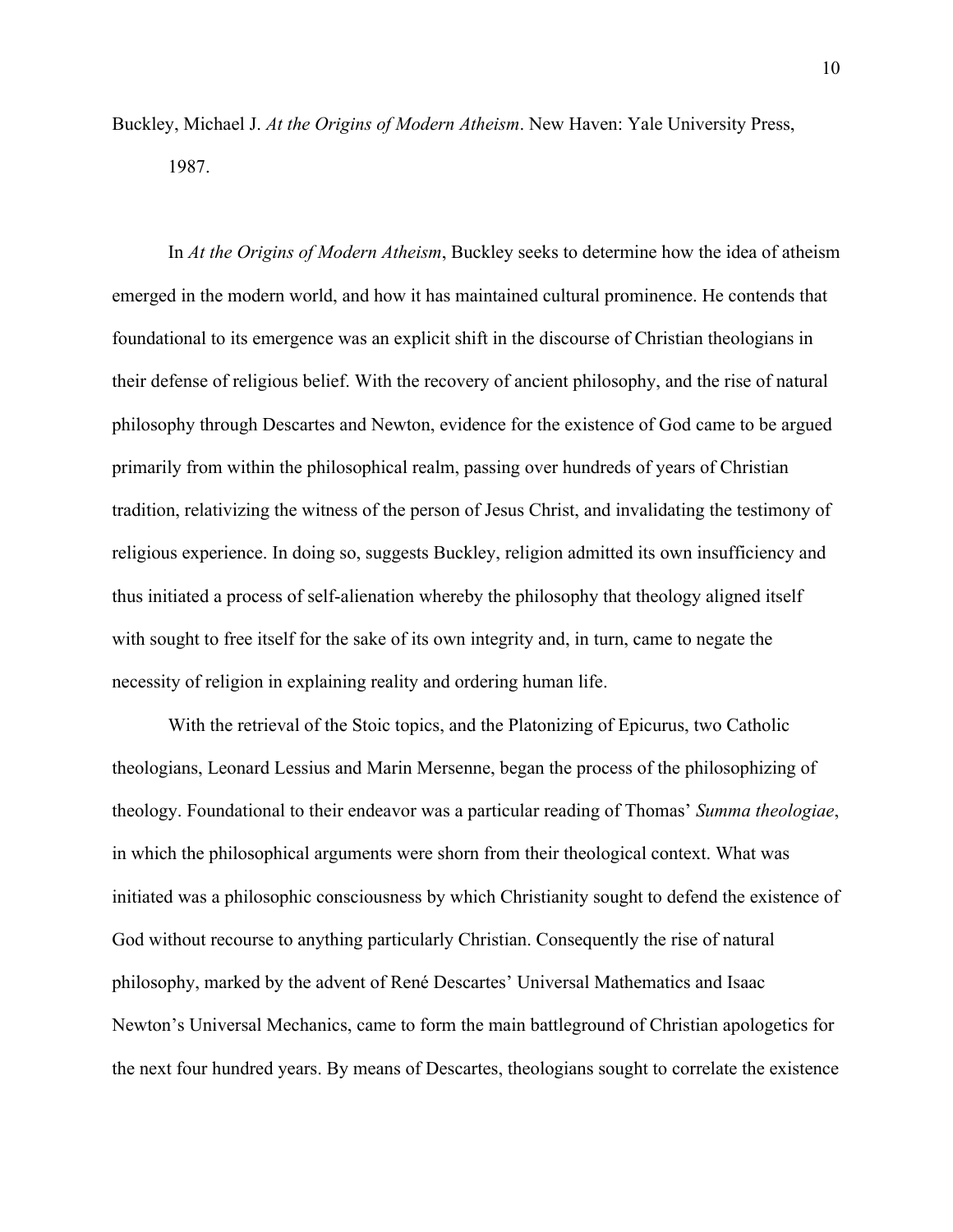of mind and thought with the existence of the divine. Through Newton, on the other hand, warrant for God was pursued through the exploration and investigation of nature and the cosmos.

Various other figures followed, and appropriated and adapted aspects of both Newton and Descartes' philosophy to come to some form of certainty regarding the existence of a divine being. Nicolas Malebranche took Descartes further and united the perceiving of the infinite with the existence of the infinite. Using Newton, Samuel Clarke explicitly grounded the evidence for God in the material world, both within and external to the human person. In attempting to synthesize Descartes and Newton, Denis Diderot, came to the conclusion that the underlying and unifying factor to each was dynamic matter, and that this notion rendered the God hypothesis unnecessary and an attempt to disguise ignorance. With Diderot, suggests Buckley, emerged the first real alternative to the notion of supreme intelligence, and thus the first introduction of atheism.

Paralleling the thinking of Diderot, and in some ways more effectively propagating atheistic understanding, was Baron Paul Henri d'Holbach and his anonymous publication of *La Système de la nature*. His tome existed as a "masterly summary" of the increasingly popular atheism, as it co-opted the philosophical evidence used by the apologists for centuries, and argued from that same source that God, in fact, did not exist. Nature became the "total concrete universal," and *La Système* advocated a strictly causal theory of reality. Even the philosophical shift from metaphysics to epistemology did little to stem the rising tide of atheism, for the grounds on which God was defended was still outside the fold of religion, and so separate from the necessary witness of Jesus Christ and religious experience. The question of God, suggests Buckley, cannot be properly engaged apart from the "external presence" of the saints and Jesus Christ, and the "internal orientation" of individuals toward the ultimate.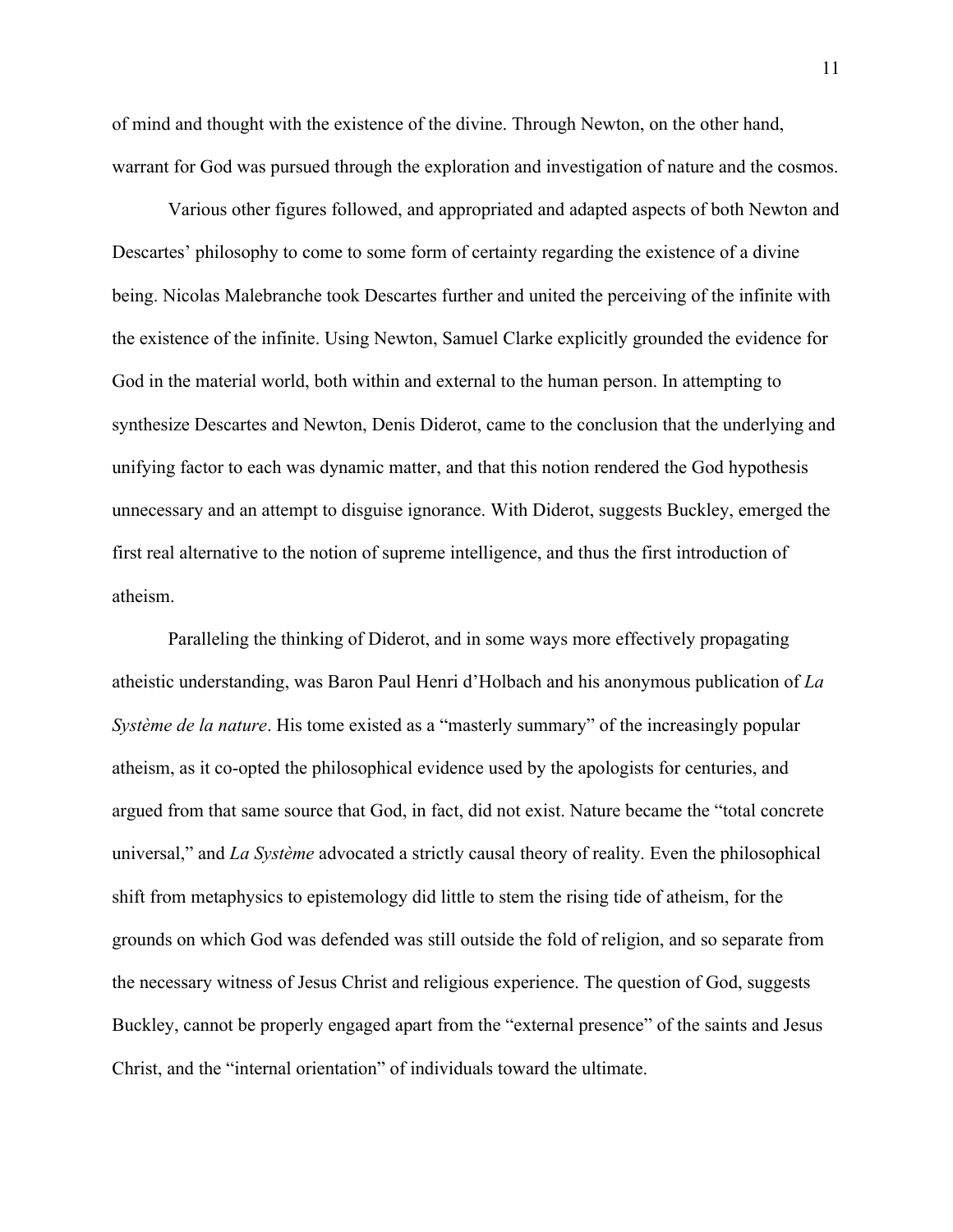Cuddihy, John Murray. *No Offense: Civil Religion and Protestant Taste*. New York: The Seabury Press, 1978.

Cuddihy's concern in *No Offense* is to examine what results from the immigration of European religious and political beliefs to the shores of America. He contends that, when confronted with the particular pluralistic context of America, European beliefs and ideologies underwent a process of "civilization"; they were made to become civil. This process of taming also entailed a process of theological conversion, whereby justification was sought for the new, emerging practice of civility. Cuddihy suggests that while "believers" populated the European continent, America is better understood as a nation of "behavers."

Religion in America, argues Cuddihy, is a largely private affair, as a result of the immigrating traditional religions encountering, and having to live alongside, a diversity of other religions. Gradually such pluralism came to be accepted, not only as inevitable, but also as good. The outcome of this process, which Cuddihy refers to as differentiation or denominationalism, is a type of religion that functions as a mere "aspect" of total society, and thus is relegated to particular contexts rather the complete sphere of human existence. Given such a diversity of religious belief, no single expression can come to be held above the rest—necessitating the separation of church and state—and what comes to form the foundation of society is not religious, ethnic, or class solidarity, but rather "fraternal socialization." This is, Cuddihy suggests, "a solidarity for the interim," or civility. Therefore pluralism exists as the *de facto* religion of America, the one to which all others must accommodate.

Exemplary of the blunting of the rough edges, or taming, of religion can be found within the Protestant camp in Reinhold Niebuhr's call to abandon evangelistic activities directed toward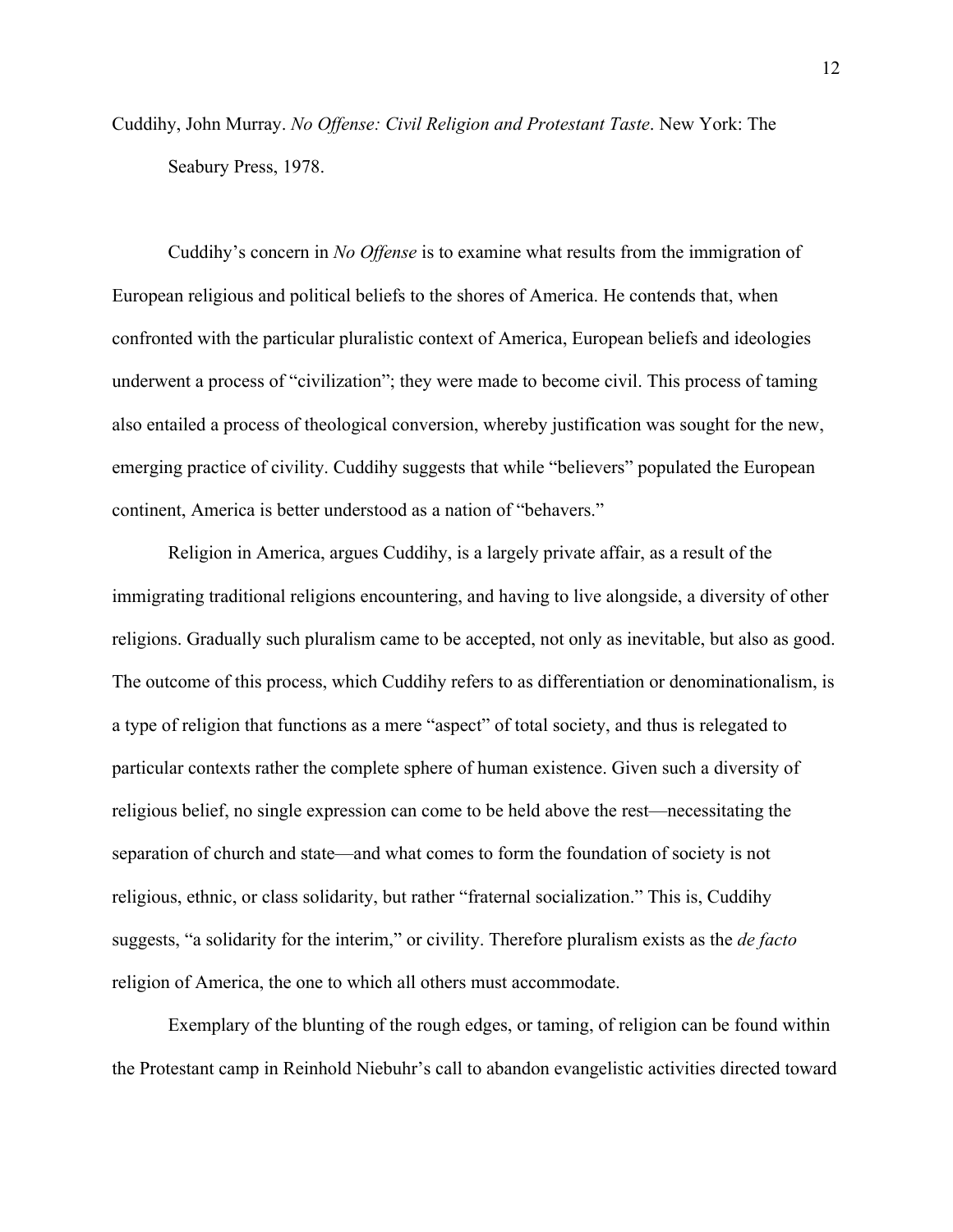the Jews. Within Catholicism Cuddihy finds a similar accommodation in John Courtney Murray's attempts to demythologize the First Amendment, such that it could become an "article of civility" to which Catholics could fully adhere themselves. Judaism, however, rather than raiding its own religious tradition to justify its accommodation to the modern world, did just the opposite and made use of the values of the world to further justify its religion tradition of being a chosen people. Such a designation of special status echoes with American civil religion, itself a type of secularized Christian religion, which at one point also considered itself to be set apart. Thus Judaism does not sit as comfortably within the American context as both Protestantism and Catholicism. Nevertheless, it too has gone through the process of modernization, whereby its public claim of uniqueness has also had to be blunted for the sake of participation in the New World, though not to the same extent as its religious counterparts.

The effect of the American context on European religions is much the same as the effect on European ideologies; such ideologies are characterized as obsessions, and those obsessions are held publicly in low esteem. Thus they too have lost their sharpness and any hint of triumphalism. Both these political shifts, and their previously mentioned religious counterparts, exist as a result of the secularized "self-effacing modesty" found within Puritanism, namely, the virtue of humility. In view here is an interim solution that hinges on the anticipation of the future *Parousia* and the renewal of all things. True, and deep, community and solidarity is good and something to be desired. However, it is not something to be expected in the present; it can only be hoped for in the future. These notions of the Puritan "half-way" covenant led to the strangling of religious public action and political work, as if such endeavors in some way were indicative of the violation of the separation of church and state.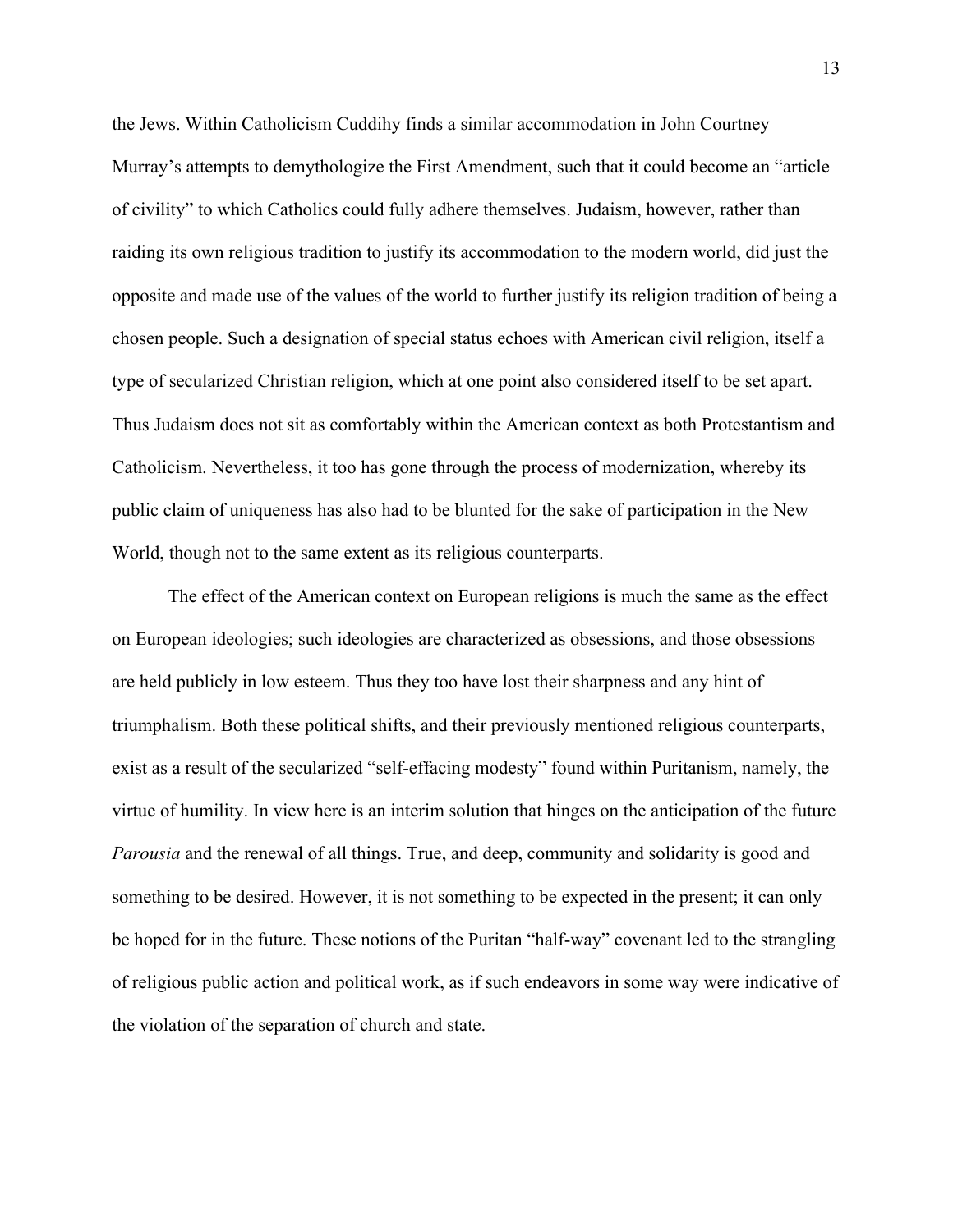Lee, Philip J. *Against the Protestant Gnostics*. Oxford: Oxford University Press, 1987.

In *Against the Protestant Gnostics*, Philip J. Lee contends that North American Protestantism, throughout its development, has been susceptible and even open to gnostic influence, and that its current manifestation exists as a gnostic type. Thus, he suggests, it exhibits many parallels to the ancient Gnosticism that the leaders of the early Church so greatly feared.

Gnosticism tends to emerge in contexts in which the prevailing mood is one of despair, that is, in a culture of diminishing hope. Thus the gnostic spirit is one characterized by a sense of metaphysical alienation. Such exile is experienced because the created world is believed to exist only as some divine or cosmic accident, and the question that plagues the gnostic human is where one can find salvation if the god of creation did not intend for materiality to exist. Belief in the existence of a concealed divine spark within the human person leads Gnostics to seek salvation from within the self and abhor the unintended created order. Consequently, Gnosticism exists very much as Christian heresy, for it pits an alienated humanity against a biblical understanding of creation as both intentional and good. However, Gnosticism is considered heretical for other reasons as well. For example, it locates salvation within the self, it construes salvation as escape rather than pilgrimage, it pits the "knowing self" against the community of belief, it segregates the "spiritual elite" from the rest of society, and, finally, it embraces syncretism while eschewing particularity.

Existence of similar gnostic themes can be found and traced throughout the Tradition, and particularly within Protestant history. For the most part, however, there continued to function other emphases that blunted the hard edges of these gnostic ideas or tendencies, and held them in check. Nonetheless, once the Christian religion, and specifically its Protestant form, landed on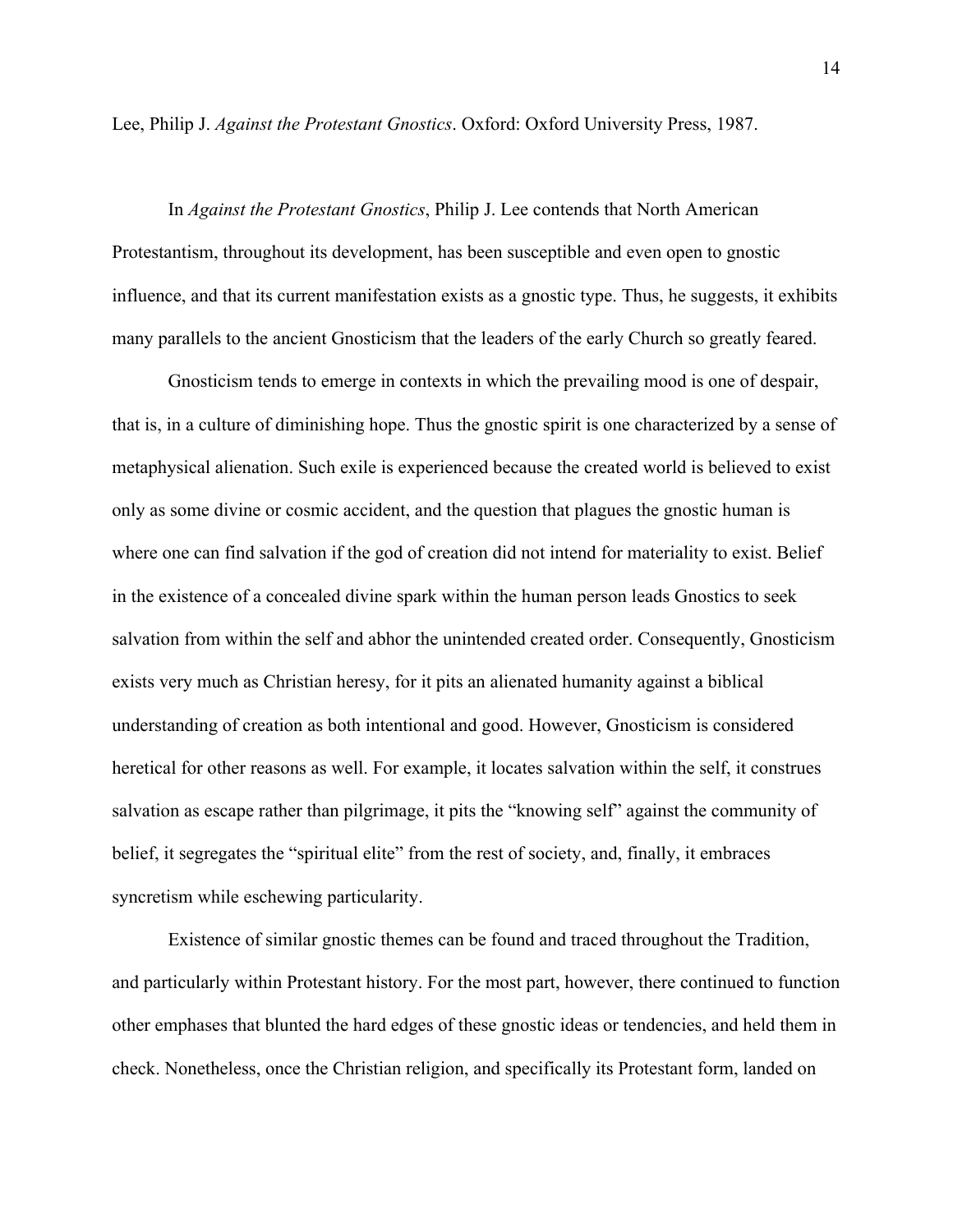the shores of the New World, the challenges of the novel context allowed for theological shifts that facilitated the emergence of the gnostic type. Lee suggests that what occurred in the American context was a deepening divide in the conception of creation and God, resulting from the doctrine of total depravity, and culminating in the emergence of a sense of alienation. Within such a context, the gospel became less an issue of "objective cosmic reality" and more and issue of subjective knowledge; consequently, the spiritual experience of conversion and sense of assurance became the qualifying markers of the Christian.

Salvation then, became a matter of escape from the evils of creation: escape from time, history, politics, the body, sex, and family. The only place where such an escape could occur was within the self. Thus the realm of Christianity shifted from the sacred community to the individual, and began to exhibit the gnostic characteristics of elitism and syncretism. This resulted in the rejection of the good of creation, and it led to the ascendance of private illumination; it segregated religion from the larger public life, and it promoted the leveling of ultimate truth claims and their call on individual life. The only way, suggests Lee, that Protestantism can correct its expression as a gnostic type, is to be willingly and openly selfcritical, and to mount an active campaign against the gnostic tendencies that emerge in an unbalanced Christianity: to preach grace, to teach with authority, to emphasize the creeds, to initiate an apostolic defense of the Church, to emphasize the continuation of God's activity, to promote the Church as the organizing center of Christian life, to affirm the notion of a daily and ordinary Christianity, and to restore participation in ritual.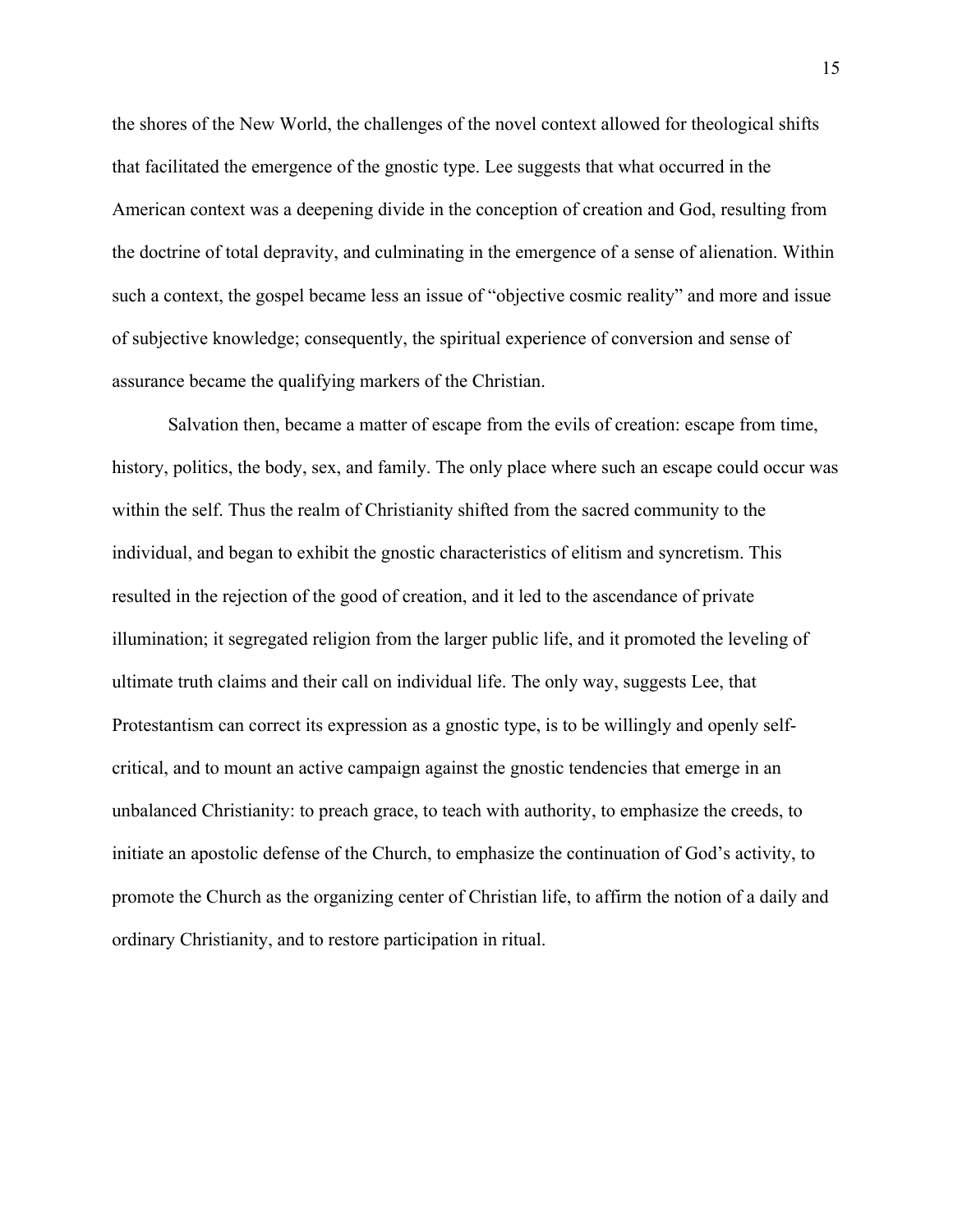Luckmann, Thomas. *The Invisible Religion: The Problem of Religion in Modern Society*. New York: The MacMillan Company, 1967.

In his book, entitled, *The Invisible Religion*, Luckmann argues that the religious problem in the modern context is not an issue of the slow disappearance of religiosity at the hands of secularization, but rather that the religious problem has more to do with the emergence of a new religion. He contends that in the context of the Western industrial world, autonomous individualism has come to function as society's new official religion as adherence to an individualistic "sacred cosmos" has overcome what was once a Christian system of meaning.

Recognizing that his sociological assessment of religiosity in the Western world appears rather unique, Luckmann points out the theoretically, and methodologically, inadequate approach of the sociology to religion up until this point. He suggests that the focus has been exclusively on church-oriented religiosity as a result of a failure to distinguish between church and religion. Consequently it is of little surprise to find numerous studies concluding that religion is in decline, for the rubric has been participation in an institutional church. None of this is to say, however, that what is learned in such an examination of church-oriented religion is of little use. Based on the findings of such studies, Luckmann asks whether something that might be called religion has come to replace "traditional church religion," and seeks to find a solution in a functional rather than substantive definition of religion.

By the term, "functional," Luckmann is referring to the construction and adoption of systems of meaning. Luckmann suggests that, theoretically, it was only by means of social interaction that we were able to transcend our biological nature, and, examine and interpret the flow of experience such that we began to form some system of meaning and gain some sense of a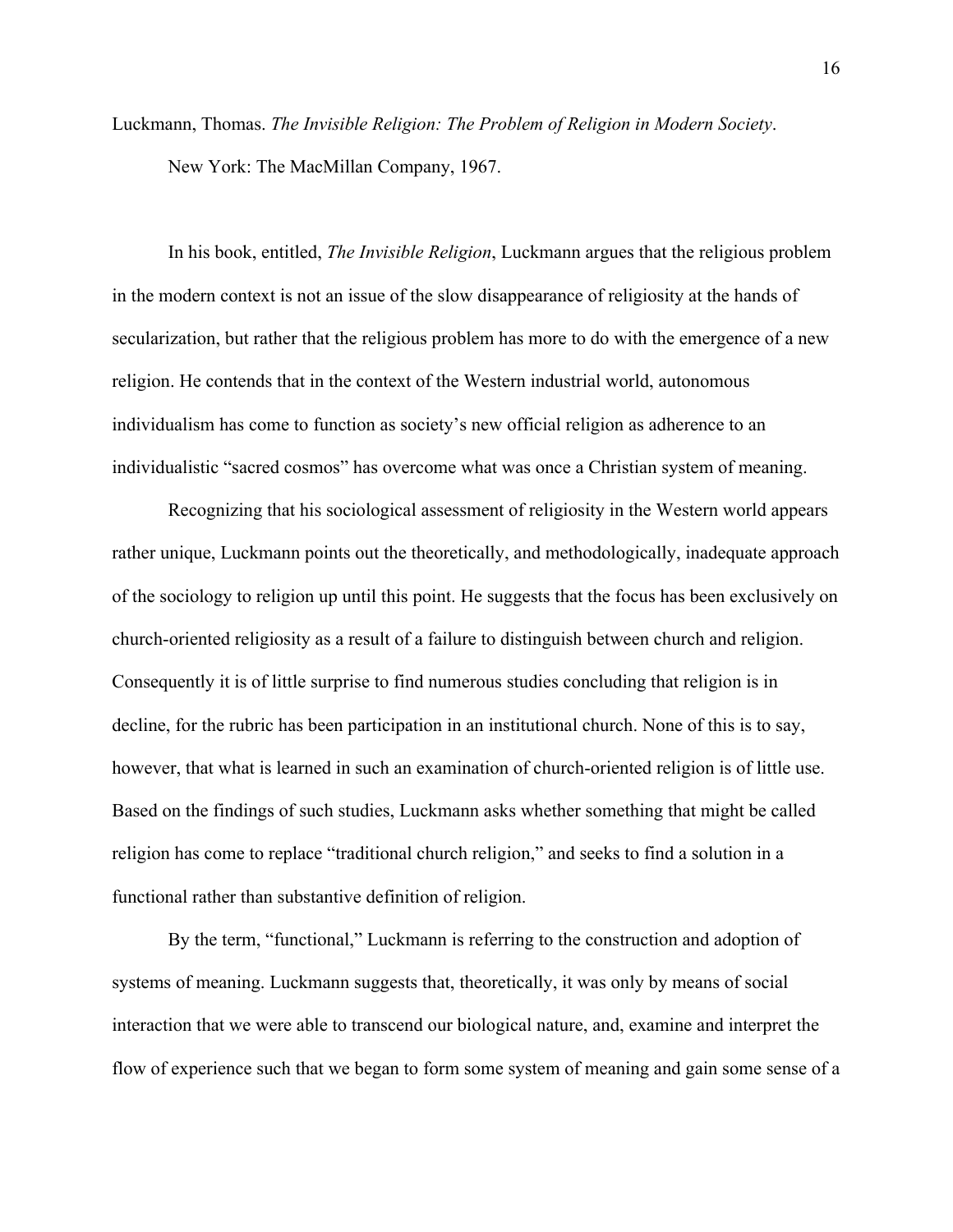self. From this first, anthropological condition of religion emerged the condition we are more familiar with: socialization. Here we found ourselves to be inheritors of particular systems of meaning, which allowed us to transcend our biological nature and interpret our various experiences of reality. Within these systems the ultimate significance of life and the meaning of the experience of extraordinary events was found in what Luckmann refers to as the "sacred cosmos." In turn this sacred cosmos directed and influenced the sense of the self and the understanding of one's relation to society.

As human society grew in complexity, more and more forces came to play against any unified understanding of a sacred cosmos, and thus it becomes necessary to pursue the "institutional specialization of religion" in order to safeguard those particular systems of meaning. However, in increasingly complex societies, institutional specialization occurs in all realms, not just the explicitly religious. Over time this led to religion becoming an increasingly private, or subjective, reality as it came to be seen as simply one institution among many from which one could choose one's preference. Consequently, the institutions that were once charged with the protection and mediation of ultimate meaning were no longer a source for the sacred cosmos of the individual. Rather, that source came to be found in the private sphere of one's own self.

Luckmann suggests that the interior turn for meaning, and the subsequent sense of autonomous individuality, functions as the new religion of modern society. He finds it articulated in the goals of self-realization, self-expression, and status achievement, and expressed through sexuality and, somewhat ironically, familism; it is espoused in phrases like "getting along," and "a fair shake for all." He surmises that modern society has not lost religion; rather the once decidedly Christian sacred cosmos has come to be replaced by that of individualism.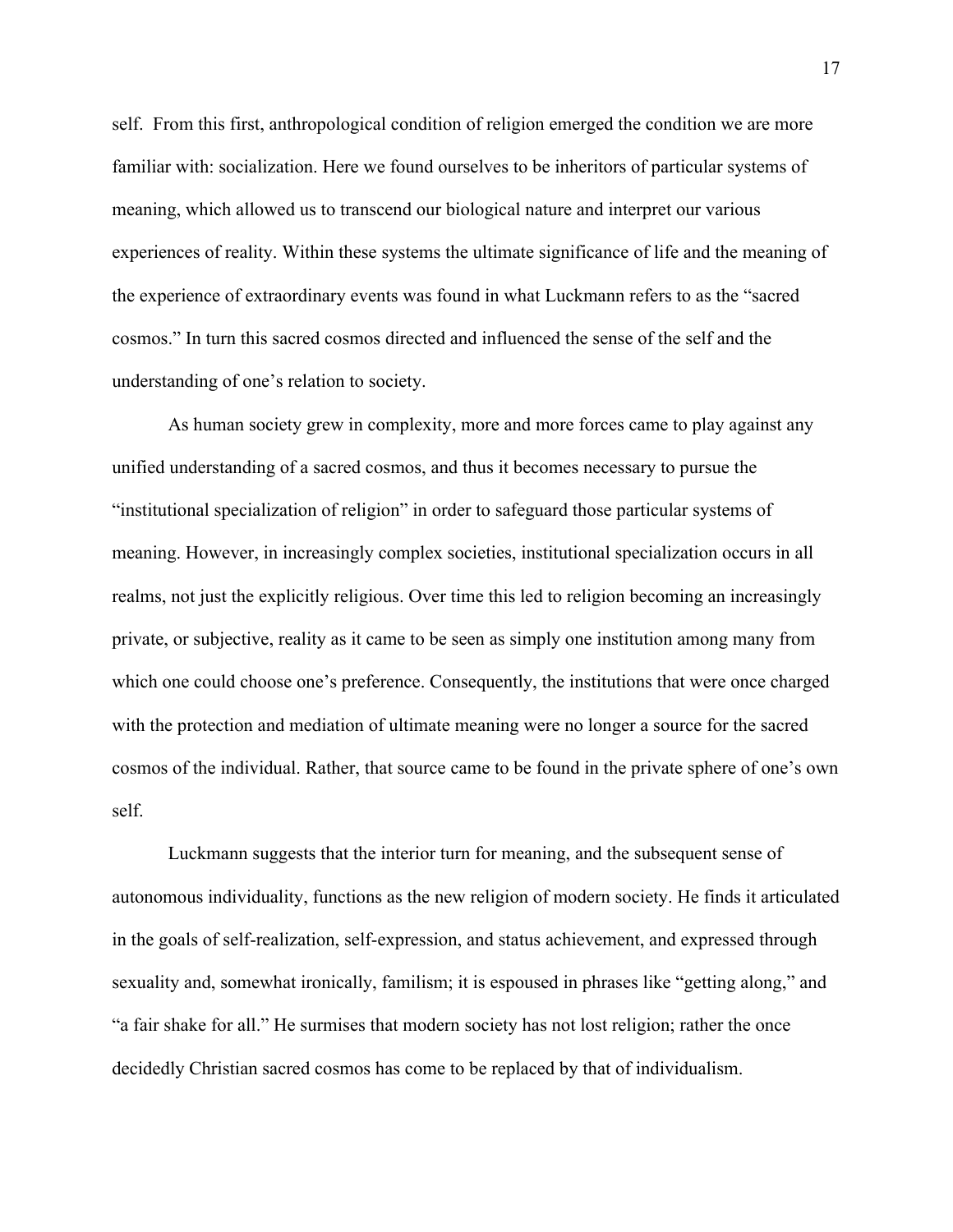Niebuhr, H. Richard. *The Social Sources of Denominationalism*. New York: World Publishing, 1957.

The contention of Niebuhr's work in, *The Social Sources of Denominationalism*, is that denominationalism equates to little more than a cultural accommodation to division along national, racial, and economic lines, and that denominationalism itself remains oblivious to the ways in which it has allowed the gospel to be co-opted by social norms. He argues that denominationalism represents a failure of the Christian Church to rise above the conditions of its social situation, and he sets out to articulate the ways in which this may be evidenced.

One aspect of the process of denominationalism can be explained by means of a decidedly economic interpretation of Christian history. Niebuhr suggests that various economic classes comprise the majority of congregants within various denominations. For example, those who were economically disenfranchised formed Christian denominations that aligned with their particular needs and desires. Here he cites the Anabaptists, the Quakers, the Methodists, the Salvation Army, and the like—at least in their origins. Characteristic of those initially sect-like denominations was the centrality of emotional, or inner, experience and a hopeful millenarianism. The impulses and emphases that drove the formation of the sect, however, declined as the economic status of its participants improved; and the Reformation's affirmation of an "intra-worldly" asceticism, whereby work was designated as a fundamental duty in service to God, almost guaranteed economic ascendance. Thus the sect soon became a church of the middle-class, and concern for the upkeep of economic mobility combined with a theologically justified notion of work by which cultural accommodation was baptized.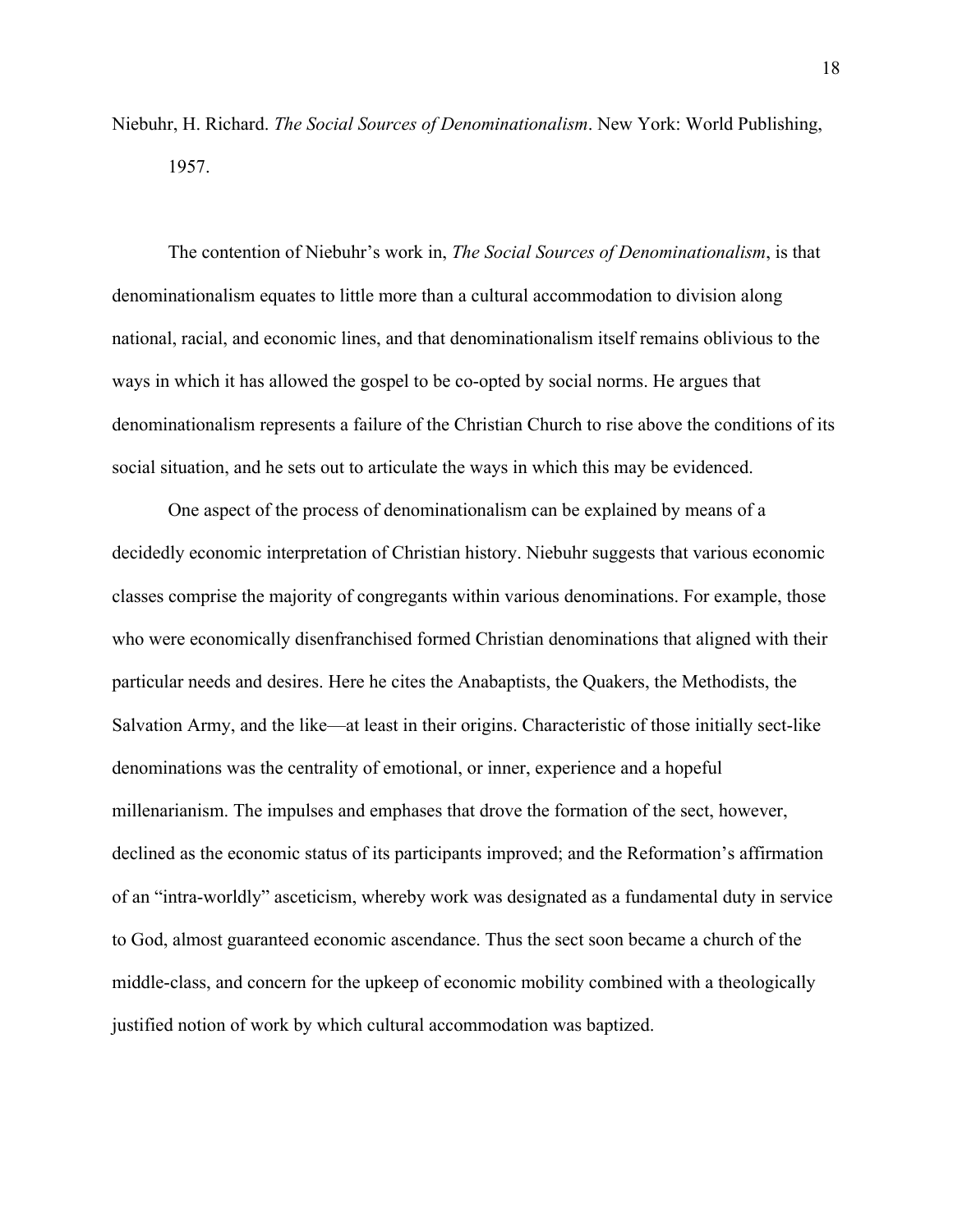However, there were other factors that similarly contributed to the formation of churches and denominations along lines that are seemingly more representative of worldly accommodation than the realization of the gospel. One was the cultural character of nationalism. The post-Reformation alliances that formed between religion and nation-states led to the integration of religious and national concerns, and ultimately to the subservience of Christianity to politics, and therefore public opinion. Sectionalism was another social factor contributing to the emergence of denominationalism. The sectional split of the New World into not only North and South, but also East and West, led to further schism within the Church. The reality of life on the Western frontier produced a Christianity that was unique in some of its emphases. In general, the Western denominations were more representative of sects and the Eastern denominations more reflective of established churches. The spread of development from East to West never brought to the two together, for as the frontier passed away in the West, urbanization was taking root in the East. In terms of the division between North and South, slavery functioned as the largest social factor influencing religious division. Consequently, the color line and the continuation of racial schism similarly fuelled the perpetuity of religious factions.

Niebuhr finds a necessary response to this situation in a decidedly gospel-oriented Christianity. The proclamation of the gospel is dependent upon a Christianity that reflects the realities of the gospel, a Christianity that does not accommodate cultural interests such as class, race, or nation, but which rather seeks to align itself to the tenets and focus of God's kingdom. Consequently, the road forward for Christianity is a road of repentance and realignment with God's redemptive purposes.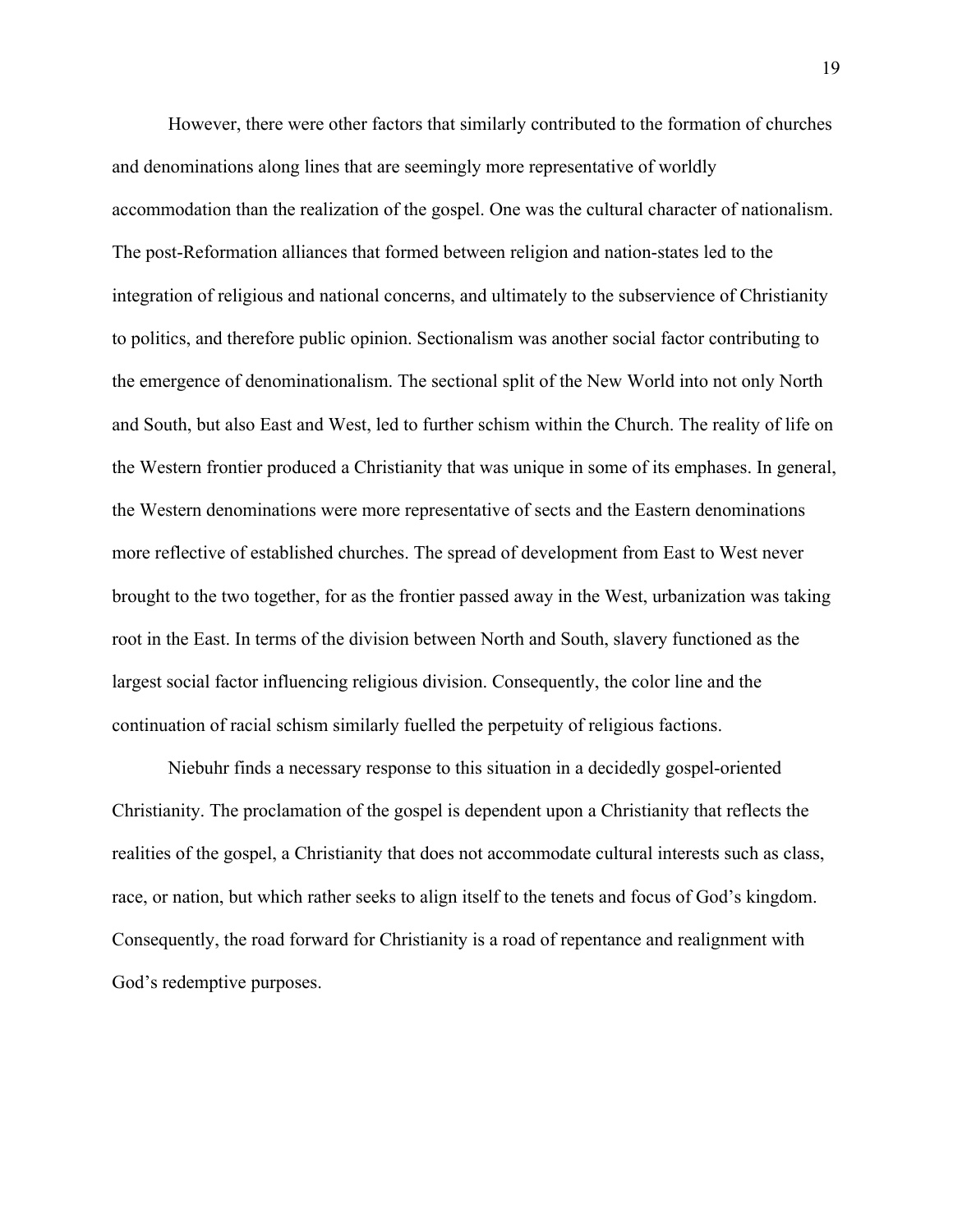Noll, Mark A. *The Old Religion in a New World: The History of North American Christianity*. Grand Rapids: Eerdmans, 2002.

In *The Old Religion in a New World*, Noll seeks to explore the history of Christianity in North America, from its landing on the eastern shores to its contemporary manifestations, by tracing a broad outline of significant events and developments, while also addressing issues that arose as Christianity was transported to the New World. Focusing particularly on the American context, he contends that Christianity had to undergo numerous changes in its transplantation in a new land that demarcate it from its Continental counterpart.

Foundational in Noll's writing is the idea that the new environment of America necessitated the adjustment of what had once been traditional Christian practice. Newfound space to develop religious visions, an intermingling of ethnicity, a plurality of religious expression, and the lack of confessional conservatism shaped a context to which the incoming tide of Christianity had to respond. The Christianity that came to, and developed on, American soil was already particularly diverse, and the various responses to the new context of America only perpetuated the process of diversification. Coupled with the advent of the American Revolution, what came to characterize American churches was a suspicion of European assumptions that once functioned as foundational tenets, namely the notions of inherited authority, reverence for tradition, and historical precedent. Amongst the colonies, evangelicalism (or, pietism) flourished in such a context, and thus began the age of revivalism.

The diversifying of American Christianity meant that there could be no one denomination favored by the state, and the "heart religion" of the Awakenings, as well as the Enlightenment principles that put pressure on "traditional coercive establishments," led to the celebration of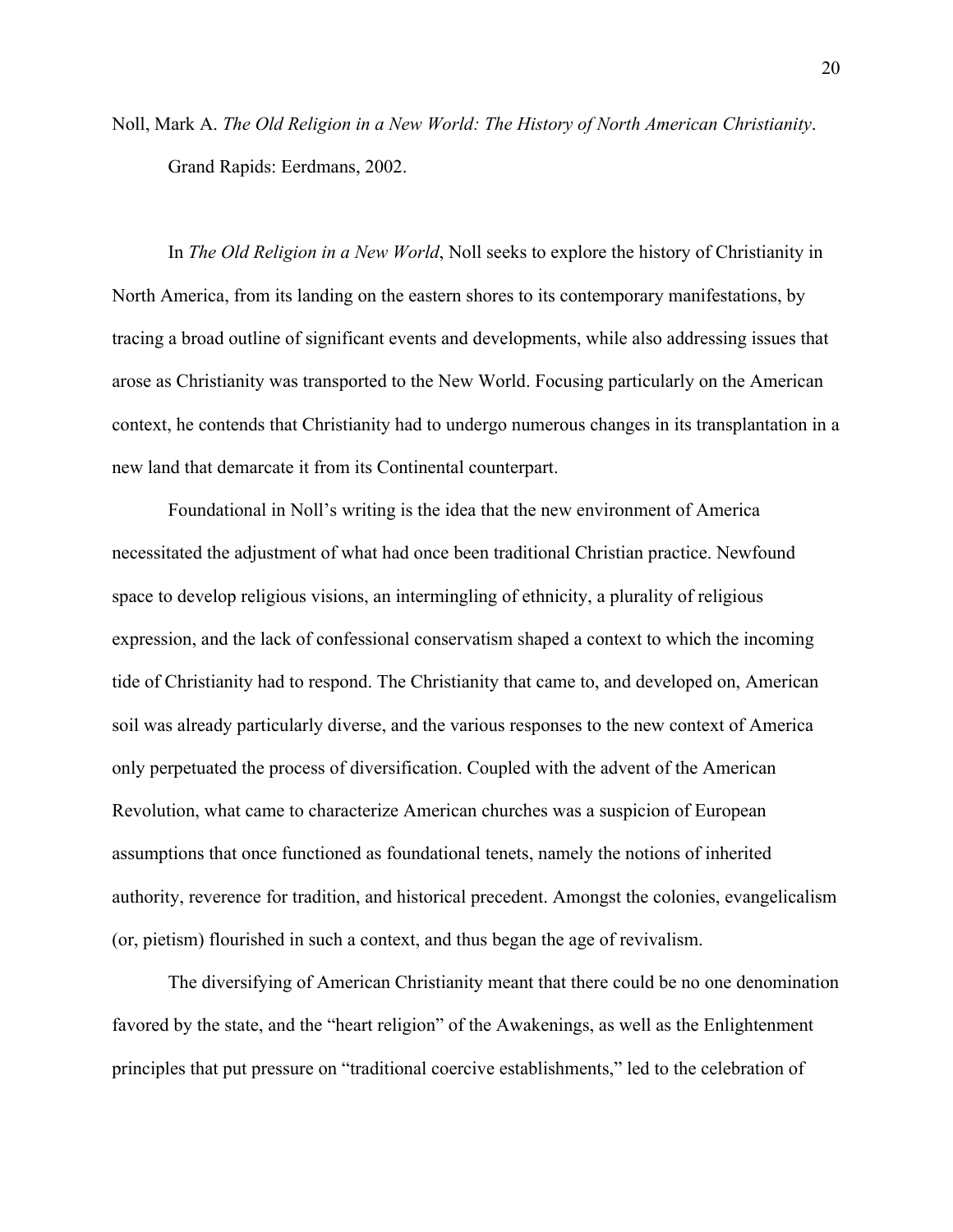religious freedom as a necessity of American democracy. Revivalist denominations experienced continued development as spirituality took an inward turn, and it was hoped such inner transformation would manifest itself socially. Civil war, however, shattered such dreams, and the changing character of post-war religion from a rural to an urban setting brought new challenges to the once successful American Protestantism. Protestant churches sought more ways through which they might deal with a continuing religious, ethnic, and political pluralism, but this was met with evermore diversification as the disparate approaches of modernists and fundamentalists began to emerge.

Central to the description of Christianity, as it took shape in America, is an extensive plurality, and this in turn had impact on emerging American theology. Despite its vastly different context, American theology continued to appeal to the intellectual life of its European cousin until the Revolution. As trust of tradition began to wane, a new foundation for churches and their theology was increasingly sought in the sciences. However, science itself came to be viewed as an autonomous power and Christian theology was soon to become its subservient partner. The American context also enabled the emergence and proliferation of what Noll describes as "popular theological innovation," by which he is referring to dispensationalism and Pentecostalism, on the one hand, and the balancing counterpart of "elite popularization" of mediating theology, within the American religious academy, on the other.

Noll concludes that the unique expressions of American Christianity can be viewed either positively, as an example of the successful transfer and translation of God's message to a new society, or it can be viewed negatively, as little more than an instance of secularization and the replacement of theocentric religion with one that is decidedly anthropocentric. Whatever the case may be, the way forward is found in the ability to hear the gospel, and a willingness to act on it.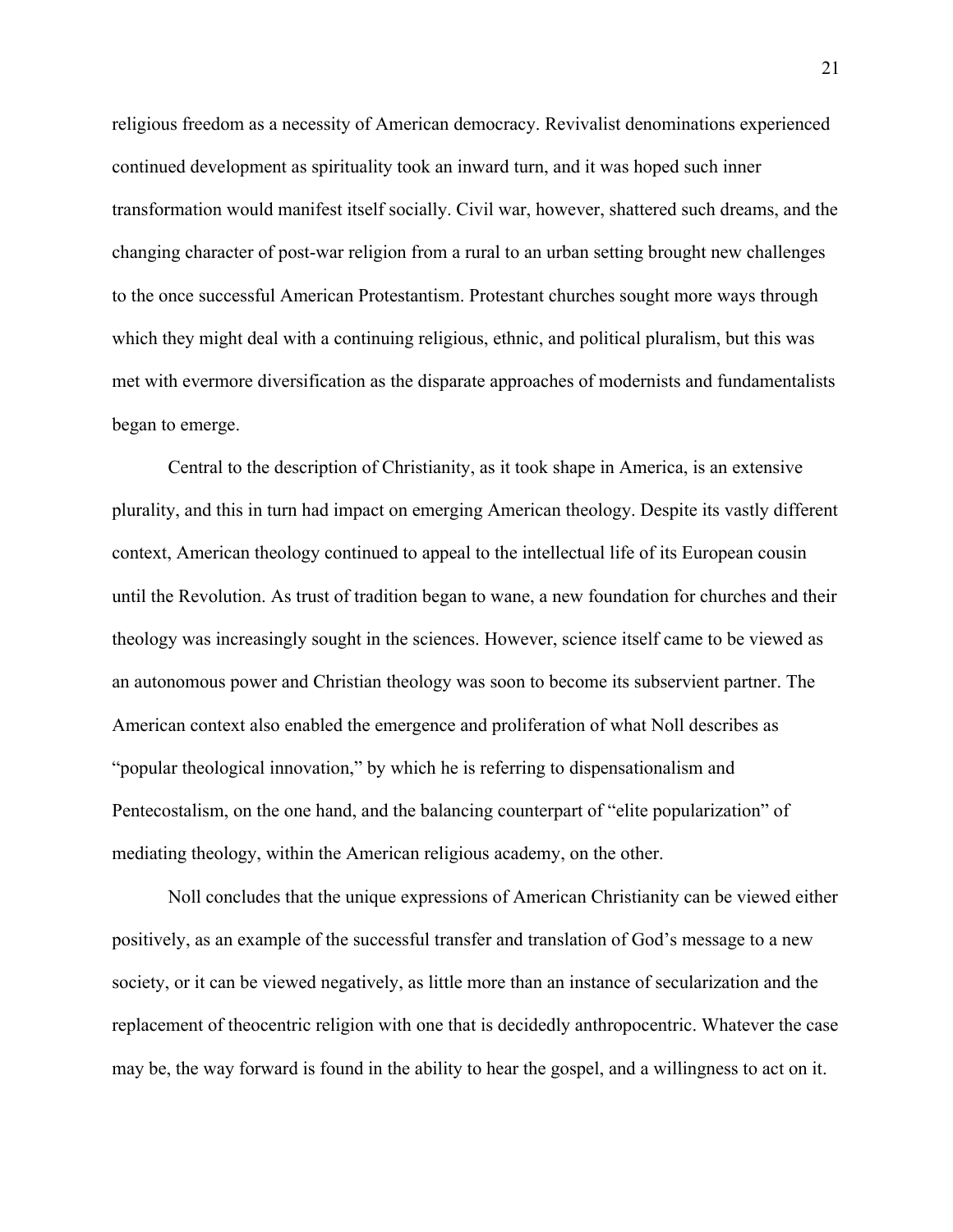Scott, Nathan A. *The Broken Center: Studies in the Theological Horizon of Modern Literature*. New Haven: Yale University Press, 1966.

By means of an examination and survey of modern literature, Scott contends, in *The Broken Center*, that the modern ethos is characterized by a sense of abandonment and isolation as a result of a lost, or damaged, Christian center that once provided reality with stability and meaning. Now faced with a cold external world, the modern person, he suggests, has turned inward, and the representative literature of the period in question is replete with evidence of just such a response. Hope, Scott argues, lies within the artistic community.

For the writers of the modern period, in which the world has become an inhospitable place, time is problematic. Exemplified in Joyce's *Ulysses*, or Eliot's "Burnt Norman," is a desire to negate or banish time, for it is experienced by the modern as constant flux over which one exerts no control. So the modern rebels against it, and attempts to destroy the traditional structure of time as concrete and historical, opting instead for an understanding of time as spatial: the eternal present—seen in the writing, for example, of Virginia Woolf, William Faulkner, and Thomas Mann. This profound distrust of time is symptomatic of a distrust of creation, and the modern perspective of the world, characterized by the experience of isolation and abandonment, leads to the understanding of reality as markedly tragic. Outmatched, and faced with immanent danger, the tragic hero of modernity stands to face nature and attempts to wrest a victory from her by means of the triumph of the human spirit. Of course victory is not guaranteed, and often despite the most ardent commitments and strong defenses, nature prevails—such as in Kafka's *The Trial*—sending the modern into a spiral of despair.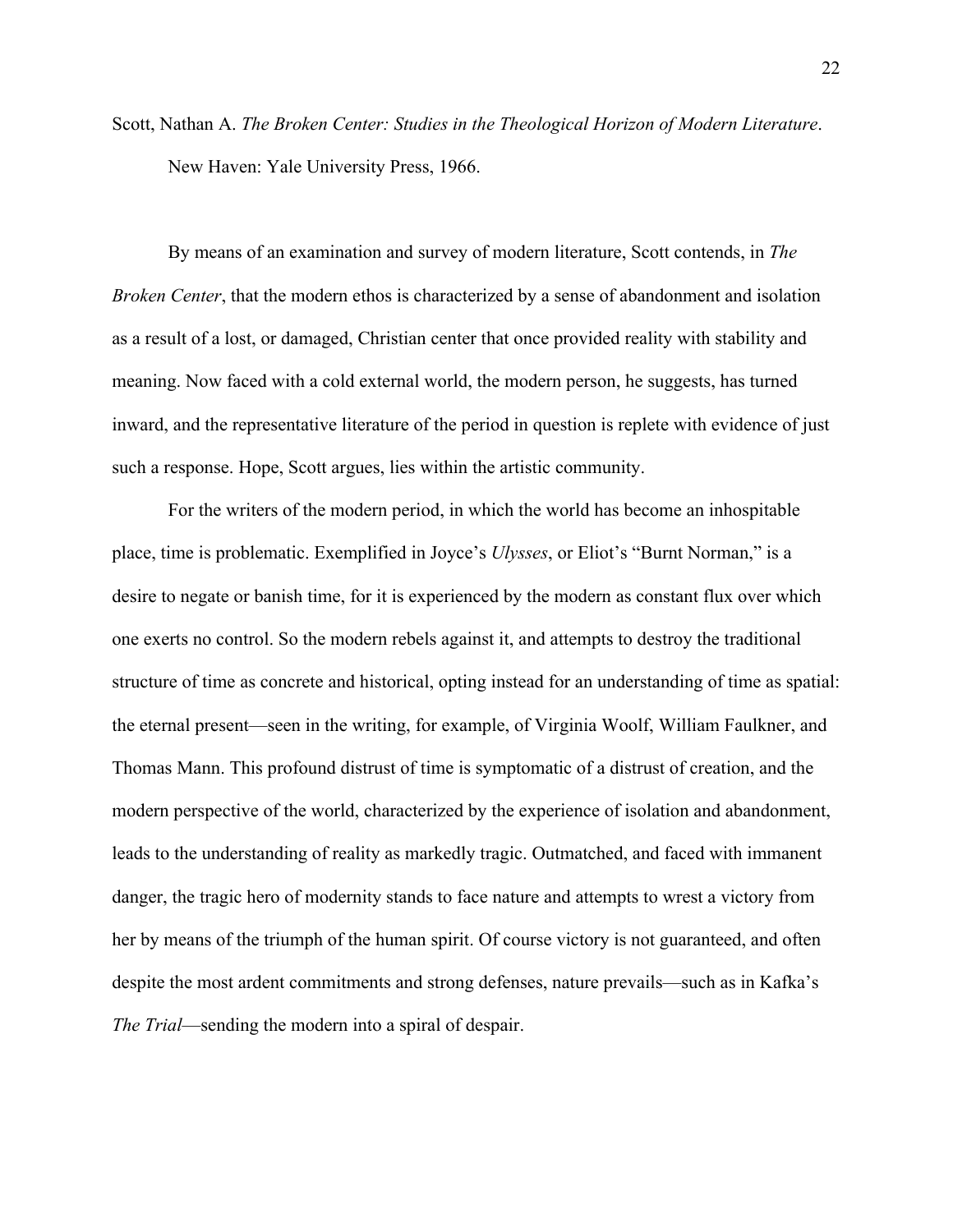The center is broken: God is dead and the world has been desacralized, affording no ultimate significance or purpose. The ensuring secularization of consciousness, which Scott finds evidenced in literature, is followed by the subsequent secularization of theology that is represented by the emerging conviction that simply doing right by others is a sufficient foundation for construing reality and investing it with meaning. Religion as it has been traditionally known and experienced, suggests Scott, is coming to a close, and he – like Bonhoeffer – sees the way forward as standing in, and for, the world in much the same way Christ did. However, being able to stand with the world is contingent on having knowledge of it. Such knowledge is the purview and vocation of the artist, for the artist is concerned with making known the fundamental order of reality. Thus the artist, for Scott, is the indispensible conversation partner of Christianity.

The reality revealed by such modern authors (artists) as have already been mentioned, but also by others such as Proust, Sartre, Purdy, Salinger, and Ellison, is that the greatest challenge facing the theological community is the necessity of reshaping the modern understanding of reality in which society sees itself isolated and adrift in a meaningless, fractured world. Scott sees in the artistic community a way forward here as well, for the medium of the artist has a way of pushing beyond the art itself, and helps us to see things anew; it deals with the particular in such a way that it provides new depth, a sense of transcendence, and an interconnected wholeness to reality. So the artist and theologian share the similar goal of reviving trust in the world, of resuscitating a sense of purpose and belonging. The role of the Christian in this matter is to model Christ's selflessness for the sake of others, in order to show that it is in Christ's life, a life we live together, that the structure of true life is revealed.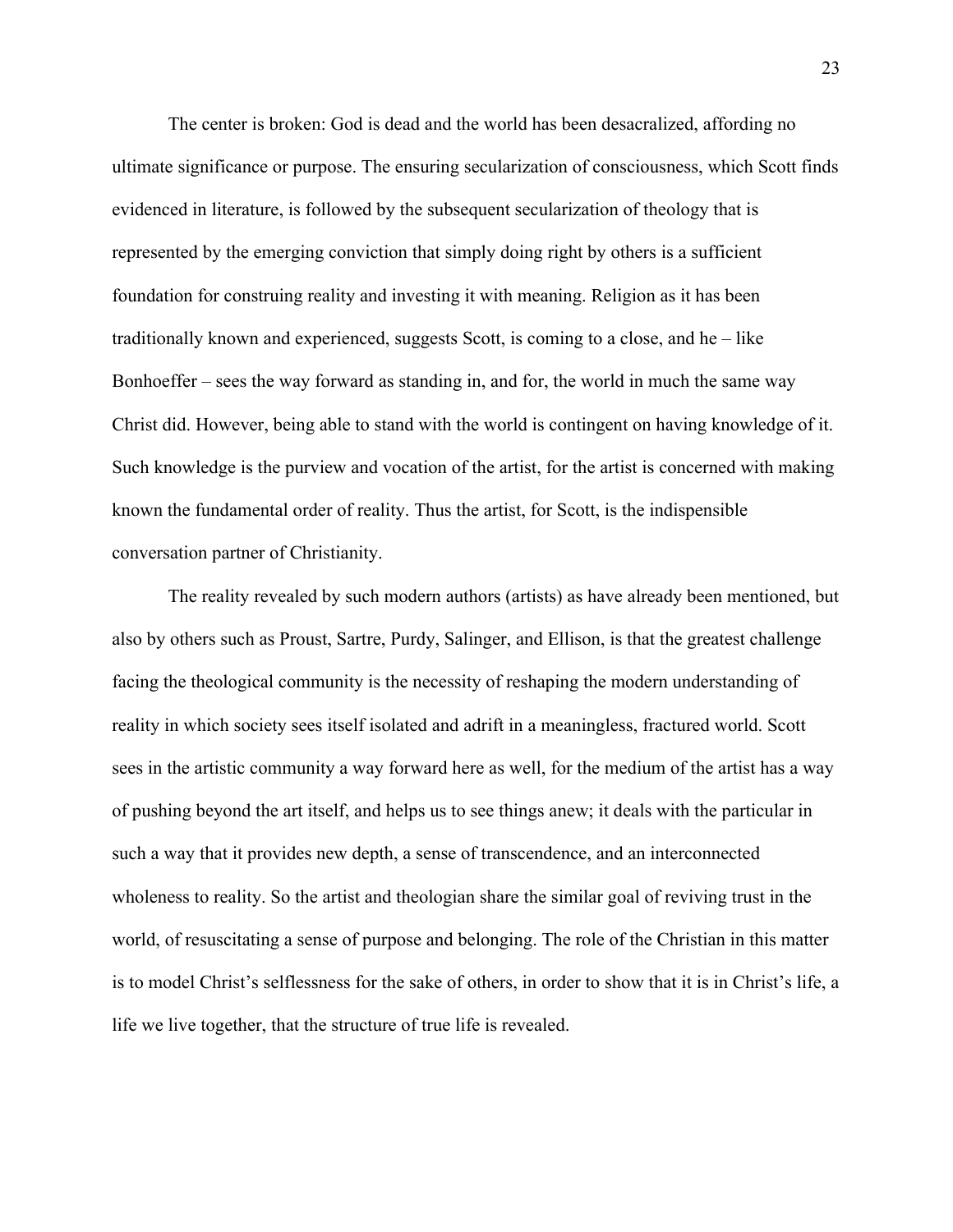Stoeffler, F. Ernest, ed. *Continental Pietism and Early American Christianity*. Grand Rapids: Eerdmans, 1976.

Stoeffler and the contributors to *Continental Pietism and Early American Christianity* seek to describe the impact that Pietism had on the formation and shaping of America. The resulting compendium on the topic contends that Continental Pietism was at least as significant for America as was the Puritan tradition, and in fact blended with Puritanism in such a way as to revitalize some of its emphases. It was both these religious, or spiritual, movements, in combination with other factors—such as the Enlightenment and Romanticism—that culminated in the distinct life, institutions, and Protestantism of America, and that, in particular, led to the emergence of evangelicalism.

In order to highlight its contribution to American Protestantism in general, the authors first address Pietism's influence on some of the first religious groups to reach the shores. Within Lutheranism, while there was little or no alteration to doctrine, Pietism worked in such a way as to create a shift in emphasis from the head to the heart. In Reformed circles, the doctrine of election came to focus on the individual, and the believer's certainty of faith largely came to rest on an experience of assurance. Amongst the Mennonites, quietist Pietism provided rationalization for an emphasis on the subjective experience of Christ for things such as comfort, peace, and forgiveness.

The tradition of Pietism was continued on American soil by other means as well. The first Moravian settlement was established by 1735. While under Zinzendorf this collective did not intend the initiation of another church, but rather sought a union with both the established Lutheran and Reformed churches, disagreement led to the founding of exclusive Moravian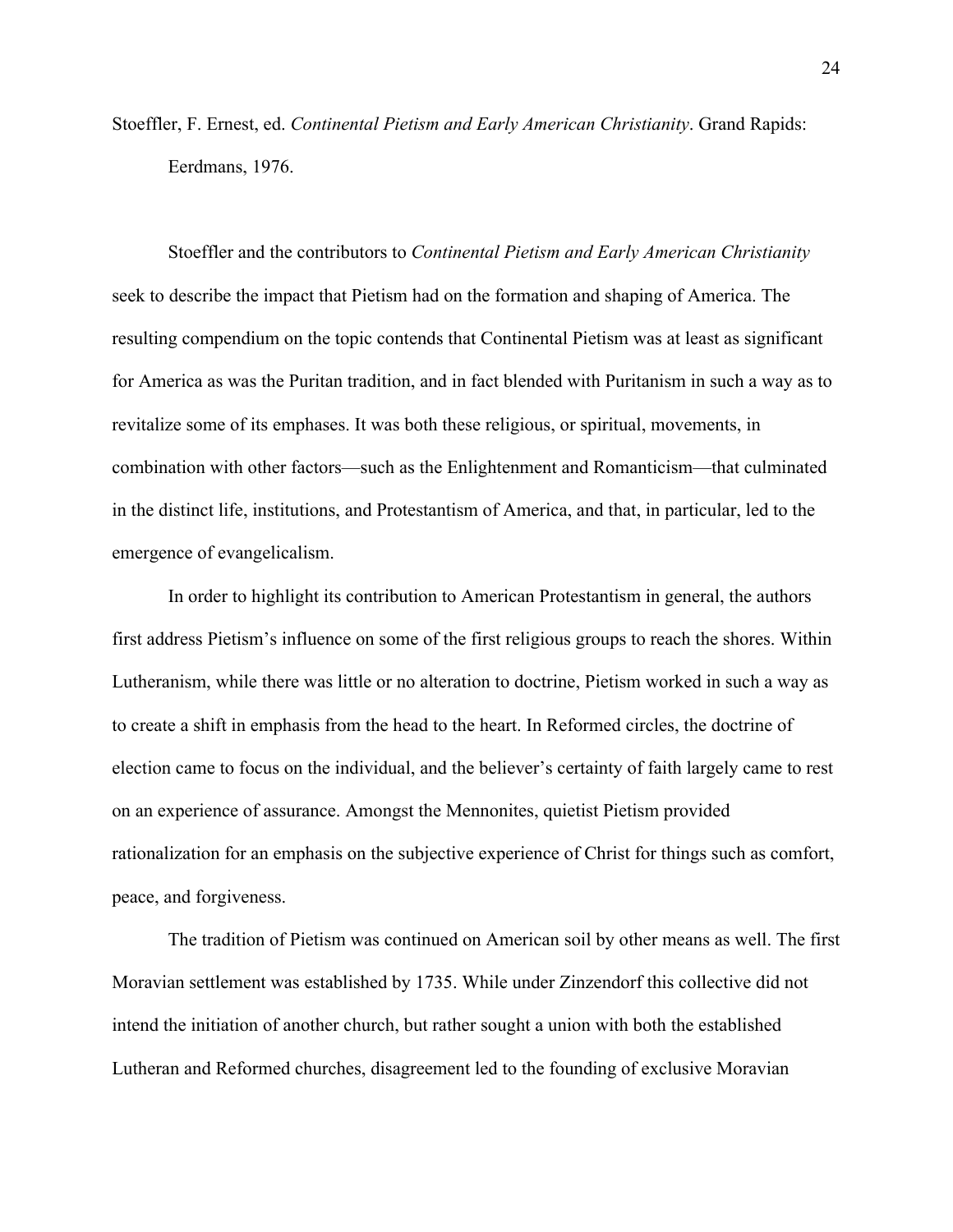settlements. Yet Moravian endeavors that transcended typical bounds, such as boarding schools, colleges, and seminaries, ensured that the influence of Pietism continued to flow out. Another example of the perpetuation of pietistic tenets is found in the dawning of American Methodism. It was interaction with the Moravians and other Pietists that led to John Wesley's famous awakening experience, but the Wesleys were also introduced to Pietism's emphases in their childhood, and in interactions with it on the Continent.

The presence of Pietism in the early life of America also led to the emergence of the German Brethren, who formed through the numerous experiential awakening and revival movements that preceded the well-known Awakenings of English-speaking Christians. An "awakening" consisted of intense, inner experiences of the realization and conviction of personal sin, and came to be the determining factor in whether one was considered a truly regenerate Christian. This particular expression of Pietism was particularly critical of organized religion and its conforming pressure on human conscience. In the wake of the Revolution, the German Brethren displayed an increasing propensity for isolationism and escapism.

The history of American Protestant history is such that it is hard to overstate the impact of both church-related and radical Pietism on the subsequent emergence of evangelicalism. Central to the movement was an explicit focus on the experiential as a means by which to identify salvation, as well as an emphasis on the regenerate life of the Christian. While Pietism certainly made several positive contributions to American Protestantism, such as an emphasis on Scripture, and a concern for personal ethics and social need, it also, at times, functioned more negatively in its tendency toward escapism, sectarianism, and anti-intellectualism.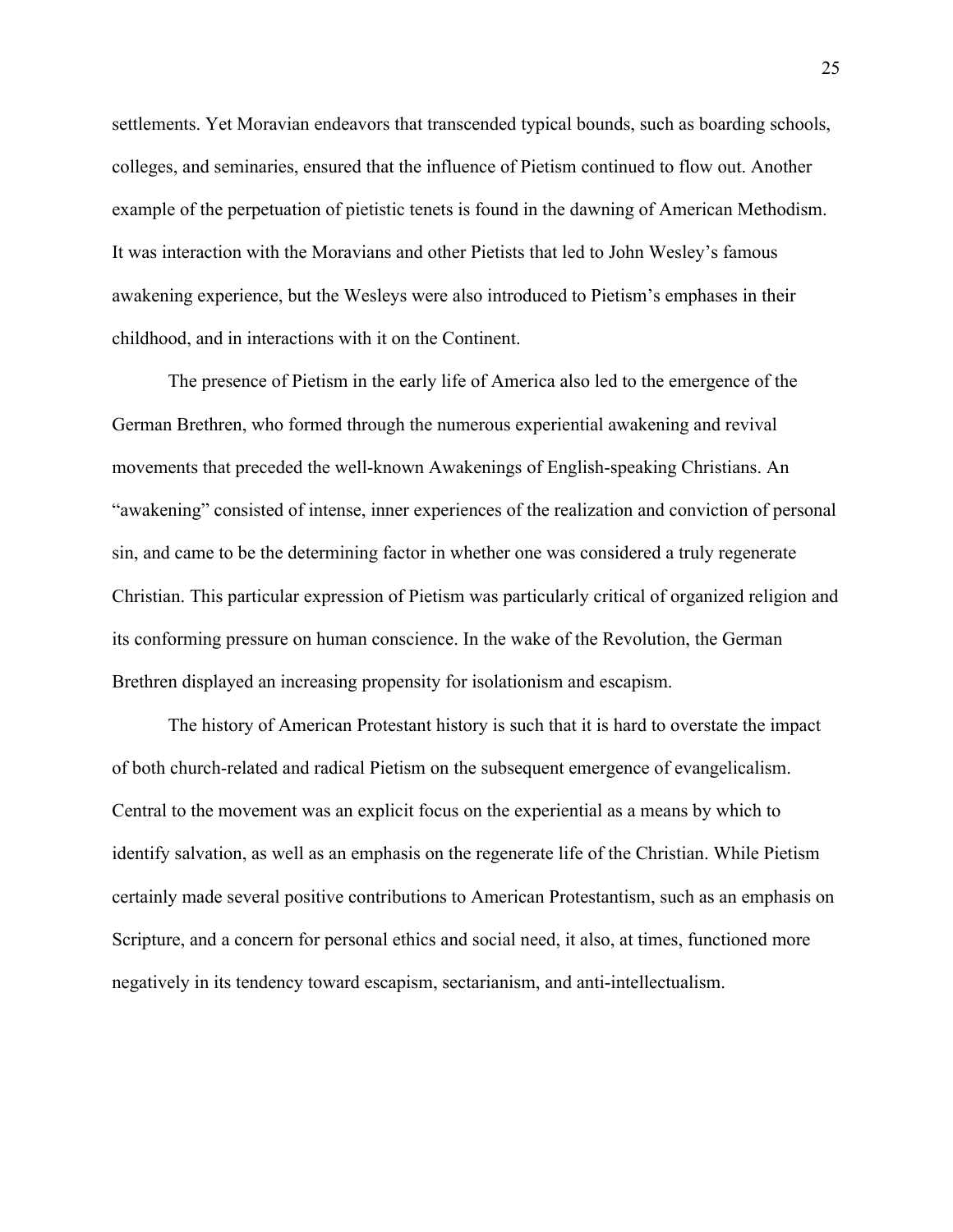## PART TWO:

## COMPREHENSIVE ESSAY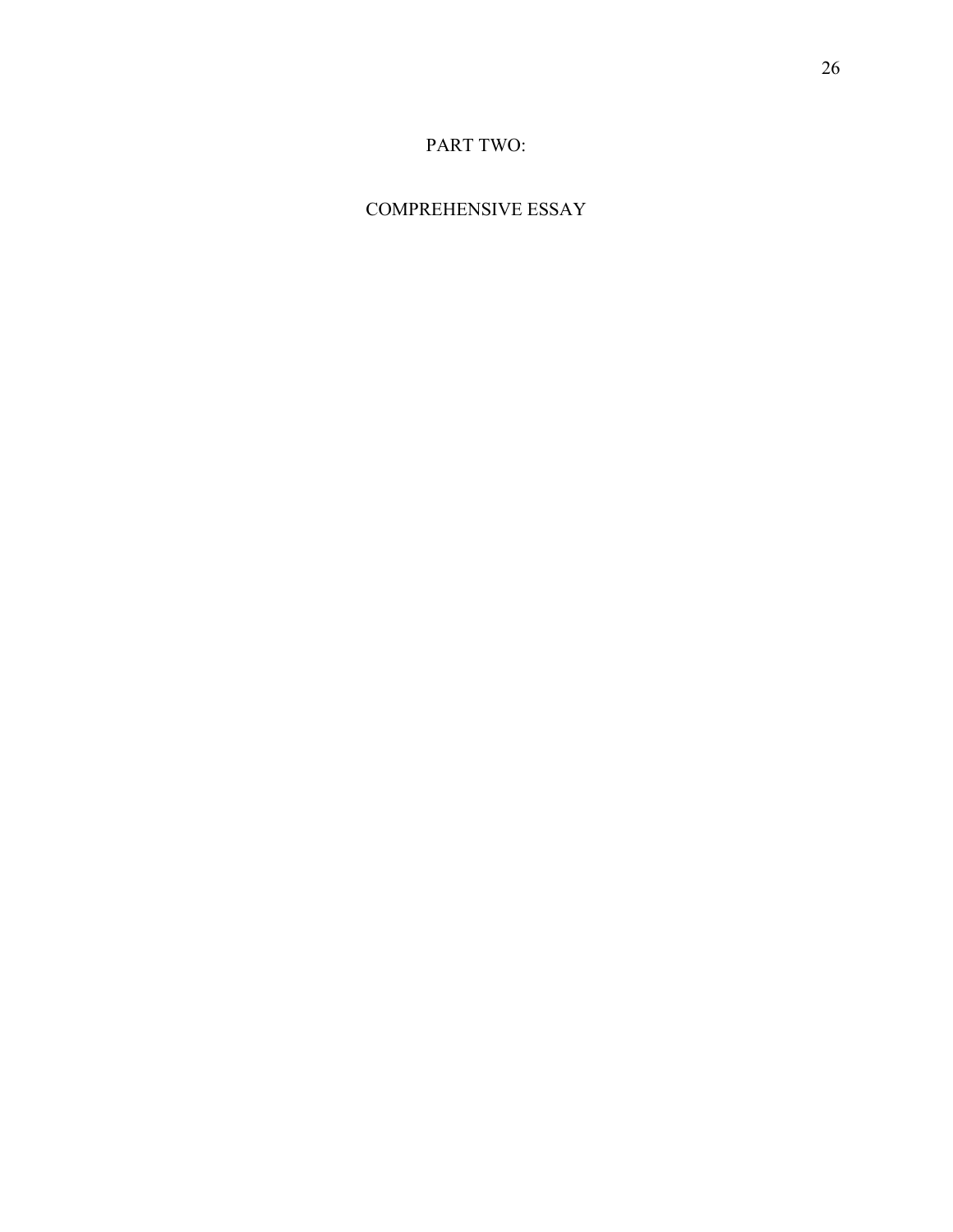"It has been the endeavor of Satan, from the beginning of the world, to put asunder what God hath joined together; to separate inward from outward religion."<sup>1</sup> With these words John Wesley introduced his sermon on the Christian practice of fasting, its nature, and prescribed use.<sup>2</sup> Wesley helps bring to the fore the fact that the question of the relationship of *fides et praxis*  ("faith and practice") is by no means a strictly contemporary issue; rather it is a perennial problem to which the Church has attempted to respond throughout the Christian Tradition. This dialectic, as it were, is representative of a recurring tension that exists within Christianity as two seemingly contradictory ideas are held together in balance. Paradox abounds when one considers some of the central tenets of the Christian faith: law and grace, Christ as human and divine, God's sovereignty and human responsibility. Of course, as G.K. Chesterton aptly notes, "Christianity got over the difficulty of combining furious opposites, by keeping them both, and keeping them both furious."3 This serious pursuit of maintaining balance between two poles similarly applies to the issue of faith and practice. However, as even a cursory glance at Church history reveals, there are times in which equilibrium is lost and, as a result, heresy, or at least heterodoxy, arises. It seems to me that in the contemporary context, we face, or continue to face, the existence of a particularly "thin" Protestantism; that is to say, there appears to function within society a form of Protestantism that is content with a Christianity defined as mere intellectual assent to propositional statements of belief, and that is satisfied with manifesting itself through a privatized devotion in which the more social or public aspects of the religion are largely relativized if not all together abandoned. It is my contention that for at least the last five hundred

 <sup>1</sup> John Wesley, "Sermon 27," quoted in Jaroslav Pelikan, *Christian Doctrine and Modern* Culture, Vol. 5 of The *Christian Tradition: A History of the Development of Doctrine* (Chicago: University of Chicago Press, 1989), 135.

<sup>&</sup>lt;sup>2</sup> Cf., "Upon Our Lord's Sermon on the Mount: Discourse Seven," Wesley Center Online. http://wesley.nnu.edu/john-wesley/the-sermons-of-john-wesley-1872-edition/sermon-27-upon-our-lordssermon-on-the-mount-discourse-seven. <sup>3</sup> *Orthodoxy* (New York: Image Books, 1959), 95.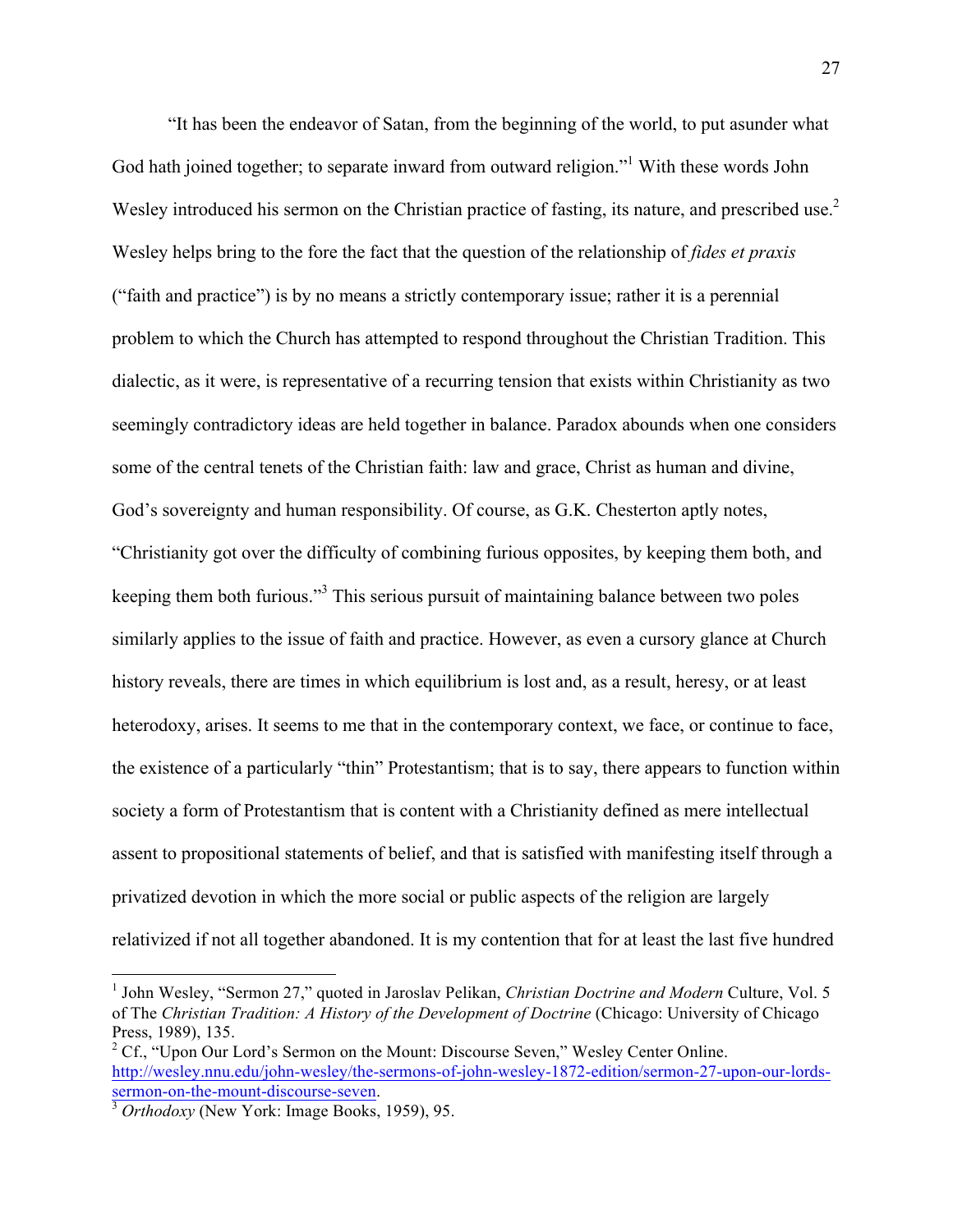years, particularly in the tradition of the Western Church, and specifically in the American context, Protestant Christianity has been subject to various interiorizing pressures that have led to an acceptance of disjunction between faith and practice. This "process of introversion," as I have called it, whereby focus comes to rest on the interior state of belief, is the result of the confluence and interaction of various theological, historical, and sociological factors: namely, Pietism, the Enlightenment, Romanticism, Pluralism, and Modernization. Consideration of the influence these factors have had will form the content of this paper.

As with any explanatory investigation, it is fitting to begin with a few caveats. The first is that what is offered here is no doubt insufficient in both breadth and depth. The intent, however, is to identify *some* of the factors which may have contributed to the phenomenon of introversion, and to offer *some* sense in which those factors may have done so. Consequently, engagement with historical figures and events is not meant to represent a treatise on the subject; rather, the examination of each topic is meant to merely offer a glimpse into its nature and context. Second, it is assumed, although not always explicit, that there exists a dialectical relationship in our investigation between theory and practice. While it may be convenient to suggest that a particular practice emerged from a certain theory, it is just as acceptable to assert that the theory arose from a preceding practice.<sup>4</sup> Finally, it must be acknowledged that the history we will trace is not deterministic in the sense that the events and ideas to be explored necessitated the present state of affairs. Nor can it be said that Christianity is predestined to a privatized form in the future. What can be said, however, is that as with all "fall paradigms," or with all assertions as to "where we went wrong," one has to keep in mind the original rock-thrown-into-the-pond of Genesis chapter three; everything that follows is simply the ensuing ripples. All is not lost

 <sup>4</sup> Cf., Peter L. Berger, *The Sacred Canopy: Elements of a Sociological Theory of Religion* (New York: Doubleday & Co., 1967), 154.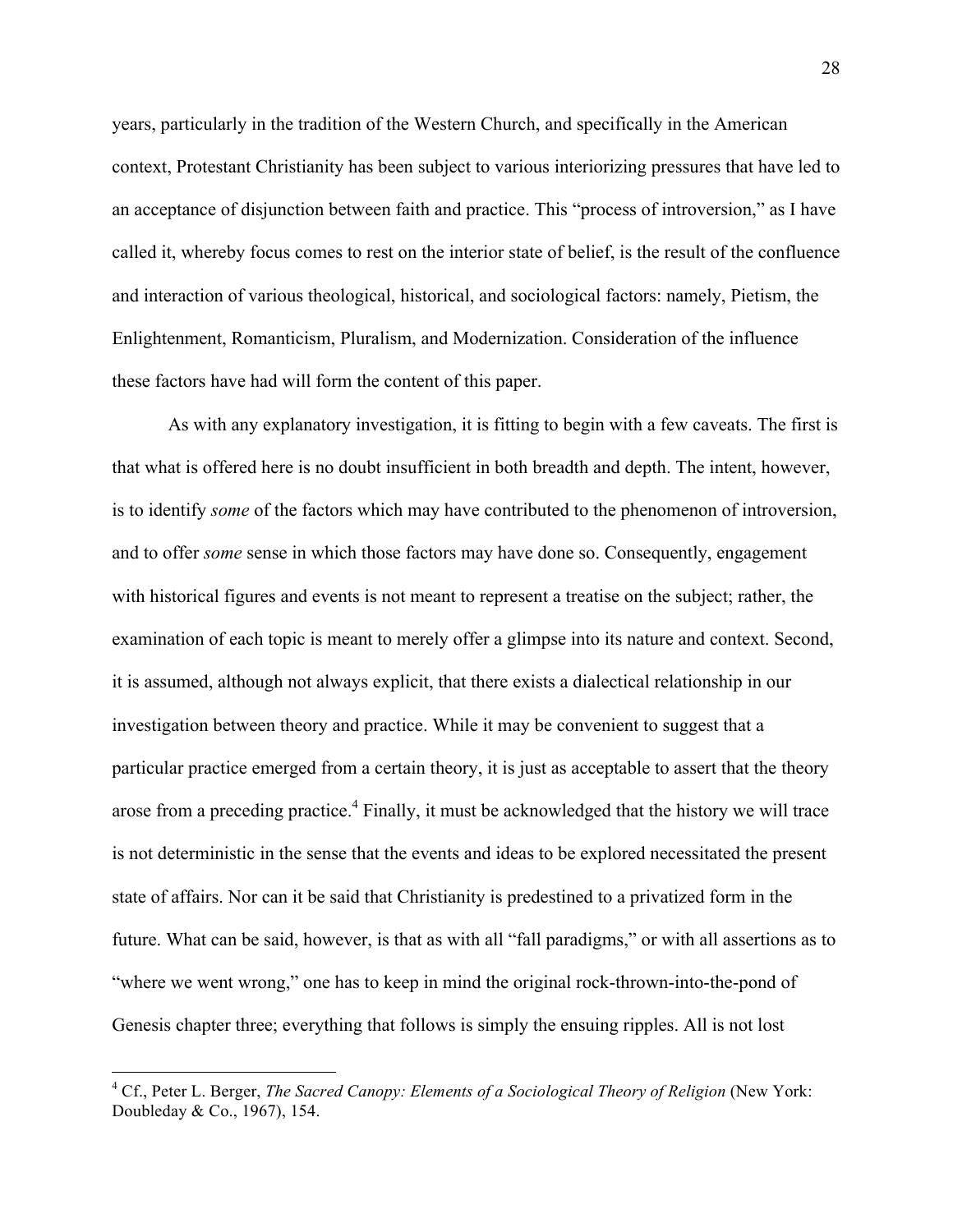however. After all, the Christian religion is not without a God who exhibits mastery over both wind and wave.

#### **Pietism and the "Inward" Turn**

Some thinkers, such as Philip J. Lee, have argued that particular to Protestantism is an inherent tendency toward Gnosticism, or at least gnostic thought, which was successfully kept in check throughout the Magisterial Reformation, but which came to fruition in the context of early North American Puritanism.<sup>5</sup> Regardless of the accuracy of Lee's assessment regarding the reemergence of a gnostic type, or his chronology, he does highlight the widely attested fact that there began on American shores an intense preoccupation with individual knowledge and personal experience that is made explicit in the occurrence of a series of spiritual revivals and Awakenings.<sup>6</sup> While Lee succeeds in illuminating several factors that contributed to this somewhat novel situation in Christian religion, he seems to have missed the undeniable impact that Pietism has had on all the religious traditions that travelled across the Atlantic, including Puritanism.<sup>7</sup> It is here that our investigation begins; for Pietism is what colors the faith and practice of American Christianity, and it would seem that the foundation for the inward turn lay within it. This is the pretext of the introversion of Christian belief.

 <sup>5</sup> Cf. Chapter Five, "Protestant Gnosis: From Holy Event to Private Illumination," in *Against the Protestant Gnostics* (Oxford: Oxford University Press, 1987), 101-114.

<sup>6</sup> Cf. Thomas S. Kidd, *The Great Awakening: The Roots of Evangelical Christianity in Colonial America* (New Haven: Yale University Press, 2007).

<sup>7</sup> Cf., F. Ernest Stoeffler, ed., *Continental Pietism and Early American* Christianity (Grand Rapids: Eerdmans, 1976)., Sydney E. Ahlstrom, *A Religious History of the American People* (New Haven: Yale University Press, 1972); on Pietism's influence on the Continent: cf., F. Ernest Stoeffler, *The Rise of Evangelical Pietism* (Leiden: E.J. Brill, 1965).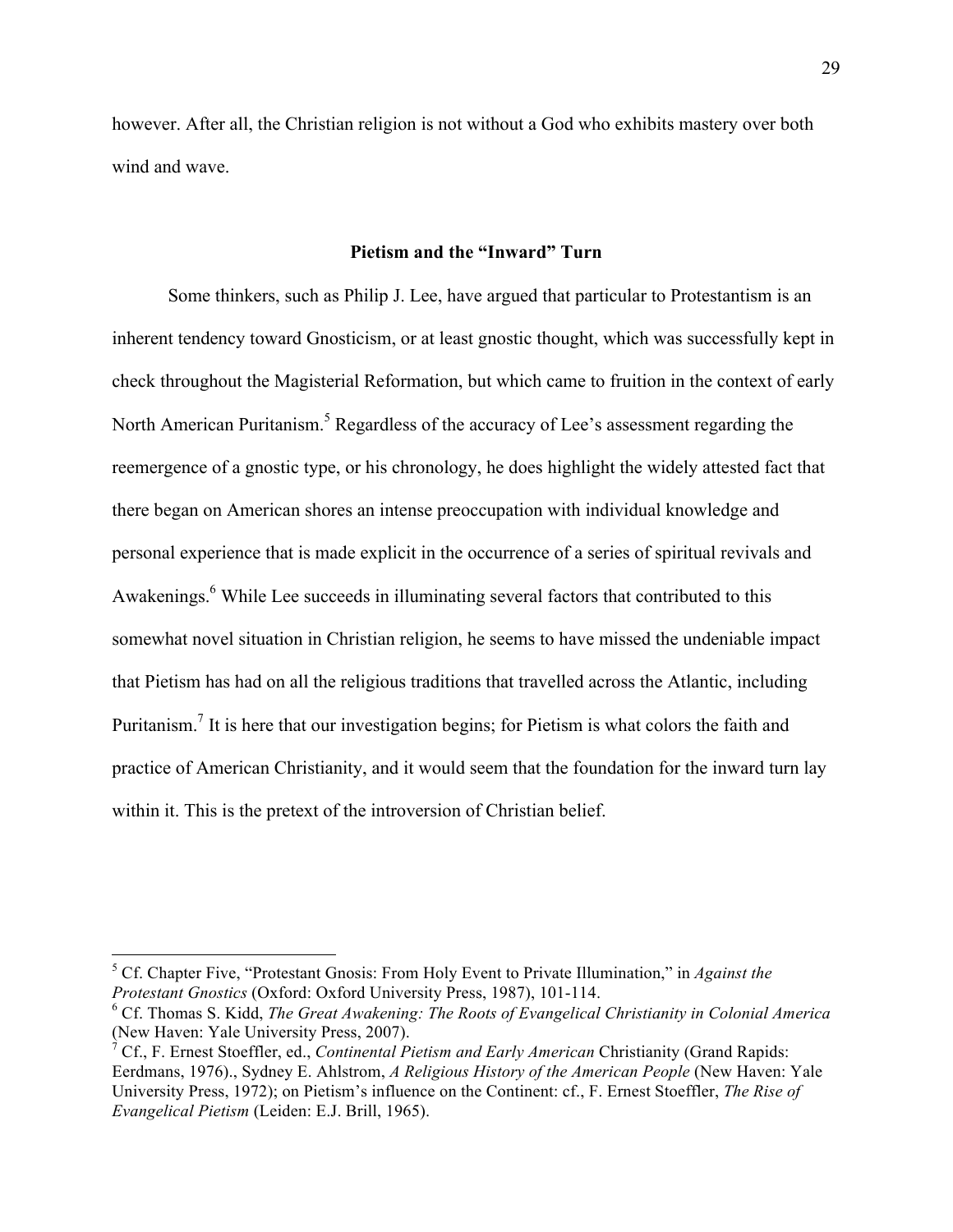Pietism emerged against the backdrop of the Thirty Years War (1618-48) and its ensuing political turmoil, as well as in reaction to a predominant Protestant scholasticism.8 The origins of this movement are often attributed to Philip Jacob Spener (1635-1705) and the publication of his *Pia Desideria*, his "heartfelt desires" for the Church.<sup>9</sup> Stoeffler describes the pietistic ethos as "experiential, biblical, perfectionistic, and oppositive."<sup>10</sup> This was a group concerned with the meaningful experience of the divine, that sought the simplicity and authenticity of the Christianity they saw articulated in Scripture, that pursued an personal and social ethic as foundational to the faith, and that revolted against what they saw to be an established Church that was both highly rationalistic and ethically indifferent.<sup>11</sup> Consequently Pietism was a revival movement of sorts; it sought to reinvigorate the centrality and relevancy of the purity of life within the Protestant tradition.<sup>12</sup> This purity of life, however, was not limited to the internal state of the believer, but had a similar concern for social issues, such as care for the poor and oppressed, and was ultimately wrapped up in addressing the spectrum of human suffering.<sup>13</sup>

It is quite clear that this movement was not primarily concerned with the escape from reality with which it is sometimes charged.<sup>14</sup> While there certainly was emphasis on the personal and the experiential, there was also an equal and opposite emphasis on the corporate and the social. Take the words of John Wesley, with which we started this investigation, as an example. This Methodist preacher and theologian, deeply indebted to and influenced by the pietistic tradition, sought to maintain the balance within the apparent paradox of belief and action.

 <sup>8</sup> Ahlstrom, *Religious*, 236.

 $9$  Ibid., 237.

<sup>10</sup> *Continental*, 9.

 $11$  Ibid.

<sup>12</sup> Ahlstrom, *Religious*, 236.

<sup>13</sup> Stoeffler, *Continental*, 269.

 $14$  There was of course variation of expression and emphasis within the movement itself, for example, Radical Pietism was distinct from church-related Pietism; cf., Stoeffler, *Continental*, 164-183.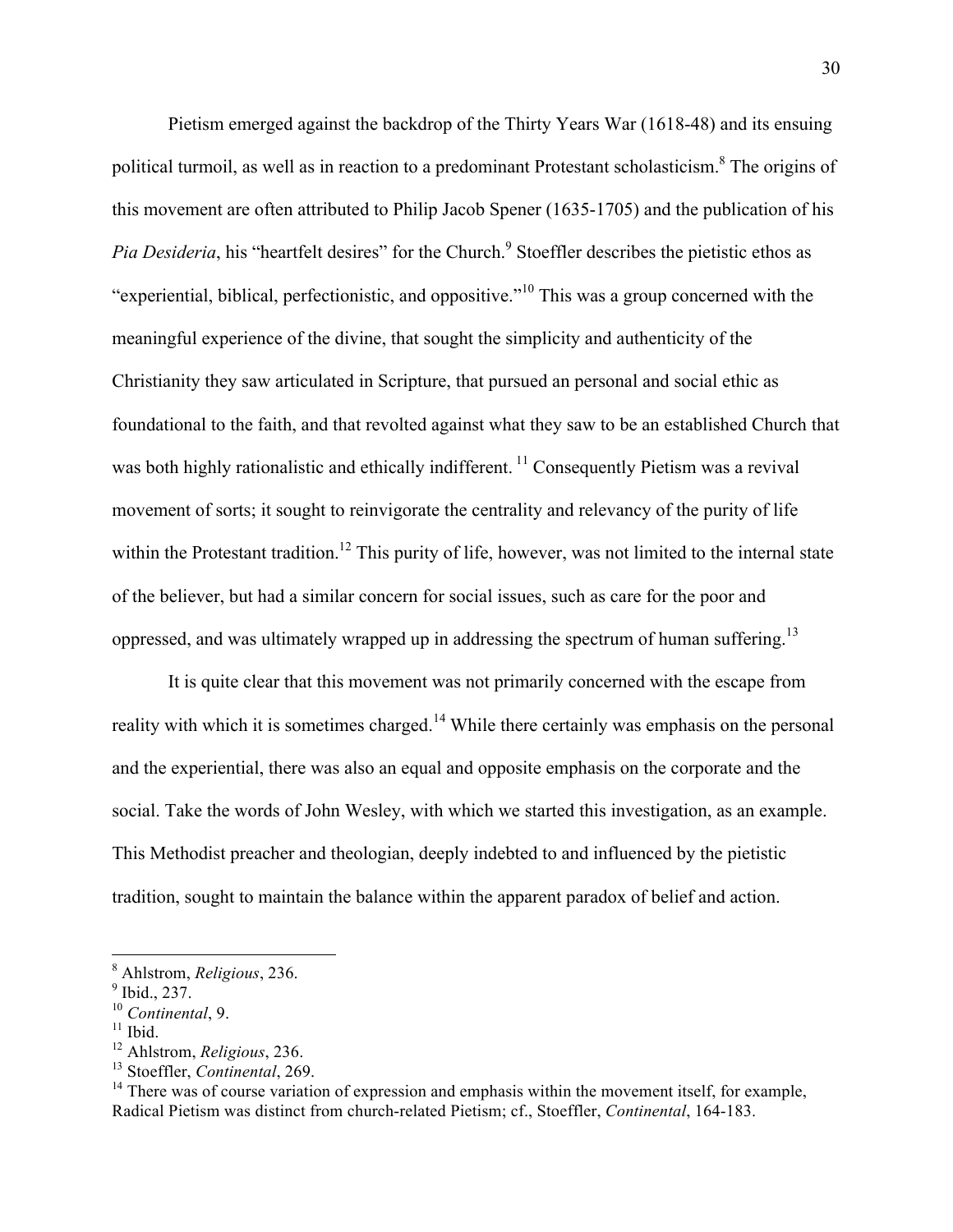Engagement with society and the larger world was not foreign to pietistic sensibilities. This it not to say, though, that the proper tension and balance was universally and eternally maintained. Pietism was not a new tradition, nor did it seek to alter or adapt the doctrine of the Church; rather, it was a shift in emphasis.<sup>15</sup> This shift advocated a turn to the self and the self's experience, and there occurred over time what Isaiah Berlin refers to as "a retreat in depth," which, when faced with various oppositional circumstances, came to center more and more on personal experience and subjectivism; that is to say, it became a religion of the heart.<sup>16</sup> It is to those circumstances that we now turn.

#### **The Process of "Disenchantment": Dividing the Sacred and Profane**

The period of the Enlightenment marks a historic change in the thinking and outlook of humanity, and it entailed crucial transformations of understanding about the functioning of the natural world. Often referred to as the Age of Reason, this period was characterized by the ascendency of the "rationalistic spirit," and the exaltation of scientific thought and natural philosophy.<sup>17</sup> Subsequent to the earth-shattering cosmological discoveries made by figures such as Copernicus and Galileo, and taking shape in the philosophy of Bacon, Descartes, and Spinoza—to name only a few—the Enlightenment mounted a frontal assault on previously held notions of the world and the cosmos that had been informed by a variety of religious and mythological convictions. Central to this emerging rationalism was the certainty that all questions could be, and would be, answered; and that all the answers were knowable in the sense

 <sup>15</sup> Theodore G. Tappert, "The Influence of Pietism in Colonial American Lutheranism," in *Continental*, 13.

<sup>&</sup>lt;sup>16</sup> *The Roots of Romanticism, ed. Henry Hardy (Princeton: Princeton University Press, 1999), 36.* 

<sup>17</sup> Ahlstrom, *Religious*, 351.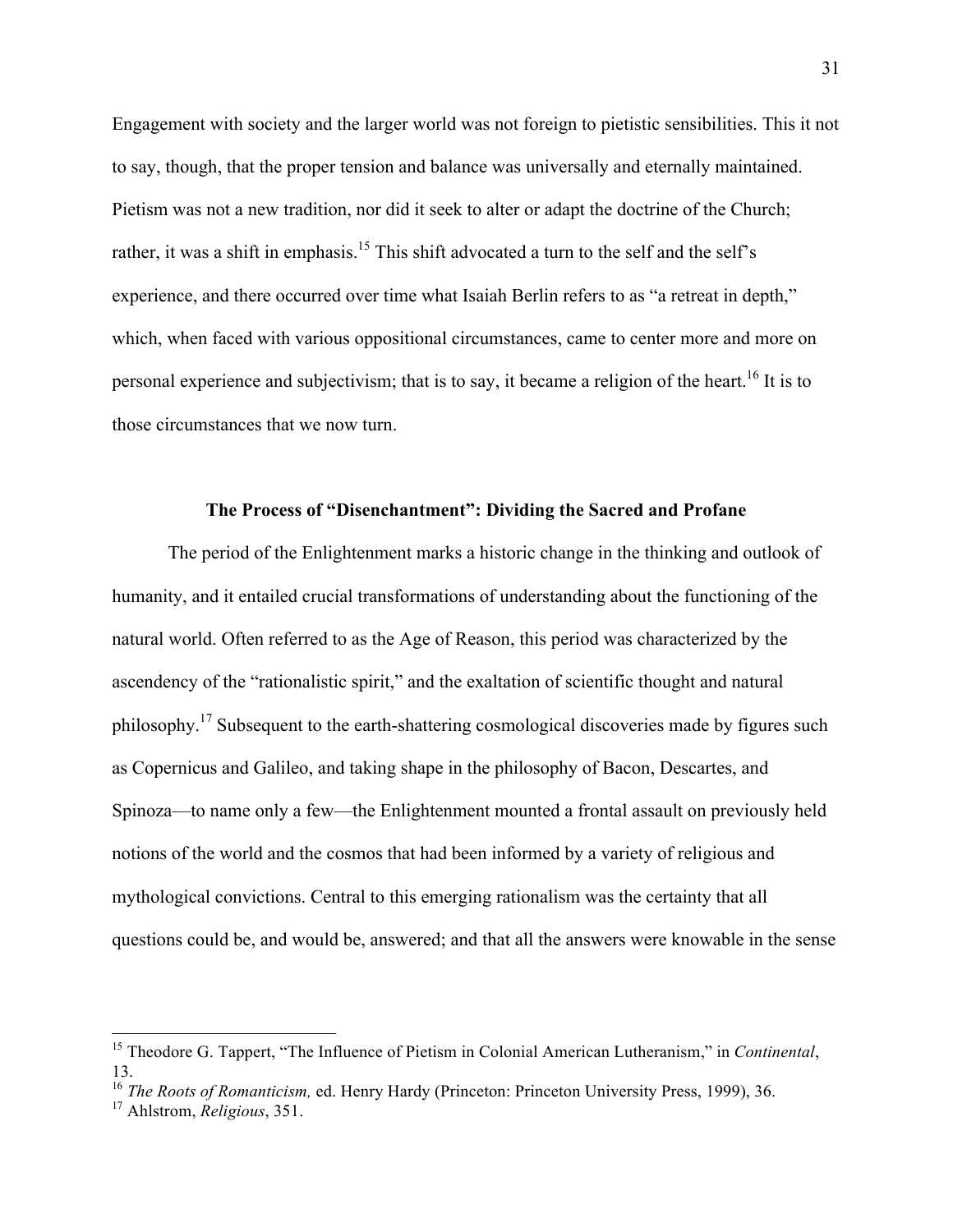of being both discoverable and teachable.18 In this context, mystery became anathema, and the interpretation of reality, which had once been sourced in revelation and tradition, came to exist in the deduction of the mathematical sciences and the induction of natural science.<sup>19</sup>

Coexistent with the new ways of thinking and of conceiving the world was the opening of realms in which God's presence and creative acts were no longer assumed, nor necessary; thus emerged the first harbingers of a budding atheism. Theologians who set out to counter these rumblings assumed them to be little more than a retrieval of ancient philosophical positions, as up until this point atheism had been largely a philosophical issue.<sup>20</sup> Leonard Lessius (1554-1623), for example, left aside Christology and fifteen hundred years of theology in order to establish a philosophical argument for the reality of the divine, which he derived from the Stoics.<sup>21</sup> Similarly, Marin Mersenne (1588-1648) formulated a Christian apologetic in which theology and religious experience did not factor, and that instead centered on the Platonizing of Epicurus.<sup>22</sup> Such philosophizing of theology found its impetus in the reading of Thomas Aquinas' *Summa theologiae*, but it was a decidedly unbalanced reading. While Aquinas did indeed propound and explicate the doctrine of the one God philosophically, he did so through the integration of theology proper.<sup>23</sup> It was that synthesis which theologians like Lessius and Mersenne lacked in their own approach. Instead they initiated a process whereby the defense of the existence of the Christian God was engaged on strictly philosophical grounds, devoid of an appeal to anything explicitly religious.<sup>24</sup>

 $23$  Ibid., 66.

 <sup>18</sup> Berlin, *Romanticism*, 21-22.

<sup>19</sup> Ibid., 22.

<sup>20</sup> Michael J. Buckley, *At the Origins of Modern Atheism* (New Haven: Yale University Press, 1987), 47.

 $21$  Ibid.

 $22$  Ibid., 64.

 $^{24}$  Ibid., 67.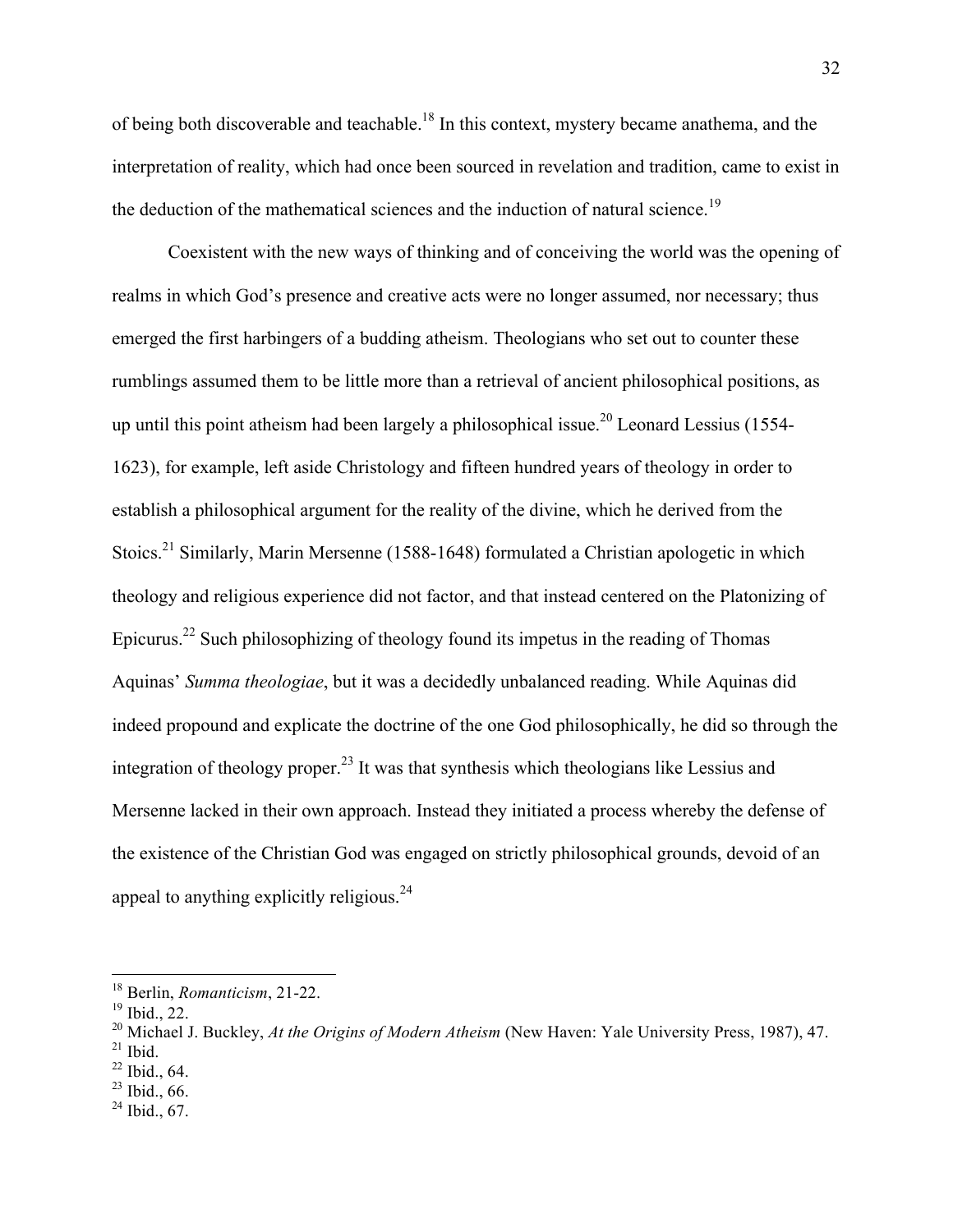Faced with growing external pressures, a concomitant decline in plausibility, and an increasingly rational and mechanized cosmos—all of which threatened to undermine the Christian faith—efforts to evidence the reality of the divine continued, although not within the traditional realm of religion and theology, but rather, as indicated above, in the newly discovered expanse of natural science and philosophy. It was assumed by some that the developing sciences and mathematics not only provided an appropriate means by which God's existence could be communicated, but also provided the evidence necessary to prove it. Furthermore, the "rationalistic spirit" was such that anything that could not be squared with reason was seen as largely illegitimate. Consequently, there was pressure to ensure that the efforts exerted in order to "save" religion were exercised in a field of knowledge that was considered valid; thus the transfer of Christian apologetics to the realm of reason and the natural sciences.<sup>25</sup> René Descartes for example, through the employment of a radical skepticism, sought to determine how it might be possible to propose that something exists, with any sort of certitude, and concluded, rather famously, that what could be known with certainty was *cogito ergo sum*, "I think, therefore I am."<sup>26</sup> Descartes built out from this principle in order to uphold the notion that God does in fact exist, and from there was able to posit the existence of the physical universe.<sup>27</sup> Important for our purposes, however, is the change in thinking that Descartes instituted through the application of his methods. Yes he had, at least for the time being, successfully argued for the existence of God, but this was not exacted without a price. Where once the world itself was considered the source

 <sup>25</sup> Buckley, *Atheism*, 46.

<sup>&</sup>lt;sup>26</sup> Cf. Ibid., 84-88.

 $27$  For a thorough and detailed examination of Descartes' employment of Universal Mathematics see ibid. 68-98.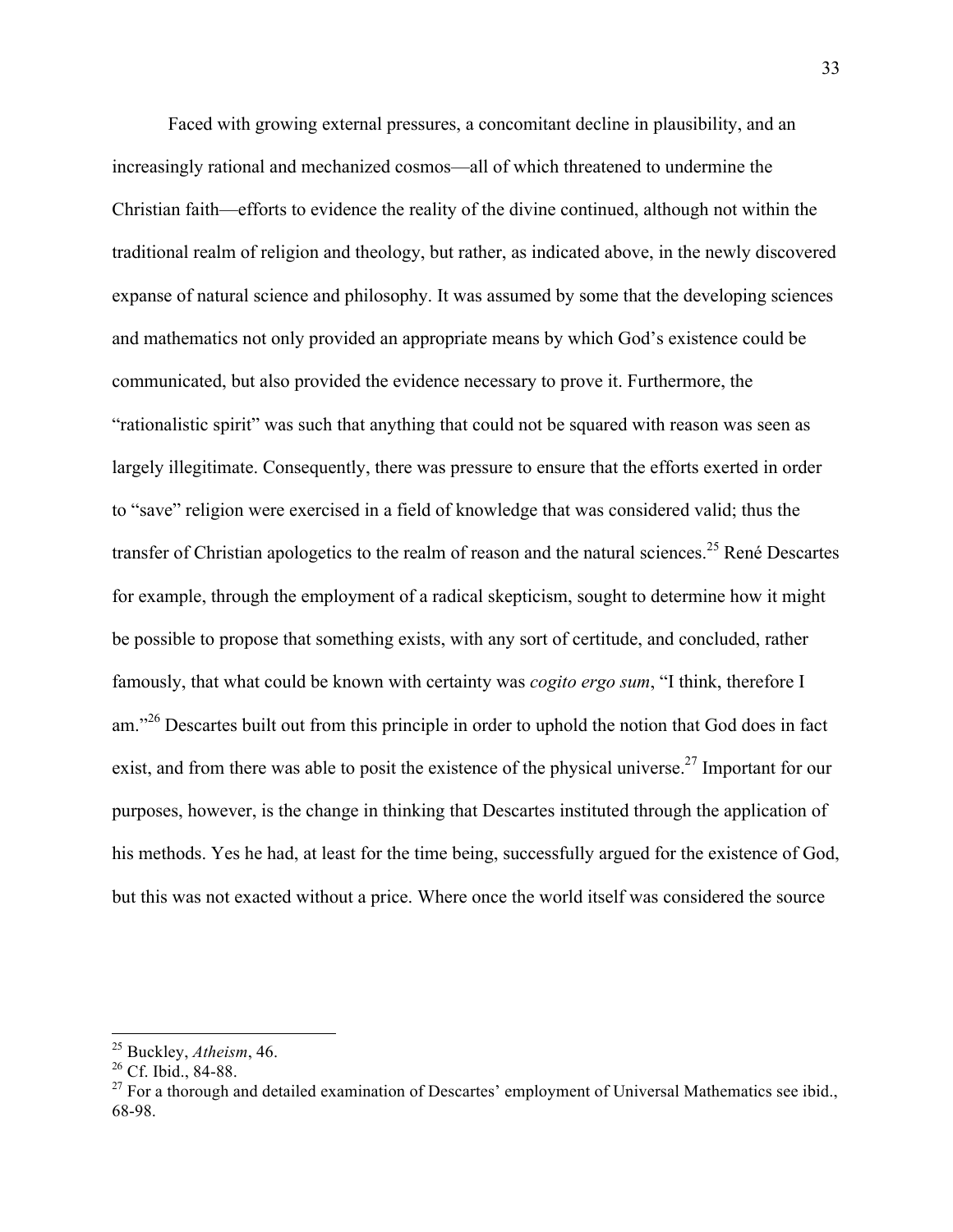of divine evidence, it was now the mind that functioned as the primary source, and the world became little more than the "the field of mechanics"; God had been effectively removed.<sup>28</sup>

Similarly, Isaac Newton's work within the realm of the new natural philosophy paved a way by which God, again for a time, could be "proved." Newton took the results of his predecessors and systematized the universe.<sup>29</sup> That is to say, he took the notion of a mechanical world and formed it into a universal system of mechanics of motion and space.<sup>30</sup> But what initiated motion? What accounts for space? In answer to this Newton proposed a "nonmechanical," intelligent Cause.<sup>31</sup> Newton's system could account for neither its own existence, nor for its own instigation apart from what might now be referred to as a "God of the gaps."<sup>32</sup> While his notion that the existence of God is demonstrated through His setting into motion the mechanized universe differed from Descartes' rendering, Newton's work similarly came at a cost. Certainly God was involved with nature, at least insofar as He formed it and set its course, but nature was by and large self-sufficient and self-sustaining. God may not have been removed, but His immanence was radically circumscribed.

Through subsequent thinkers such as Nicolas Malebranche (1638-1715) and Samuel Clarke (1675-1729), the process of philosophizing theology continued largely unabated, and with Denis Diderot (1713-1784), it took a decidedly naturalistic, and therefore, atheistic turn.<sup>33</sup> Diderot appropriated aspects of both Descartes' and Newton's systems, but he understood the "god [sic] hypothesis" to be little more than an attempt to hide the unknown.<sup>34</sup> In place of deity, Diderot was able to posit dynamic materialism, an emerging theory at the time, which

 <sup>28</sup> Buckley, *Atheism*, 97-99.

<sup>29</sup> Ibid., 101.

<sup>30</sup> Ibid., 118.

<sup>31</sup> Ibid., 135.

 $32$  In particular see ibid., 99-143.

 $33$  Buckley traces their thought, and highlights their unique contributions in ibid., 145-193.

<sup>34</sup> Ibid., 222.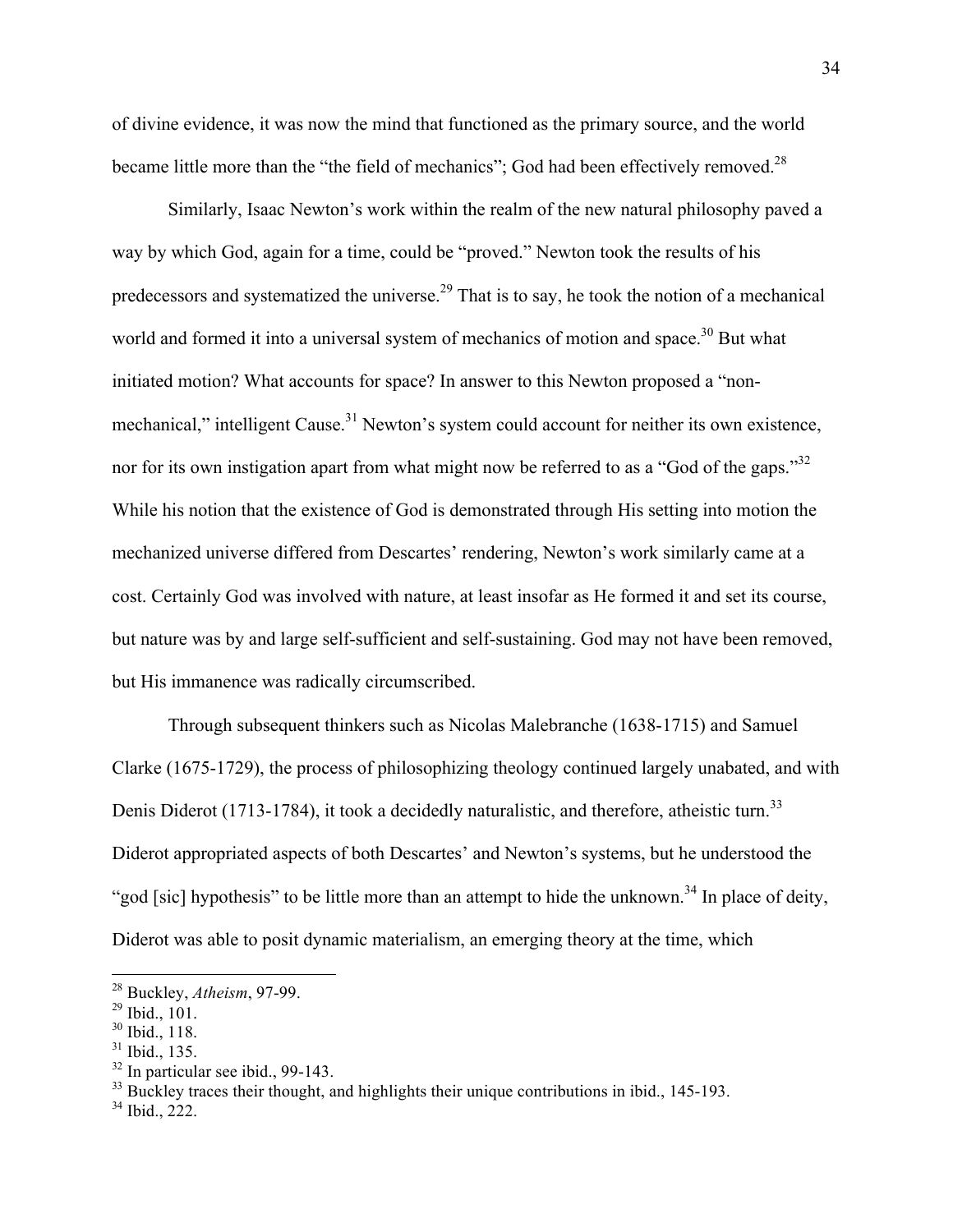understood matter to be its own generative principle.<sup>35</sup> So with Diderot's rendering there was no longer any need for a powerful first Cause, nor an intelligent Author of the universe; rather, creative and self-actualizing matter was a sufficient explanation, and one that could stand up to the empirical requirements of scientific inquiry. Diderot was not alone. More popularly, Baron Paul Henri d'Holbach published *La Système*, which, like Diderot, posited nature as a sufficient and total reality.<sup>36</sup> D'Holbach employed a strict theory of causality, which he defined as a "chain" of motion, guided by the constant and invariable laws peculiar to each being."<sup>37</sup> Everything was determined by this all-encompassing system of cause and effect, and initiated and sustained by the dynamism of matter. Particularly damaging in d'Holbach's *La Système* was the way in which it appropriated the work of earlier Christian thinkers, who had waded into the realm of natural philosophy in order to defend Christianity, exposed their theoretical shortcomings, and corrected the mistakes that existed within their theory; in doing so d'Holbach was able to undermine the work of the theologians and expose within it an inherent atheism.<sup>38</sup> Consequently, the mistake of Christians such as Newton and Clarke, at least according to *La Système*, was not so much their systems as it was the fact that they had simply failed to consider that matter might be one day shown to account for itself.<sup>39</sup> Clearly their having relied on natural philosophy for proof of the divine had unintended consequences. Building on the thought of religious figures such as Descartes and Newton, as well as their subsequent followers, Diderot and d'Holbach appropriated the "proofs" of divine presence and used them as evidence of divine absence. Thus, they inaugurated a process of disenchantment, whereby the divine was thrust from reality, and after which, all that remained was dynamic matter and a thoroughly natural world.

 <sup>35</sup> Buckley, *Atheism*, 223.

<sup>36</sup> Ibid., 276.

 $37$  Otd. in ibid., 279.

<sup>&</sup>lt;sup>38</sup> Ibid., 319-320.

<sup>39</sup> Ibid., 320.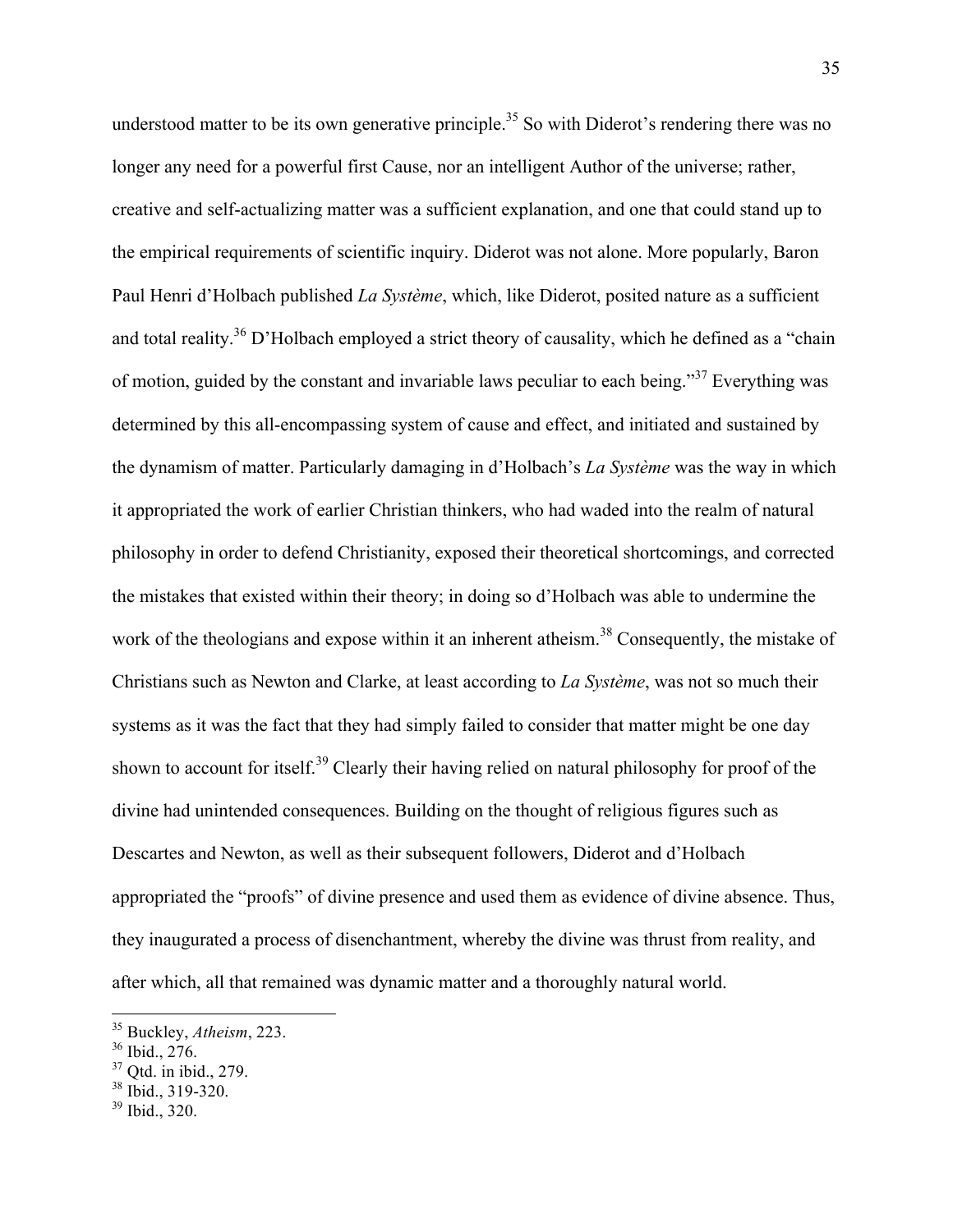At least one of the results of Enlightenment thinking, at the hands of theologians and philosophers alike, was the emergence, or, perhaps more accurately, the enlargement of the realm of the profane.<sup>40</sup> The world was at one time the logical foundation from which to begin to speak of God's existence, for it was considered to be replete with evidence of His presence. Once it came to be understood that the world was a mechanized system undergirded by an energizing dynamic matter, and once the mystery, magic, and miracle of creation was interpreted as simply natural law, the term "sacred" ceased to function as a valid qualifier of reality. Consequently, if God was not to be found in the external world, perhaps the true site of Christian devotion lay in the inner person. In light of the concomitant development of both Pietism and Enlightenment thinking during the eighteenth century, and, given the connection between Romanticism and Pietism that we will explore below, it would appear that the influence of the Enlightenment functioned in such a way as to reinforce Pietism's turn to the self by expanding the area in which God could no longer be posited. As the divine was banished from the public realm, it came to play an ever more prominent role in the inner life.

#### **Romanticizing Reality: Re-enchantment or Retreat?**

Romanticism emerged very much in reaction to, and opposition against, the tenets of the Enlightenment period. Isaiah Berlin describes it as, "a passionate protest against universality of any kind"; whether notions of a universal understanding of fulfillment, or the existence of universal truths, or even the idea of universal canons of art, Romanticism rejected them all. $^{41}$ Central to such a protest were the writing and thought of various philosophers and poets, but

<sup>&</sup>lt;sup>40</sup> Despite the fact that it is often Enlightenment thinkers who are charged with the introduction of secularism, meaning the division of sacred and profane realms, some have argued that the secularist impulse is evidenced much earlier in history, even within Judaic and Christian religion; cf., Berger, *Sacred Canopy,* 113ff.

<sup>41</sup> *Romanticism*, 8.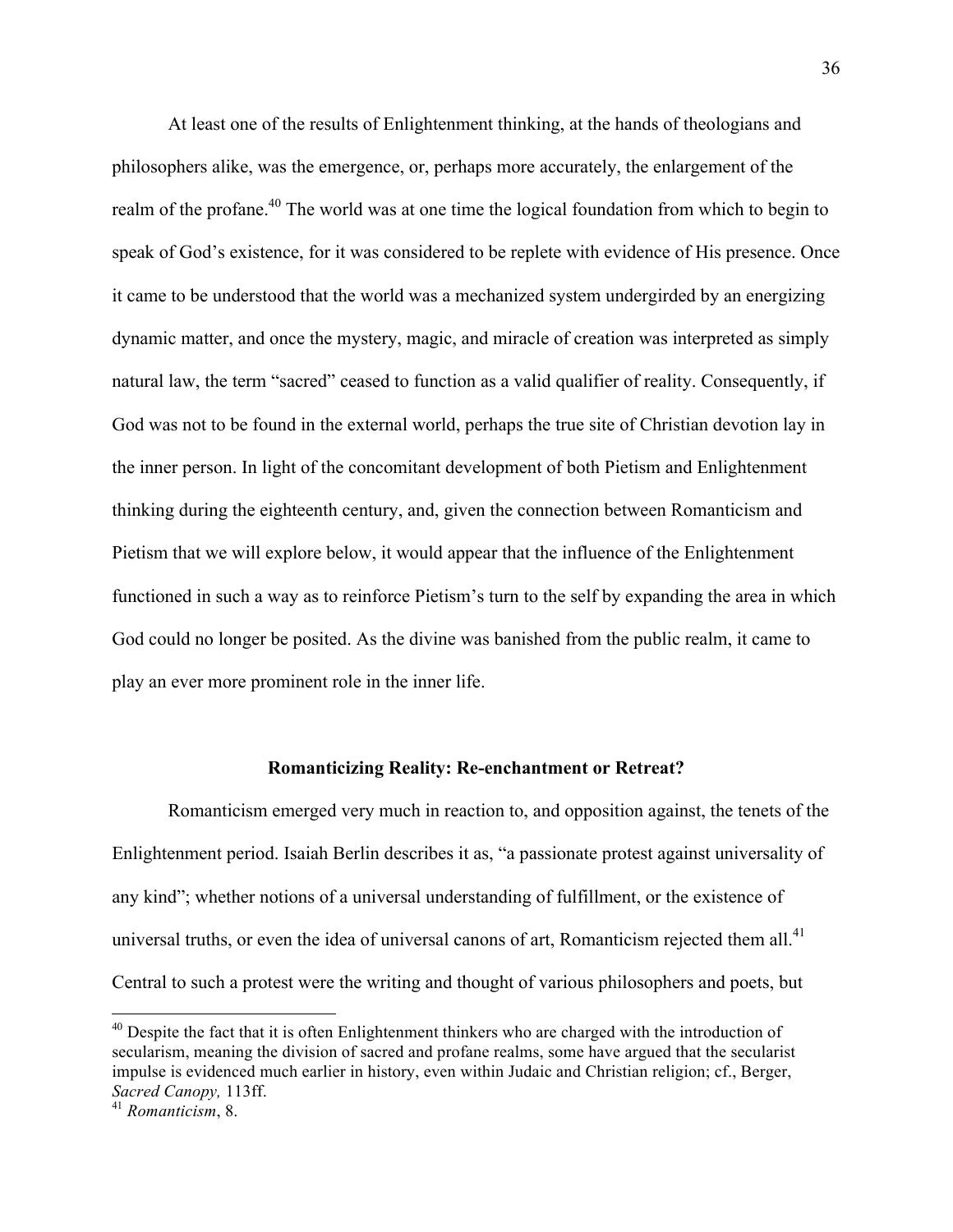perhaps most profound were the unexpected results of the French Revolution. Instead of ushering in a new age of human flourishing by means of a peaceful universalism, society was marred by disenfranchisement and violence of all types.<sup>42</sup> What emerged was an increasing suspicion of the Enlightenment principle that there existed a body of knowledge that, when properly accessed, would provide the means by which to cure humanity of all its ills.<sup>43</sup> As the Revolution progressed, such a vision for the future began to appear as little more than a mirage.

As with all epochal shifts, however, the Romantic Age was never a wholesale rejection of what preceded; there are some things, it would seem, that were nearly impossible to forget, or to disregard, once they had been revealed in, and through, the Enlightenment. Karl Barth contends that if there were one term to characterize the eighteenth-century person, it would be "absolutism"; that is to say, humanity at the time of the Enlightenment had the utmost confidence in the omnipotence of its own power.<sup>44</sup> The repeated successes and continued development of the natural sciences had provided a means by which the world could be known and nature made to be supple in human hands. The geocentric and theocentric models of the universe were replaced by one that was largely anthropocentric: geographical territory had been discovered and conquered, and scientific and technological achievement afforded humans even more power over their own existence, and therefore over the world.<sup>45</sup> The natural world, at this stage of history, was becoming humanity's world, and such humanistic aggrandizement considered nothing to be outside of its grasp. Even human jurisdiction over theology was sought, as various attempts were made to make theology more provisional and relative by "humanizing" it.<sup>46</sup> As Barth paints the

<sup>45</sup> Ibid., 37.

 <sup>42</sup> Berlin, *Romanticism*, 109.

<sup>43</sup> Ibid., 119.

<sup>44</sup> *Protestant Theology in the Nineteenth Century: Its Background and History* (London: SCM Press, 1972), 36.

<sup>46</sup> Ibid., 84.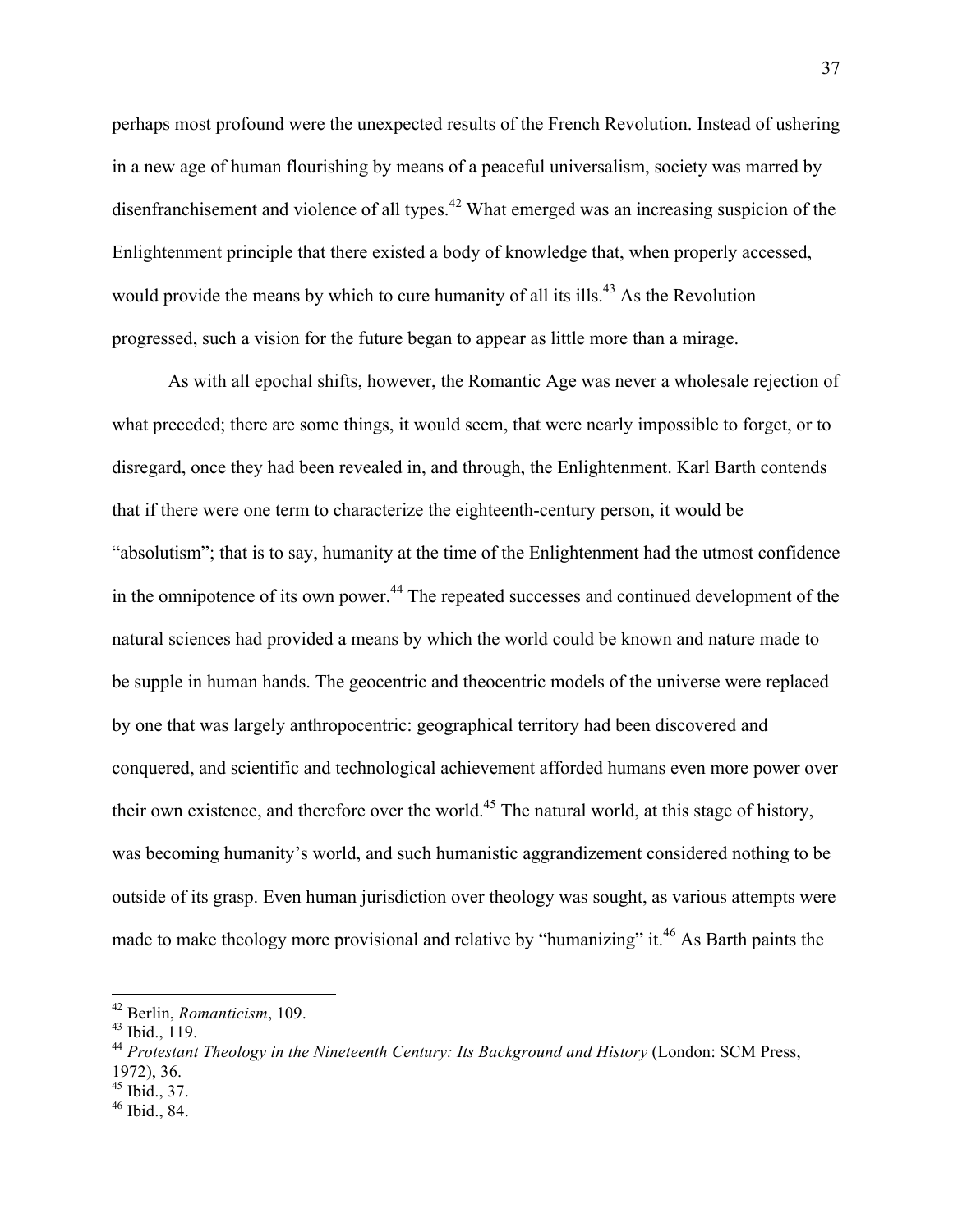picture, the absolutism of the Enlightenment period sought to construct bounds by which Christianity might be controlled and relativized. Theology was of use to the eighteenth-century person so as long as it continued to meet expectations and reinforce the new knowledge wrought by scientific success. This Enlightenment absolutism would continue on in the Romantic Age, but not without having undergone some important transformations.

The continuity that exists between the Enlightenment and Romanticism is captured by Berlin in his assertion that at the heart of the Romantic period was the notion of "will and man as activity, as something which cannot be described because it is perpetually creating."<sup>47</sup> There is a striking, and perhaps telling, parallel that exists between the descriptions of matter, as articulated in the Enlightenment, and the Romantic depiction of the human person: dynamism. Eighteenthcentury humanity had found in the sciences a way in which the natural world could be manipulated to particular ends. For the Romantics, however, science was little more than submission to nature, for science was necessarily dictated and limited by natural law. So while science allowed for newfound power over nature, humanity was still ultimately, and unsatisfactorily, subservient to it.<sup>48</sup> Against such capitulation the Romantics posited an indomitable and dynamic human will. Instead of merely discovering, humanity could now create; instead of responding to reality, humanity could make manifest its own.<sup>49</sup> Surely this was human absolutism at its pinnacle, for its early nineteenth-century expression extended even beyond the absolutism exhibited in Barth's description of the eighteenth-century. The creative attributes that had made dynamic matter so foundational in the construction of the world were now to be found in the human person. So despite seeking to set itself in opposition to Enlightenment thinking, it would seem Romanticism actually intensified a preexisting sense of human omnipotence, and

 <sup>47</sup> *Romanticism*, 138.

 $48$  Ibid., 119.

 $49$  Ibid.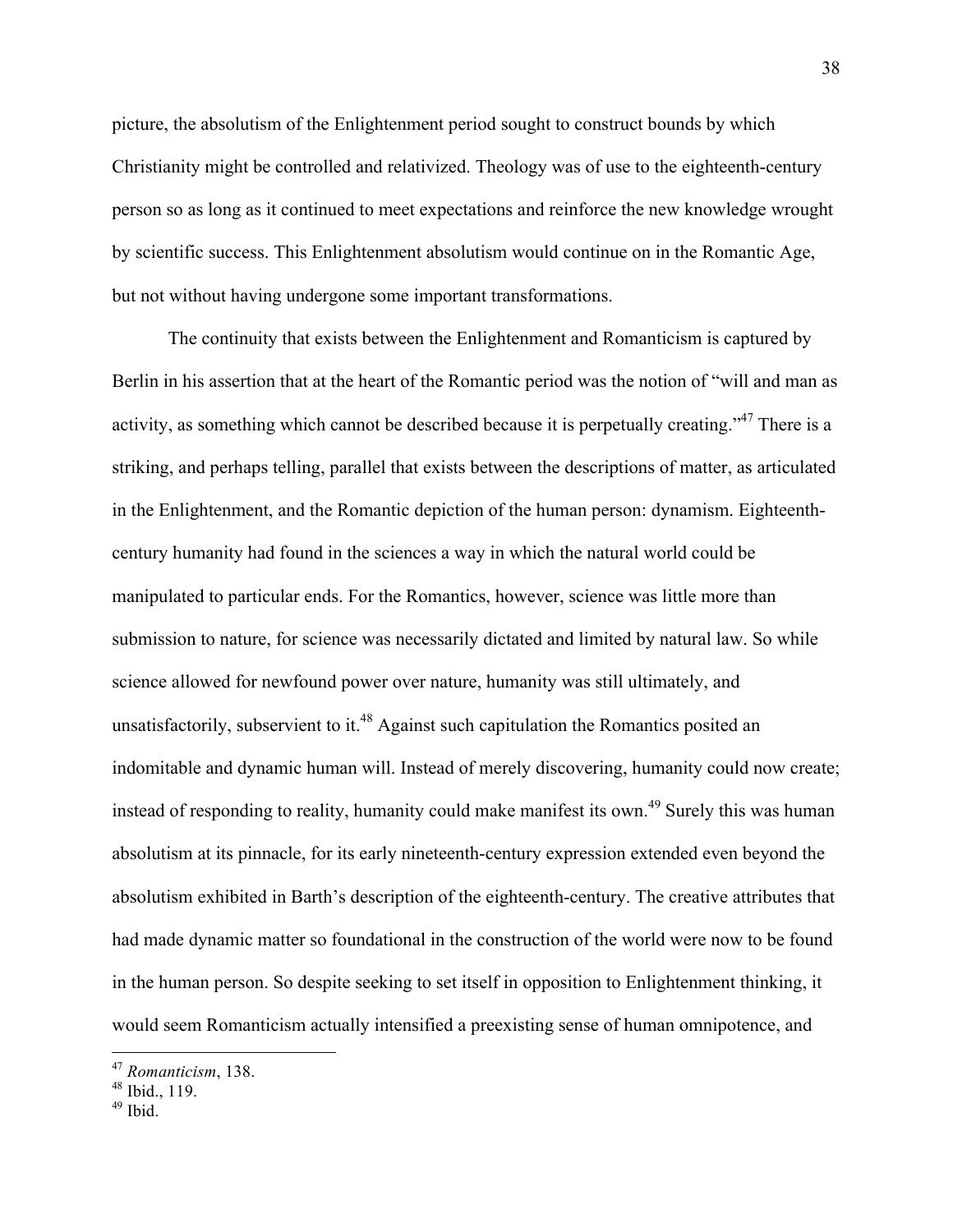rendered the human mind and will completely autonomous. Central to our investigation, however, is the fact that in the Romantic Age the source of reality and meaning shifted from dynamic matter and the interpretive and explanatory power of the sciences, and came to rest within the individual person. The thrust of Romanticism, therefore, was decidedly inward.

The fact that such a shift occurred can be seen in brief survey of Romantic thought and poetry. However, as with any emerging movement, the first volleys are thrown, and the initial discontentment is expressed, long before any formal protest is noted. Thus it is of little surprise to find that the Enlightenment demand for a strict adherence to rationalism functioned in such a way as to lead some people to seek spiritual satisfaction and fulfillment outside of the vaunted realm of natural philosophy.<sup>50</sup> Beneath the calm of the Enlightenment's rationalistic surface lay a "peculiar and widespread" engagement with the mysterious.<sup>51</sup> This was the age, after all, which found itself home to all types of "necromancers, chiromancers, and hydromancers," to various emerging sects, and to other movements of the occult.<sup>52</sup> In intellectual circles as well, there were some who found discontentment with the preponderance of rationalism. One of the first to level a serious assault on Enlightenment thinking was Johann Georg Hamann (1730-1788). Hamann found scientific propositions to fall far short of being able to adequately address the "actual living, palpitating of life"; the general categories and classifications of the sciences were crude and insufficient descriptors of real life, for they left out the particular and the unique.<sup>53</sup> Even language and words were overly rational; they attempted to tidy up, to systematize, and to generalize that which could not be captured by a clever turn of phrase.<sup>54</sup> What Hamann had found so problematic in Enlightenment doctrine was the inherent withdrawal of the mysterious,

 <sup>50</sup> Berlin, *Romanticism*, 47.

<sup>51</sup> Barth*, Protestant*, 35.

<sup>52</sup> Berlin, *Romanticism*, 47.

 $53$  Ibid., 41.

 $^{54}$  Ibid., 49.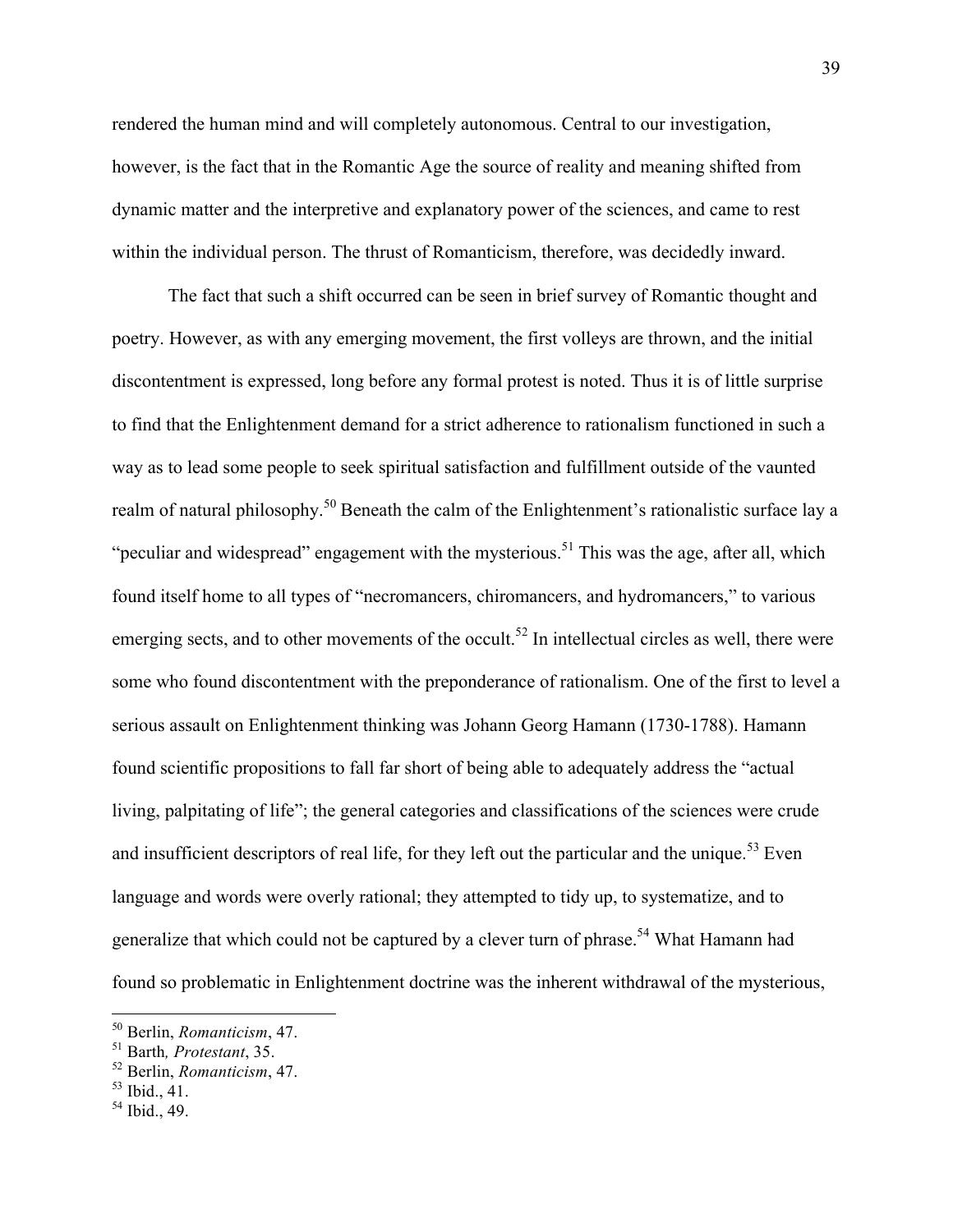the idea that all could be known and classified, that the great diversity of life and experience could be organized and integrated into tidy systems of meaning. For him, rationalism was an insufficient means by which to try to unravel the inherent mysteries of reality; only the arts were fit to facilitate human engagement with the mysterious.<sup>55</sup>

Hamann was but the first of several notable Romantic philosophers, each of which sought to deny the notion of the unity, harmony, and the compatibility of ideals that the Enlightenment espoused.<sup>56</sup> Johann Gottfried Herder (1744-1803) very much followed in Hamann's steps, although not without his own unique contributions. Of interest to us is his assertion that one's duty is to articulate or express truth as one comes to understand it, and that that truth is as valid a truth as anyone else's.<sup>57</sup> Another significant and contributing figure, and a friend of Hamann, was Immanuel Kant (1724-1804). His focus on the "inner, moral life" led him to repudiate any form of determinism and any notion that nature necessarily enslaved humanity.<sup>58</sup> Consequently, Kant's work also functioned as a protest against Enlightenment thought; for in seeking to protect humanity's moral freedom, he fought against the notion that certain external factors limit the individual person.59 Of course many other thinkers followed, such as Schiller, Fichte, and Schelling, but fundamental to each was the centrality of the individual, and the human ability to construct, or reconstruct, reality in a variety of ways and to various degrees.<sup>60</sup>

The shift in emphasis, inward, toward the will of the individual, is also evidenced in the poetic program of the Romantic Age. Many of these poets attempted to preserve "traditional concepts, schemas, and values which had been based on the relation of the Creator to his [sic]

 <sup>55</sup> Berlin, *Romanticism*, 49.

<sup>56</sup> Ibid., 67

<sup>57</sup> Ibid., 66.

<sup>58</sup> Ibid., 73.

 $59$  This occurred somewhat ironically as Kant himself was quite derisive of the Romantic Movement, cf., ibid., 68.

<sup>60</sup> Cf., ibid., 46-92.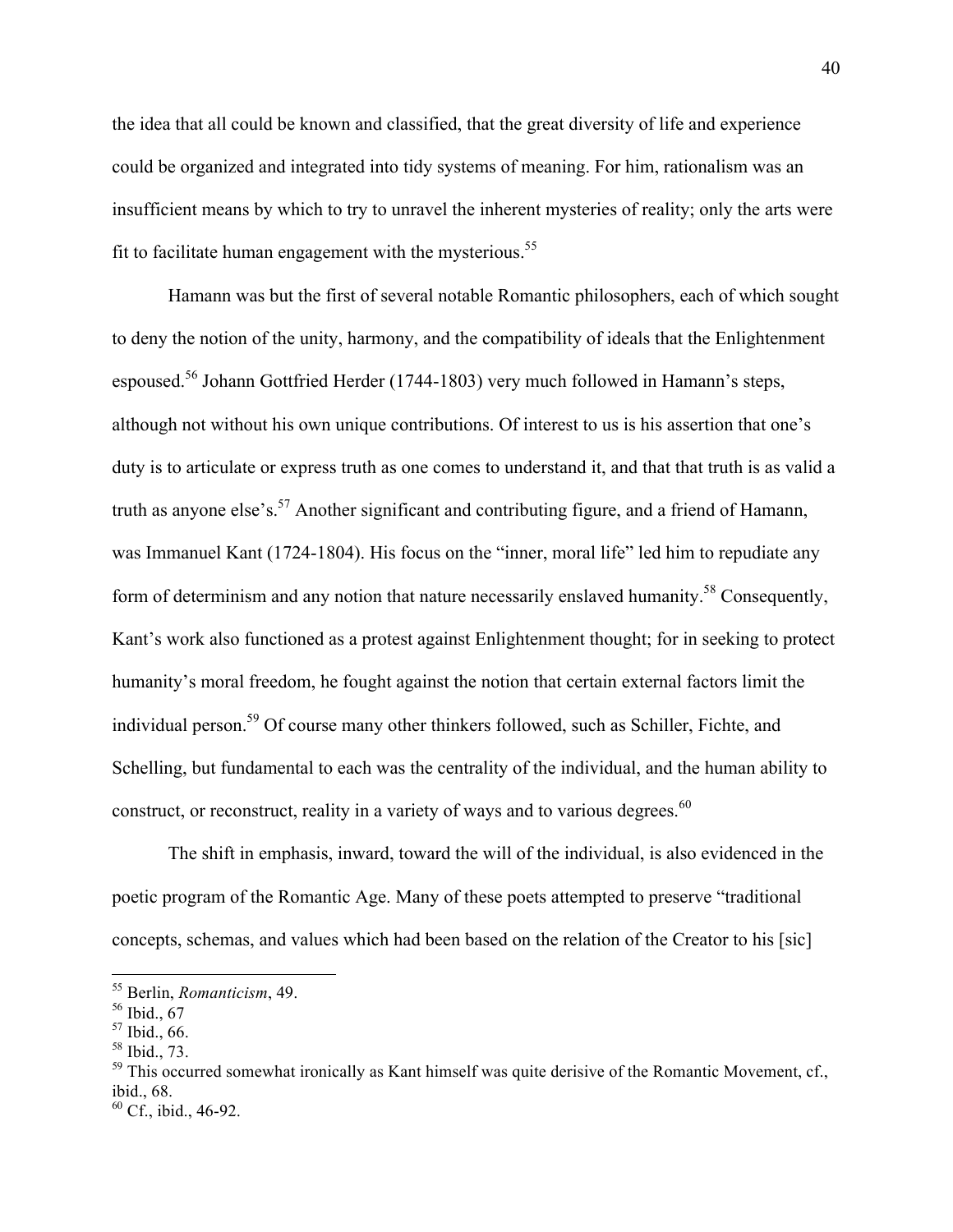creatures and creation," and which they understood to be threatened or undermined by the Enlightenment agenda.<sup>61</sup> This preservation, however, was not one that sought to adopt traditional understanding in an unadulterated state. In fact, the Romantic poetic program could be defined as a process of secularization, for it sought to naturalize the supernatural elements of the tradition it attempted to protect. This would, of course, indicate another way in which Romanticism carried on certain aspects of the Enlightenment tradition. Of most significance, however, was the source in which such naturalization occurred. Contra the Enlightenment's attribution of creative power to dynamic matter, poets such a Williams Wordsworth (1770-1850) and Samuel Taylor Coleridge (1772-1834) endeavored to replace the traditional, creative God with the human person. As M.H. Abrams writes regarding Wordsworth's poetic epic, "the heights and depths of the mind of man are to replace heaven and hell, and the powers of the mind are to replace the divine protagonists."<sup>62</sup> Not only was the poetic program one of secularization, it was also one in which traditionally divine prerogatives were attributed to the human person, and thus traditional supernaturalism became naturalized in the individual. $63$  According to the Romantic poets, humanity, for all intents and purposes, could become gods.

In examining the thought and literature of the Romantic period, it is hard to overemphasize the significance of the French Revolution. As has already been alluded to, its failures only functioned to solidify, or perhaps intensify, disillusionment with Enlightenment doctrine. It made apparent the insufficiency of reason and scientific knowledge as a means by which to bring about solutions for human tribulation, and it also led to a concomitant and widespread sense of hopelessness. The early successes of the revolution allowed for a rising optimism in the prospect of the dawning of a new age, of a flourishing and regenerate humanity,

 <sup>61</sup> M.H. Abrams, *Natural Supernaturalism* (New York: W.W. Norton & Co., 1971), 13.

<sup>62</sup> Abrams, *Natural*, 25.

<sup>63</sup> Cf., ibid., 65ff.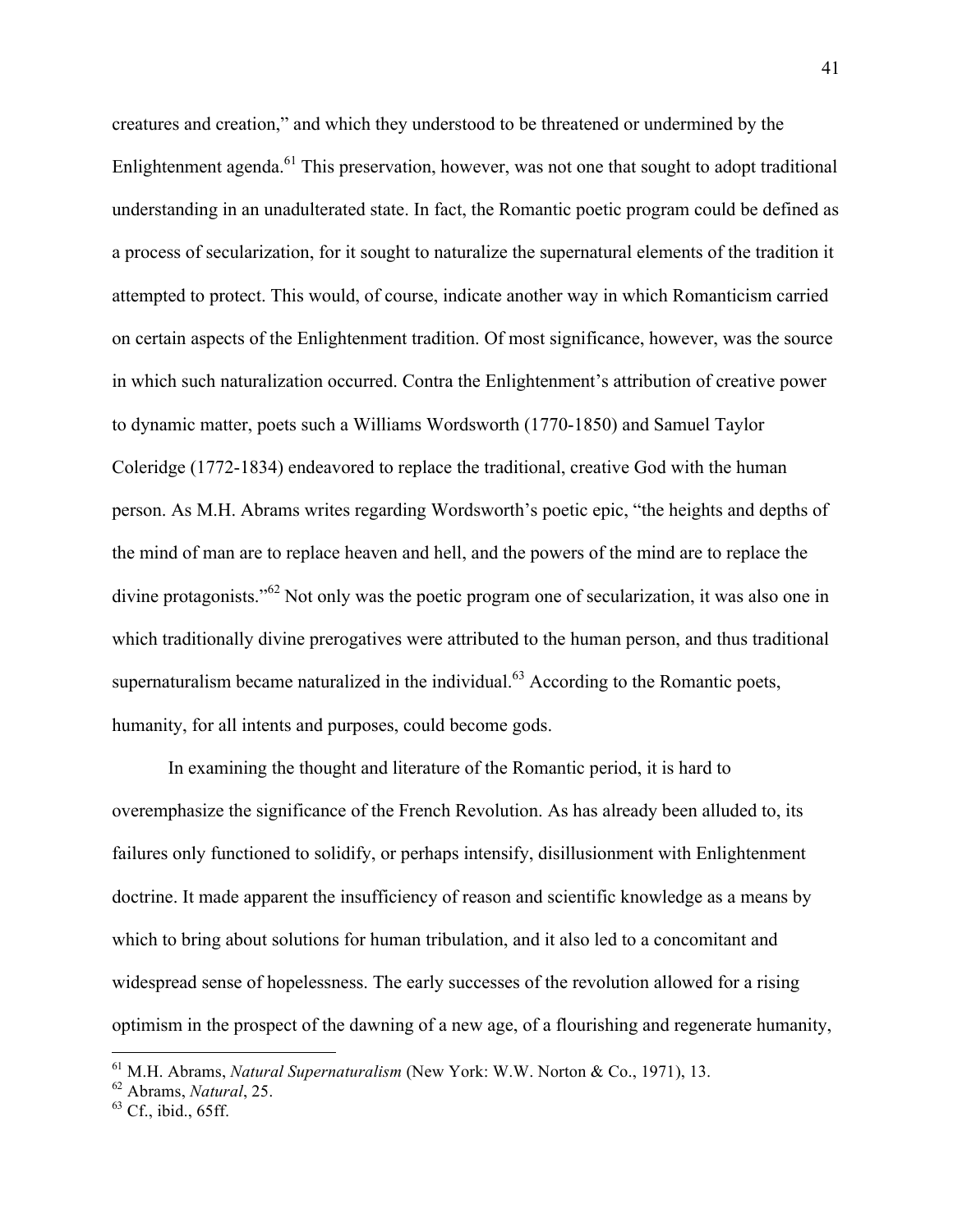in which peace and amelioration were within reach.<sup>64</sup> Its ultimate failure, consequently, left society utterly demoralized and, as Wordsworth describes it, in a state of complete "Despondency."65 However, despite the disasters of the attempted "apocalypse by revolution," hope continued on in some, and, at the hands of Romantic poets, such hope came to expression in a new "apocalypse by imagination or cognition."66 Here was the high argument of the Romantic Age: "the mind of man confronts the old heaven and earth and possesses within itself the power, if it will but recognize and avail itself of the power, to transform them into a new heaven and a new earth, by means of a total revolution of consciousness."<sup>67</sup> Faced with the bleak reality of a failed revolution, figures such as Wordsworth, Coleridge, Blake, and Shelley, found within the human person the ability to fashion a new world, one wrought by a revolution of imagination in which perception itself was altered.<sup>68</sup> The outer world still remained much as it was, what changed was the individual's vision and interpretation of it; humanity became the creator of its own inner reality.

Having moved from the traditional concept of a divinely fashioned creation, to the selforiginating and self-sustaining power of dynamic materialism in the Enlightenment, we have returned nearly full circle to some sense of the divine in the Romantic period, but it is a divinity that is to be attributed to the human person and not some superior being. The creative power once attributed to deity, then to matter, was now to be found within the individual. By means of the imagination, one could fashion the world as one saw fit, and there was no longer need of recourse to the external, whether that be another being or the natural realm. It is difficult to contend that Romanticism left the Pietist movement untouched, or vice versa. In fact, it would

 <sup>64</sup> Abrams, *Natural*, 330.

 $65$  Ibid.,  $328$ .

<sup>66</sup> Ibid., 334.

 $67$  Ibid.

<sup>68</sup> Cf., ibid., 337ff.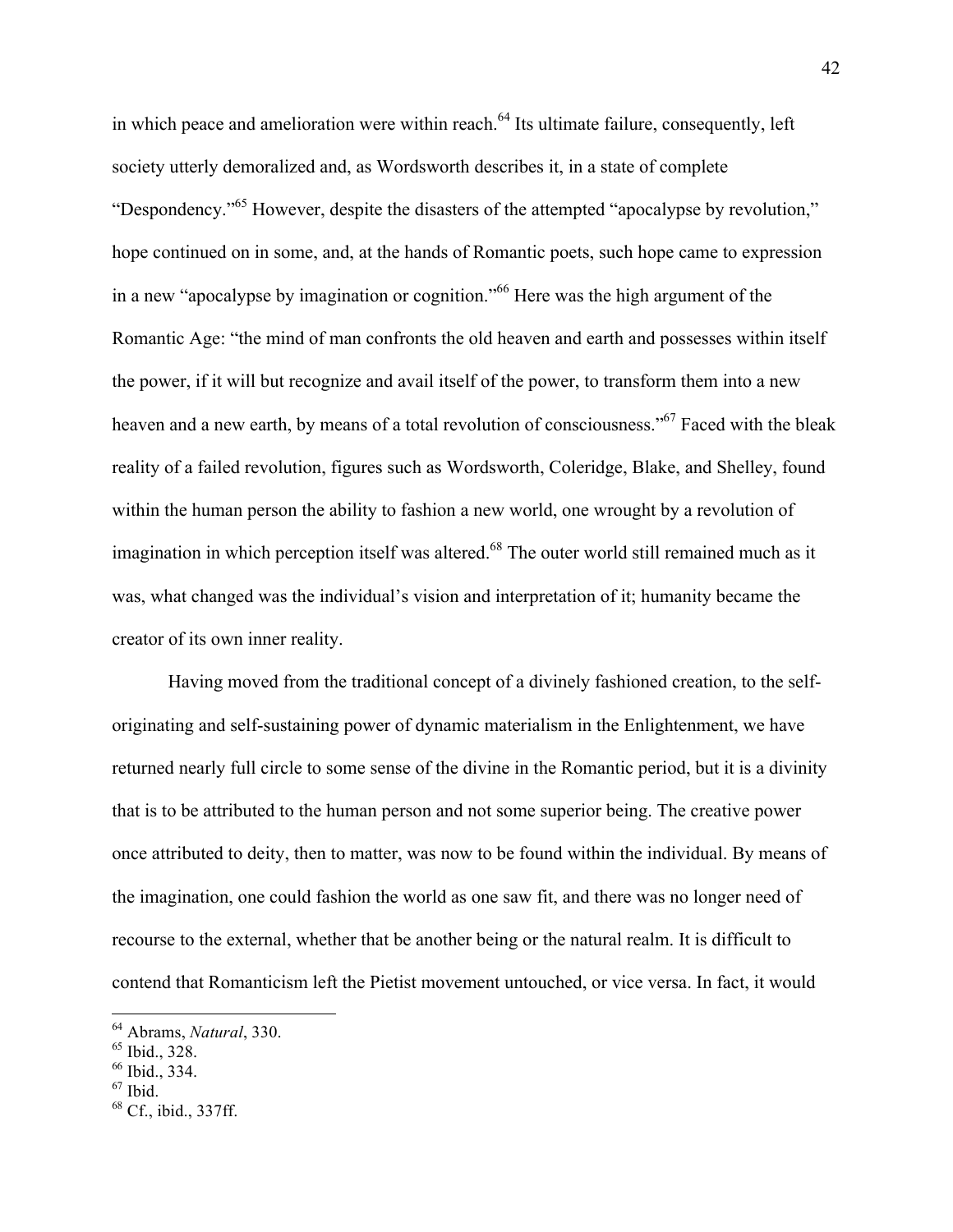appear the Romantic Age came about by means of thinkers who themselves had been significantly influenced by Pietism. Many of those attributed with having had a defining role in shaping Romantic thought came from the same German context from which Pietism arose: Hamann, for example, was born in a pietistic environment in East Prussia, and both Herder and Kant were raised in a similar atmosphere.<sup>69</sup>

Much like the Enlightenment, it would seem that Romanticism also functioned as a contributing factor in the interiorizing of belief. While it may have initially seemed as though Romantic thinkers sought to re-enchant the naturalized world from which the Enlightenment had banned the divine, it would appear they actually furthered the naturalization that had already been initiated, and sought instead to enchant one's inner perception of the world. Despite being a protest against Enlightenment doctrine, and, at least as one might have assumed, a rally cry against the expanding sphere of the profane, perhaps Romanticism represents for the religious realm little more than further retreat, and no less than a furthering of the process of introversion.

#### **Pluralism and a New Denominationalism: Accommodation and Privatization**

We have seen how Pietism, the Enlightenment, and Romanticism not only opened the door to the possibility of a process of introversion, whereby Christian belief comes to be understood as a religion of the heart, but also how they may have reinforced and encouraged the propensity for such interiorizing within the Western tradition of Christianity. While these movements and epochs may have begun in localized Continental settings, their influence and impact were significantly widespread, reaching even as far as the New World. Not only were the seventeenth and early eighteenth centuries home to upheavals and revolts in the human understanding of the world and the self, these centuries were also a time in which there was a

 <sup>69</sup> Berlin, *Romanticism*, 68.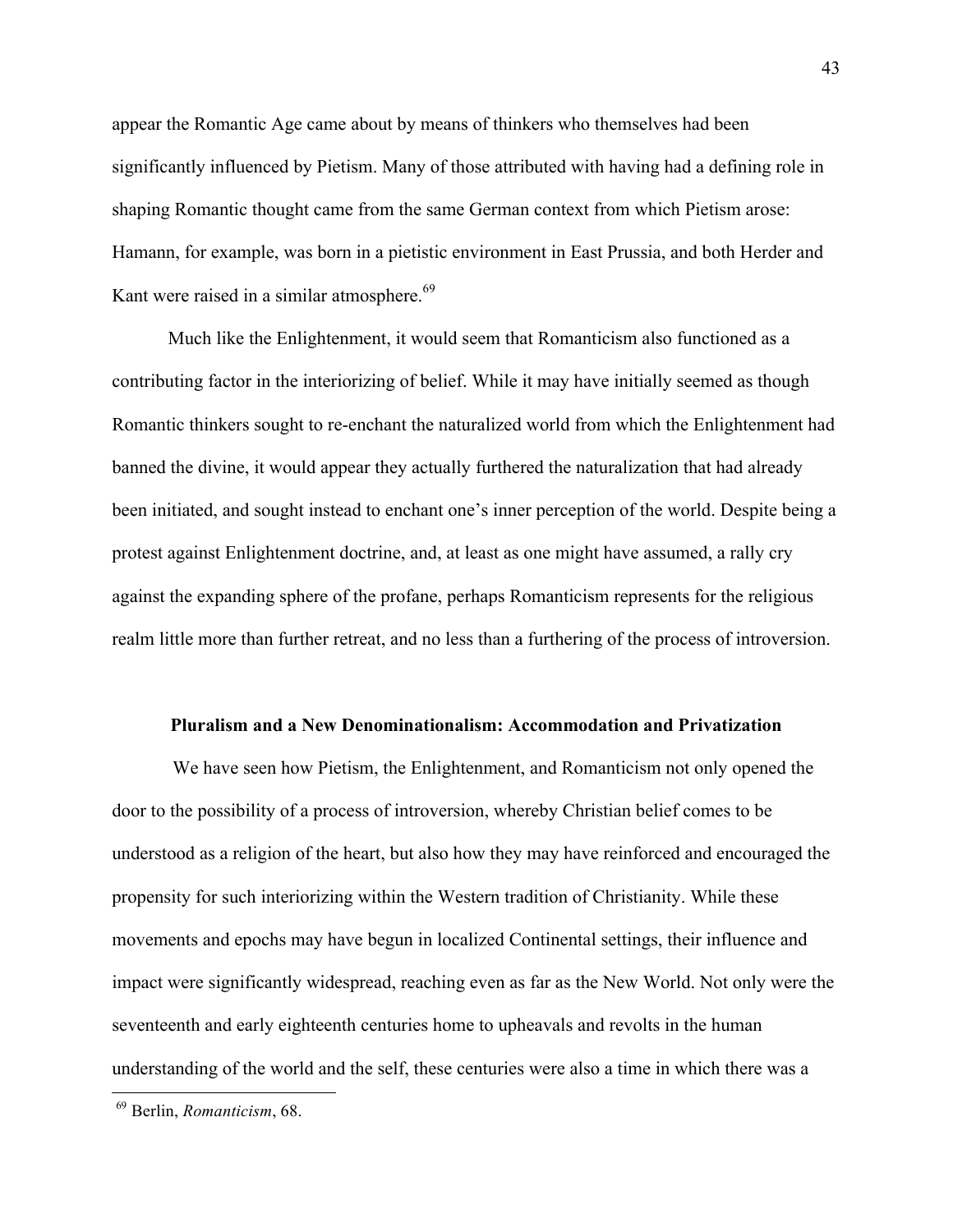huge flood of emigration to America.<sup>70</sup> The wave of Continental thought and Christian religion that landed on American soil certainly had impact on the shaping of the new land, but equally, and in turn, the American context also exerted influence on those who settled there. The incredible pluralism with which new immigrants were faced represents yet another factor contributing to the process of introversion.

Tied to the great transatlantic migration, and to American colonization, was the pervasive presence of Pietism. The case was not simply that the pietistic sects comprised the majority of those who travelled to the new land in hopes of religious freedom; the Moravians, for example, did not even settle in America until 1735, a decidedly late date.<sup>71</sup> Rather it would seem Pietism had already made its presence felt in the established churches of the American colonies. American Lutheran churches, in desperate need of ministers, would appeal to various charitable societies on the continent, most of which were made up of Pietists.<sup>72</sup> Pietism also arrived amongst the Reformed churches with the influx of both the pilgrims and the Dutch.<sup>73</sup> The near omnipresence of pietistic influence led to a Colonial American Protestantism of a somewhat unique nature. Religious revival erupted, and the doctrinal indifference of Pietism was evidenced in the travelling Anglican preacher, George Whitefield (1715-1770), who worked alongside any who would join him, regardless of denominational affiliation.<sup>74</sup> A shift occurred in American Protestantism, represented by movement toward a "personal, inward, and heartfelt religion," and away from the traditional religion that was more "formal, outward, and established."<sup>75</sup> This shift was indicative of the passing of Puritanism and the ascendance of Pietism, or, as Noll

 <sup>70</sup> Cf., Mark Noll, *The Old Religion in a New World: The History of North American Christianity* (Grand Rapids: Eerdmans, 2002).

<sup>71</sup> John R. Weinlick, "Moravianism in the American Colonies," *Continental*, 123.

<sup>72</sup> Tappert, "Influence," ibid*.*, 14.

<sup>73</sup> James Tanis, "Reformed Pietism in Colonial America," ibid*.,* 34.

<sup>74</sup> Noll, *Old Religion*, 51.

 $75$  Ibid.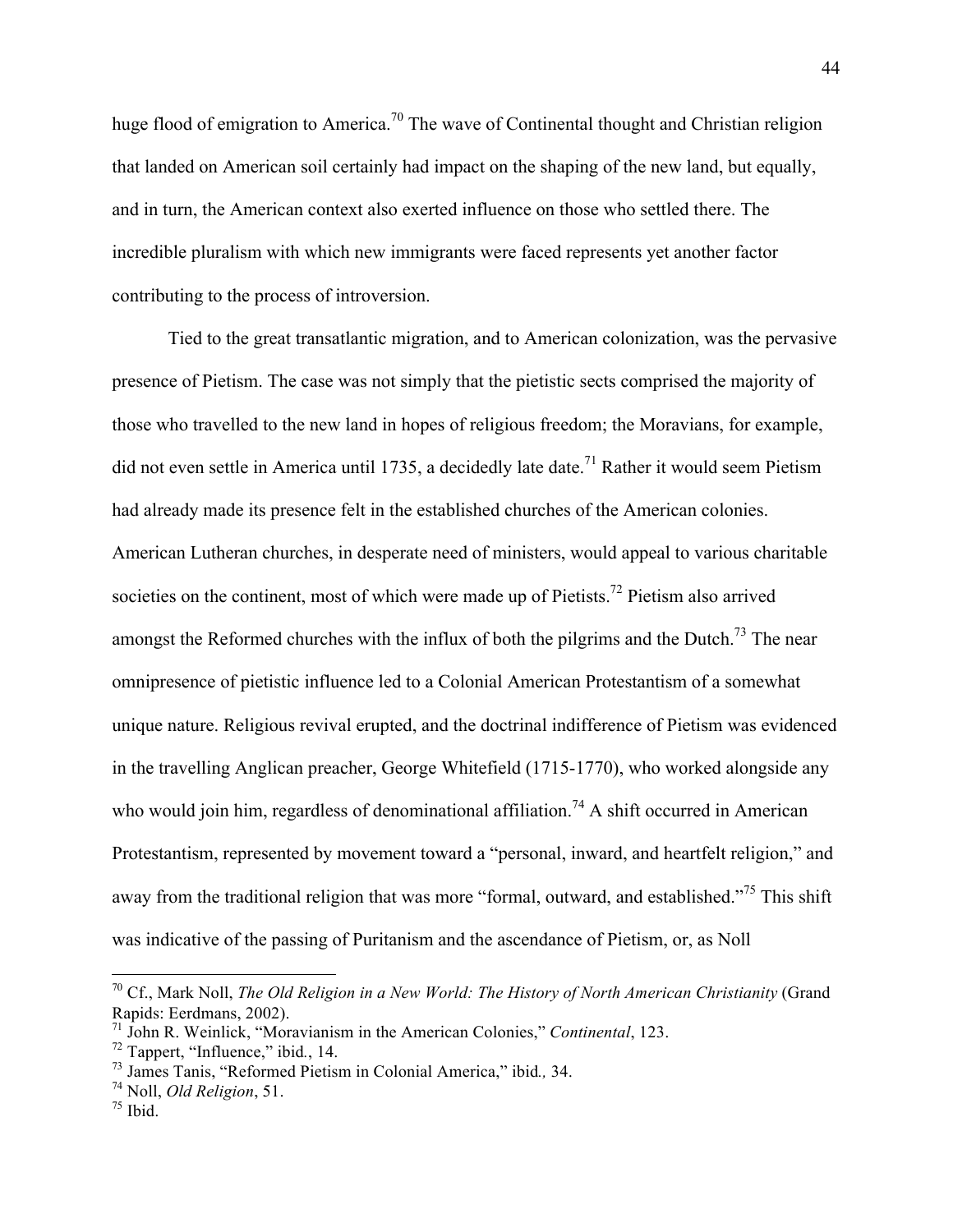synonymously refers to it, "evangelicalism," as the prevailing expression of American Protestant Christianity.<sup>76</sup> Pietism was a widely felt, and hugely influential, movement in Colonial America. As to whether its attractiveness came about as a result of religious pluralism, or whether it fed it, perhaps both are true to some degree.<sup>77</sup> In any case, it is sufficient for our purposes to simply note its all-encompassing nature and its deeply felt impact.

That the social and religious scene of America was one of extensive plurality is captured in Ahlstrom's writing:

A traveler in 1700 making his way from Boston to the Carolinas would encounter Congregationalists of varying intensity, Baptists of several varieties, Presbyterians, Quakers, and several other forms of Puritan radicalism; Dutch, German, and French Reformed; Swedish, Finnish, and German Lutherans; Mennonites and radical pietists [sic], Anglicans, Roman Catholics; here and there a Jewish congregation, a few Rosicrucians; and, of course, a vast number of the unchurched.<sup>78</sup>

The organizing principle for Continental religious life had been the state church, whereby there existed a single church for a given area.<sup>79</sup> In the new American context, however, this model, which had been attempted by both Puritans and Anglicans, was beginning to disintegrate, if it had even been attempted at all.<sup>80</sup> The boom of different Protestant groups ensured that each made its presence felt throughout all realms of Colonial America, and political support for the disestablishment of churches grew.<sup>81</sup> The practice of religious pluralism was slowly becoming conventional, even if the notion of it as an ideal was still largely nonexistent.<sup>82</sup> By the late eighteenth century, however, this too changed, and the multiform nature of American Protestantism presented a situation in which such incredible diversity made civil and political

 <sup>76</sup> Noll, *Old Religion*, 51.

<sup>77</sup> Noll, for example, suggests it was both, cf., ibid*,*, 51.

<sup>78</sup> *Religious*, 4; contra Ahlstrom, Noll argues the religious make-up was predominantly Protestant, and virtually exclusively Christian, cf., *Old Religion*, 51.

<sup>79</sup> Noll, *Old Religion*, 50. <sup>80</sup> Ibid.

 $81$  Ibid.

<sup>82</sup> Ibid.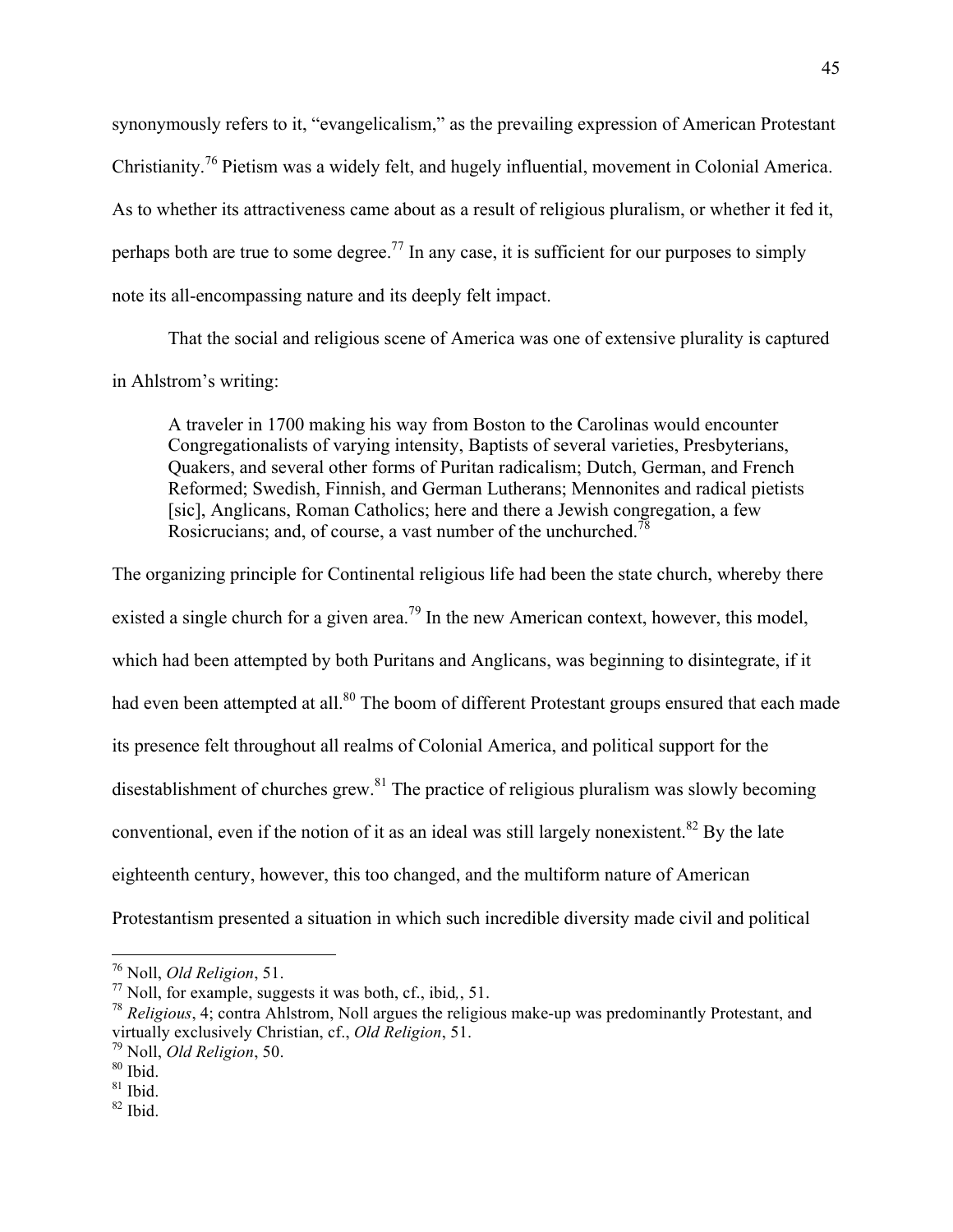support of one Christian expression impossible. "Religious freedom" became an ideal foundational to the success of American democracy, and was written into the constitution as the First Amendment.<sup>83</sup> Thus there emerged the formal separation of church and state.

From this context of incredible plurality emerged the unique and distinctly American form of church: the denomination. Neither a true "church," nor a true "sect," the denomination appropriated characteristics of each to define itself, such as the distinction between religious and secular spheres, as well as voluntary association.<sup>84</sup> Noll defines it as, "a single product of an environment defined by...the absence of formal church-state ties, and competition among many ecclesiastical bodies."85 Such an atmosphere inevitably leaves the church susceptible to cultural accommodation for the sake of cultural appeal. H. Richard Niebuhr suggests that the issue with American denominationalism is that it represents a failure of churches "to transcend the social conditions which fashion them into caste-organizations," a failure to avoid sublimating "their loyalties to standards and institutions only remotely relevant to the Christian ideal," and a failure "to resist the temptation of making their own self-preservation and extension the primary object of their endeavor."86 Berger agrees: "The pluralistic situation [from which denominationalism springs] is, above all, a *market situation*. In it, the religious institutions become marketing agencies, and the religious traditions become consumer commodities."87 Such a context carries with it both individual and denominational implications.

The history of America is one characterized by an increasing and seemingly perpetual pluralism based on its founding principle of freedom, and a similar pluralism seems to result

 <sup>83</sup> Cf., Noll, *Old Religion*, 75-83.

<sup>84</sup> John Murray Cuddihy, *No Offense: Civil Religion and Protestant Taste* (New York: Seabury Press, 1978), 17.

<sup>85</sup> *Old Religion*, 23.

<sup>86</sup> *The Social Sources of Denominationalism* (New York: World Publishing, 1957), 21.

<sup>87</sup> Berger, *Sacred*, 137; emphasis original.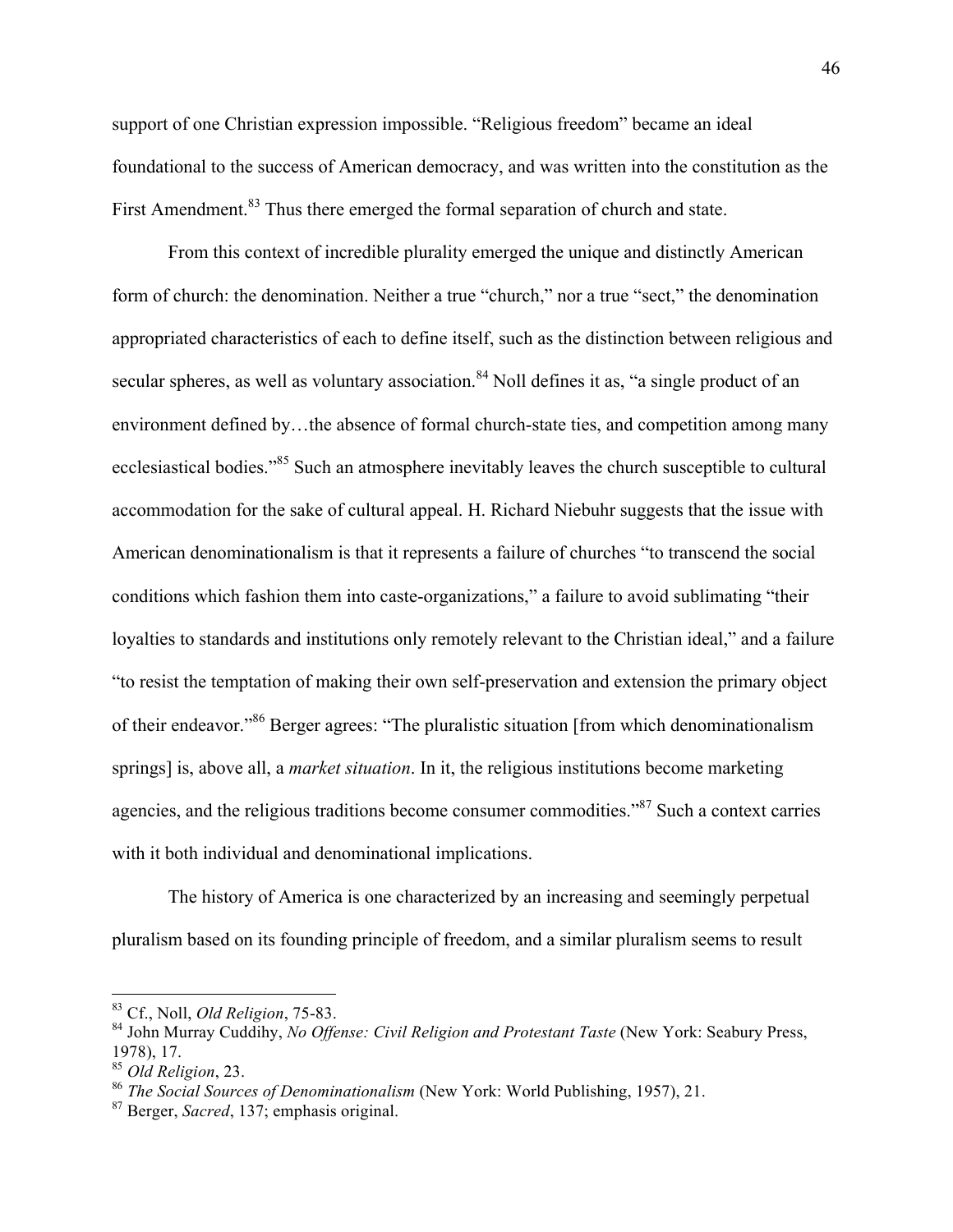worldwide simply with the advent and march of modernization, and its ensuing globalization.<sup>88</sup> The point is simply that the pluralistic issue, over time, has only compounded. On the individual level, and in the market economy of religious goods, no longer is religious adherence expected or enforced by the state. Rather, it is left up to individual preference. Once the issue of religion becomes privatized in this manner, once it becomes a matter of personal choice, it is unable to provide a common world in which ultimate meaning for life is shared across the social order.<sup>89</sup> Consequently, religion is necessarily relegated to "specific enclaves of social life."90 It becomes an aspect of life rather than a totalizing reality. The "world building potency" of religion becomes constrained to the manufacturing of "sub-worlds" of meaning.<sup>91</sup> Thus religion is interiorized. This process is compounded, however, when the market of religious goods and services, in seeking to find purchasers of its product, adjust its religious commodities in order to meet the "needs" of the consumer. Since a pervasive pluralism relegates the "relevance" of religion to the private sphere, religious institutions limit their social emphasis and applicability in order to better reach potential consumers, which only furthers the process of introversion.<sup>92</sup>

Moving out from the individual to the communal implications, it may be said that denominationalism can, and has, run according to certain socio-cultural factors more than it has biblical or doctrinal ones, which is to say that the emergence of various denominations can perhaps be attributable to a variety of social and economic factors. "Each religious group," writes Niebuhr, "gives expression to that code which forms the morale of the political or economic

<sup>&</sup>lt;sup>88</sup> Here modernization is defined as, "the growth and diffusion of a set of institutions rooted in the transformation of the economy by means of technology," cf., Peter Berger, Brigitte Berger, and Hansfried Kellner, *The Homeless Mind: Modernization and Consciousness* (New York: Vintage Books, 1974), 9; it is a topic we will address in more detail below.

<sup>89</sup> Berger et al., *Sacred*, 132.

 $90$  Ibid.

 $91$  Ibid., 133.

<sup>92</sup> Ibid., 146.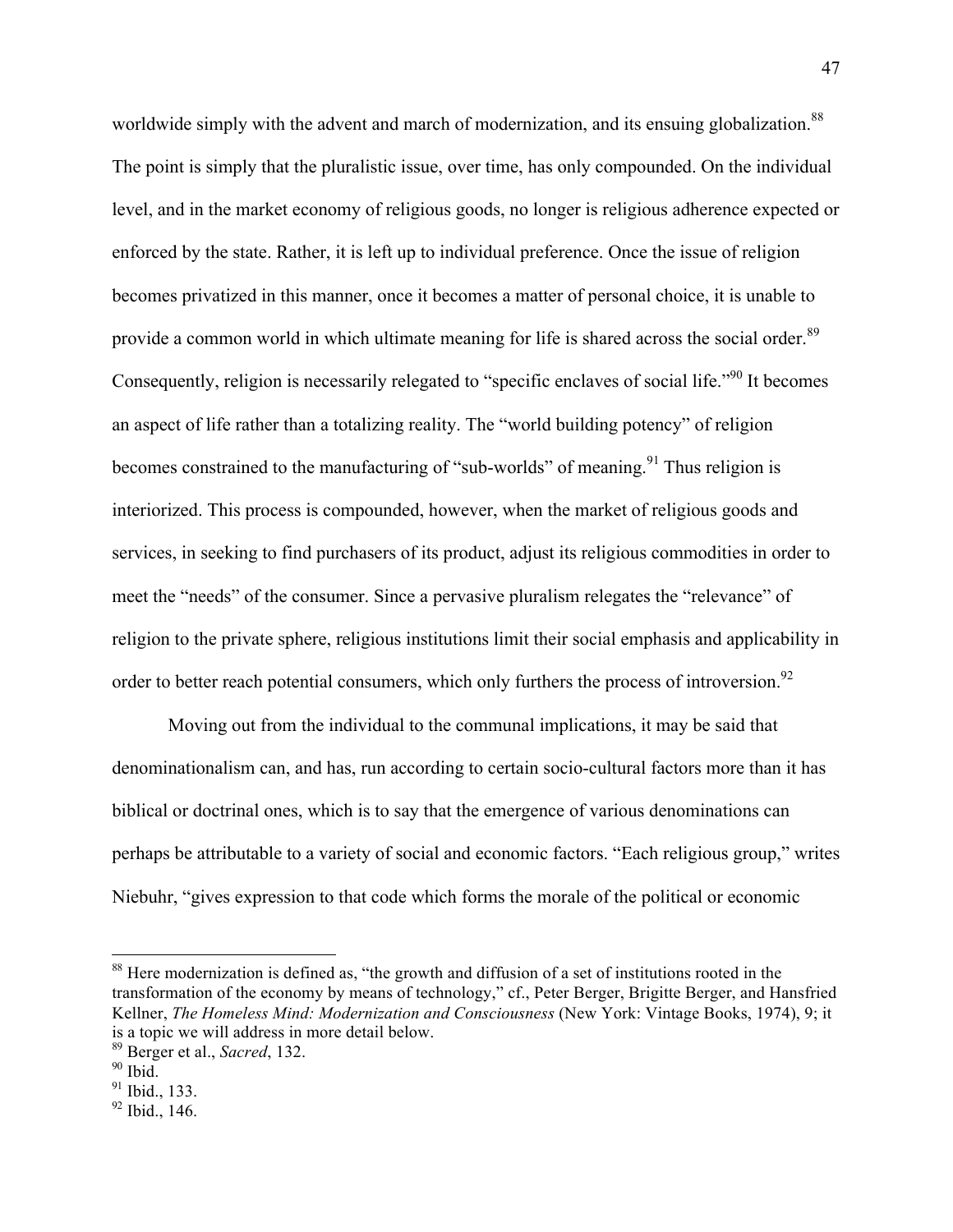class it represents."93 In denominationalism it is not necessarily the concerns of the Church that drive the state; it is the concerns of the state, or perhaps the social class, which drive the Church.<sup>94</sup> For example, some modern denominations were formed in the particular interests of the middle-class, and the psychology of this class contains features that influence the shape of its Christianity.<sup>95</sup> First and foremost, this is a class that is characterized by a highly developed individual self-consciousness, which is cultivated in a working environment that carries a high degree of personal responsibility.<sup>96</sup> The result is a religion that is "intensely personal," and an understanding of salvation that is geared more toward the individual, rather than any sort of "social redemption."<sup>97</sup> "Its martyrs die for liberty," writes Niebuhr, "not for fraternity and equality; its saints are patrons of individual enterprise in religion, politics, and economics, not the great benefactors of mankind or the heralds of brotherhood."98 In this instance, Christianity's primary concern is the self, and the self's salvation, as a result of the personalizing pressure created in the free market of religious choice.

The fact that Pietism was very much part of the early American landscape should simply highlight the force that would have initially been felt on the interiorizing impulse. An increasing pluralism, and the concomitant increase of religious choice and meaning-giving systems of reality, only functioned to make the issues of cultural accommodation and individual privatization more acute. Once again there seems to be a confluence of emphases that both promote and consecrate the propensity for the introversion of Christian belief. While some of these emphases may have originated in the unique context of Colonial America and the founding

 <sup>93</sup> *Social*, 24; see also Lee, *Against*, 104, 166.

<sup>&</sup>lt;sup>94</sup> Cuddihy says as much in his contention that civility, the requirement to recognize the legitimacy of other religious organizations and belief, "tames" traditional religion. Cf., *No Offence*, 6-7. <sup>95</sup> Cf., Niebuhr, *Social*, 78-85.

<sup>96</sup> Ibid., 80.

<sup>&</sup>lt;sup>97</sup> Ibid., 82.

<sup>98</sup> Ibid., 87-88.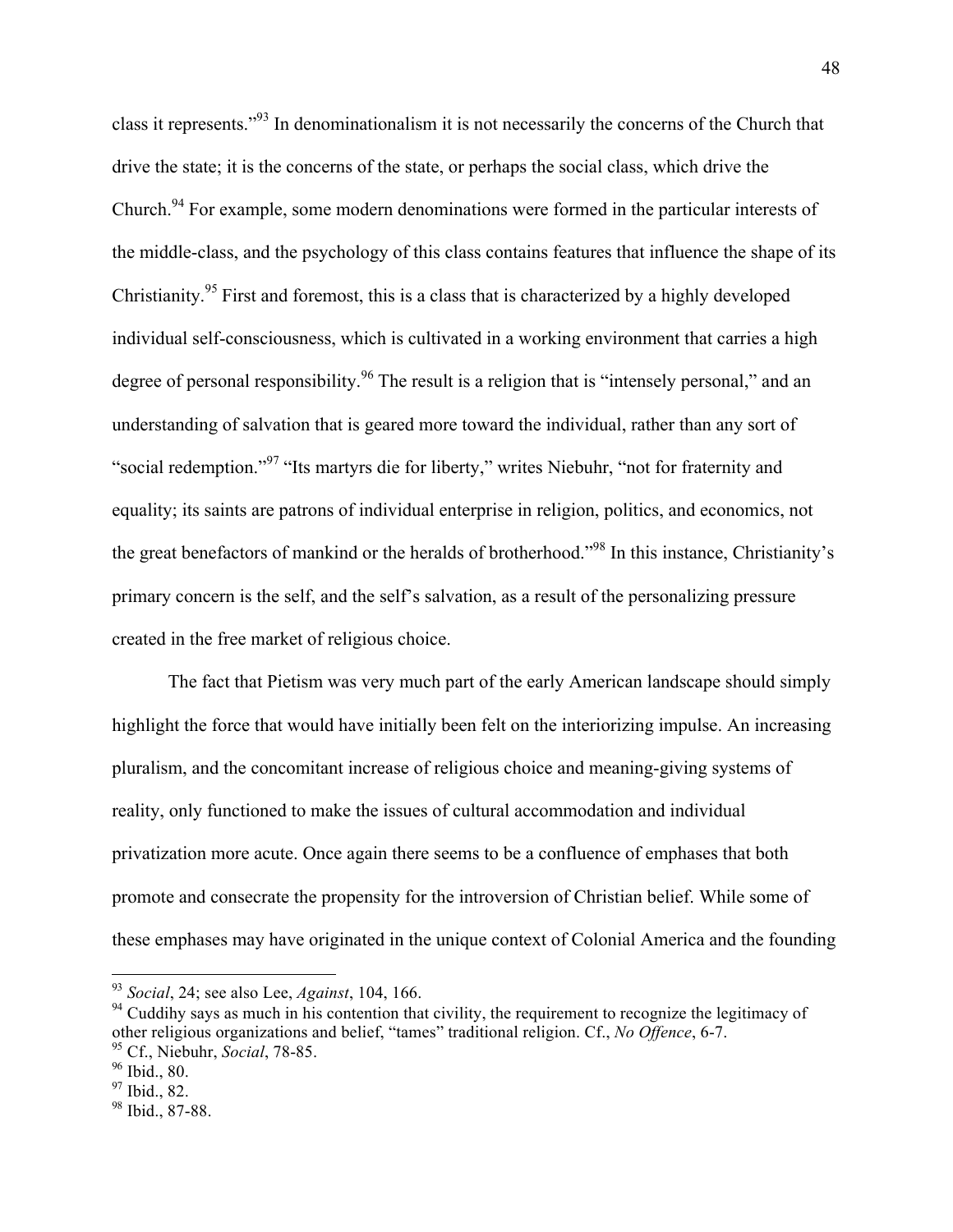of a New World, it seems safe to assume that at the hands of modernization their spread and dissemination is now incomprehensibly broad.

#### **Modernization: Manufacturing Metaphysical Homelessness**

Modernization can be defined as the development and promulgation of various institutions as a result of "technologically induced" growth in the economic sphere.<sup>99</sup> Berger describes it as, "the growth and diffusion of a set of institutions rooted in the transformation of the economy by means of technology."<sup>100</sup> The primary means by which the process of modernization is carried out is technological production and bureaucracy.101 To properly understand a social reality, such as the one brought about by modernization, one needs to explore more than simply the external factors by which such a reality is evidenced; it also requires the examination of the consciousness of its human participants.<sup>102</sup> The individual experiences social reality as something that exists outside of oneself, or as "objective givenness", on the one hand, and experiences social reality in the realm of consciousness, or as "subjective meaning" on the other.103 Therefore, modernization, while experienced as a certain set of external factors, also has a concomitant experience in, and impact on, the consciousness of the individual. The ways in which modernization shapes consciousness is best captured in a brief examination of the effects that its principal carriers have on individual consciousness.

One of the primary carriers of modernization is technological production. Regardless whether one works on a manufacturing production line, or whether one works in the retail sector,

 <sup>99</sup> Cf., Berger et al., *Homeless*, 9.

 $100$  Ibid.

 $101$  Ibid.

<sup>102</sup> Ibid., 12.

 $103$  Ibid.; consciousness in this case is not referring to the construction of various theories or models by which to gain meaning, but rather speaks to the "pre-theoretical" consciousness of everyday life.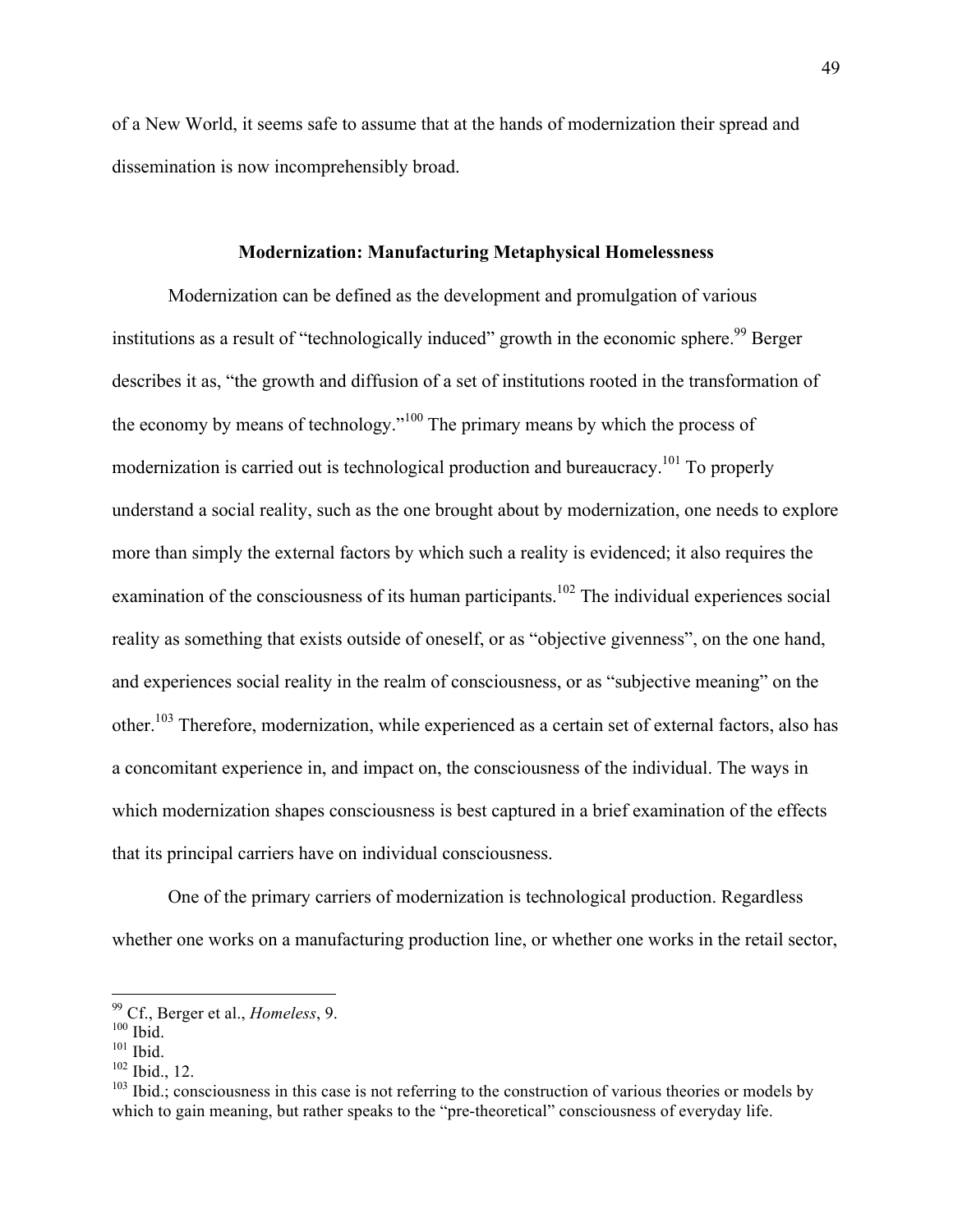modern society is such that technological production shapes consciousness, even despite a lack of direct contact with the technological process itself.<sup>104</sup> To think "technologically" is simply part and parcel of participating in a modern world, for nearly all aspects of normal, everyday life are inundated with technological material and thinking. Furthermore, the consciousness of technological production has "carry-over effects" that can be felt in all realms of life, whether social, political, or religious.<sup>105</sup> So by its sheer pervasiveness, human consciousness is inevitably impacted by the technological production of modernization. Central to a consciousness pressed in such a way is the notion of "componentiality."<sup>106</sup> Technological knowledge is such that it does not easily transfer from the realm in which it is being applied, although the type of thinking associated with it does.<sup>107</sup> Therefore, life becomes segmented, both on the social and the intrasubjective level.<sup>108</sup> This means that not only are different and segregated roles created for the individual within society, but different and segregated spheres are also created within the self.<sup>109</sup> What results is a disintegration of the individual's sense of self, and the attendant requirement for the creation of a private world in which one's true, and whole, person might be fully expressed and safely preserved.<sup>110</sup>

Bureaucracy, the other primary carrier of modernization, similarly creates the necessity for the refuge of a private sphere, for one of the key notions inherent to bureaucracy is that of anonymity.111 In order to preserve its orderliness, its predictability, and its ability to organize, bureaucracy requires the eradication of all markers of peculiarity and uniqueness from the

 $108$  Ibid.

- $110$  Ibid., 35.
- <sup>111</sup> Ibid., 46.

 <sup>104</sup> Berger et al., *Homeless*, 39.

 $105$  Ibid.

 $106$  Ibid., 33.

<sup>107</sup> Ibid., 29.

<sup>109</sup> Ibid., 34; see also Cuddihy, *No Offense*, 15.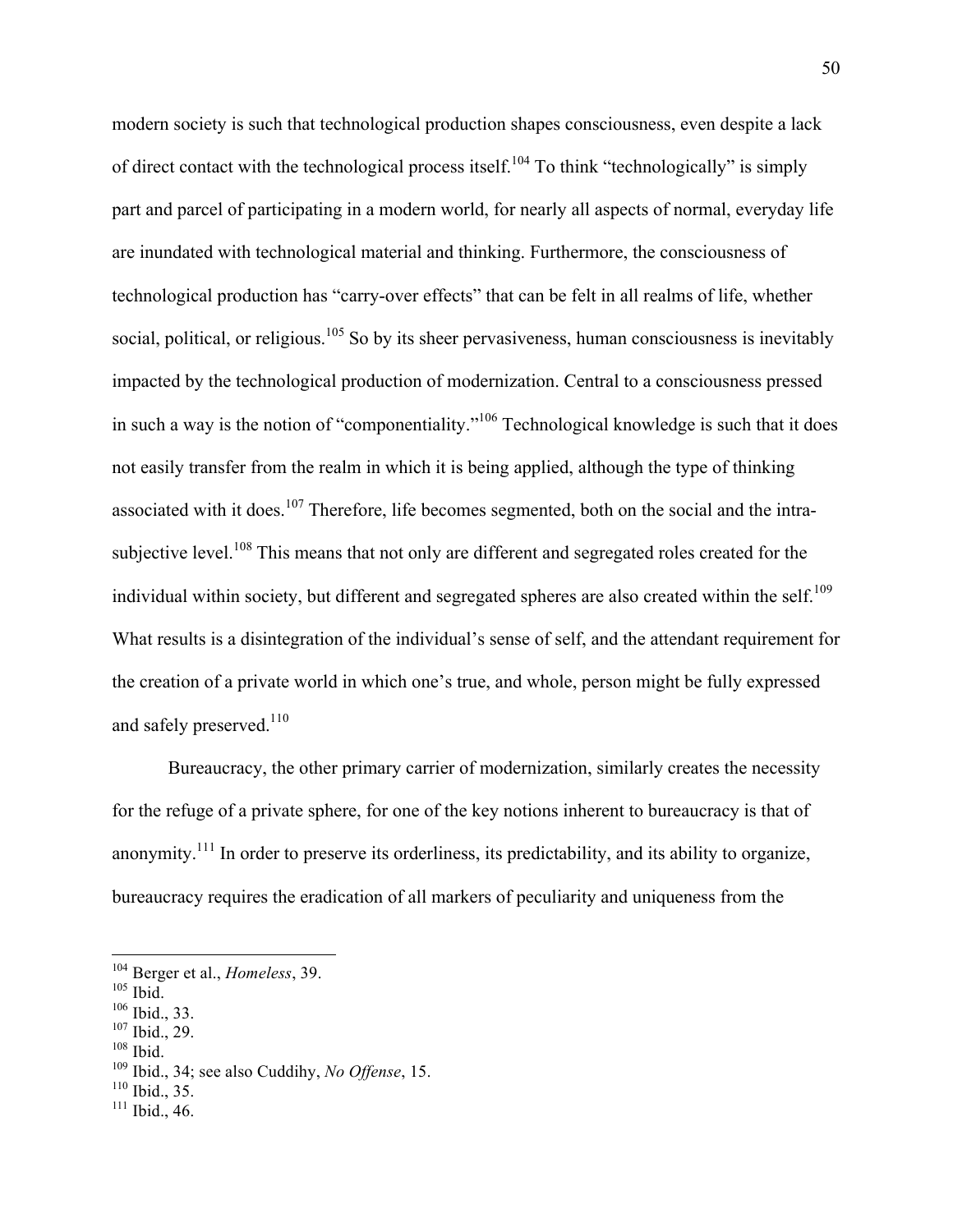individual.<sup>112</sup> The individual must be made anonymous in order to ensure that the bureaucratic processes will function with equality and run without personal bias or favoritism.<sup>113</sup> Thus the anonymity of bureaucracy is a morally charged anonymity, and not simply a pragmatic necessity.<sup>114</sup> In order to combat the anonymity that has become obligatory in the external world, the individual brings into existence a private realm in order to provide refuge for individual identity. So both technological production and bureaucracy require alteration and suppression of one's subjective identity in order to allow one to function within the social reality shaped by modernization. Reprieve from such a demand, and the recovery of a balance to life, is consequently sought in a private sphere where sanctuary from disintegration and anonymity might be found.

Apart from the two primary carriers of modernization, there also exist important secondary carriers, such as the modern city and its associated socio-cultural pluralism.<sup>115</sup> These we will address somewhat simultaneously under the heading of institutionalization.<sup>116</sup> Coexistent with the vast diversity within modern society, are the institutions by which the numerous and varied "universes of meaning," and their affiliated societal structures, are protected and preserved. In situations of increasing heterogeneity regarding what constitutes the "ultimate significance of everyday life and meaning of extraordinary experiences," the threat of the disintegration of any one "sacred cosmos" is mitigated by its "standardization into doctrine."<sup>117</sup> Along with a host of other religious traditions, such a process has also occurred in the history of

 <sup>112</sup> Berger et al., *Homeless*, 46.

<sup>113</sup> Ibid., 52.

<sup>&</sup>lt;sup>114</sup> Ibid.

 $115$  Ibid., 9.

 $116$  Cf., ibid.; the term, "institutionalization," refers to the response of modern society to the reality of pluralism, and it is the results of such institutionalization which concern us here.

<sup>&</sup>lt;sup>117</sup> Thomas Luckmann, *The Invisible Religion: The Problem of Religion in Modern Society* (New York: The MacMillan Company, 1967), 65; for a further in-depth discussion of the institutionalization of religion, particularly the Judeo-Christian form, see ibid., 50-76.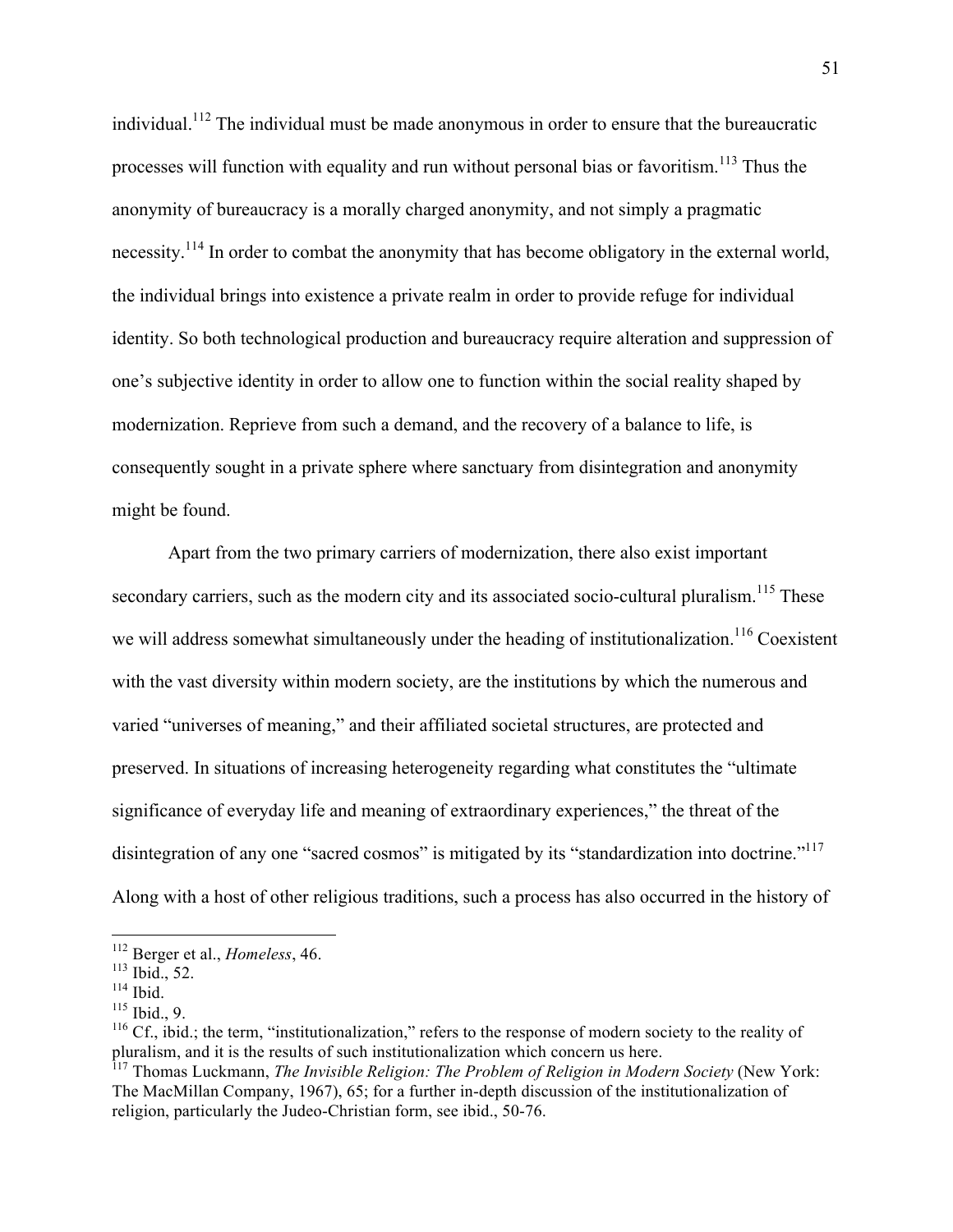the Christian religion, and perhaps even to an extent not realized elsewhere.<sup>118</sup> Both the volume and variety of such institutions within modern society pose a unique difficulty for an institutionalized Christianity. Regardless whether these institutions are religious or secular, say political or economic in nature, the interaction of these institutions will only function to further the process of introversion for the Christian believer.

Within the context of a plurality of specialized institutions, religious standards and representations are amalgamated within particular social roles.<sup>119</sup> That is to say, the religious institution, while seeking to make itself visible amongst the specialized functions of various other institutions, unintentionally restricts the "habitual applicability" of its standards and representations to isolated realms.<sup>120</sup> Consequently, within the society segregated by institutionalization, those specifically religious roles and their associated realms of relevance, when taken in the context of a whole life within society, are necessarily granted "part-time" status.<sup>121</sup> When faced with such a prospect, some religious groups opt to initiate a partial, if not a total, withdrawal from the world in order to maintain the integrating function of their religious belief.<sup>122</sup> Christian history is compromised of many of these monastically oriented groups. Those who are willing to continue in their engagement with a society that demands the segregation of religious belief and action, tend to respond by seeking out realms in which the "jurisdictional claims" of competing institutions have not yet taken hold.<sup>123</sup> As the Enlightenment, Romanticism, and the plurality of the American context has already made clear, when there is no longer room in the public sphere for God or an associated sacred cosmos of meaning, a retreat

 <sup>118</sup> Cf., Luckmann, *Invisible*, 67: Luckmann categorizes the Church in Judeo-Christian tradition as "an extreme historically unique case of the institutional specialization of religion."

<sup>119</sup> Ibid., 84; also Lee, *Against*, 194.

<sup>120</sup> Ibid., 85.

 $121$  Ibid.

<sup>122</sup> Ibid.; see also Berger et al, *Homeless*, 79-81.

<sup>123</sup> Ibid., 86.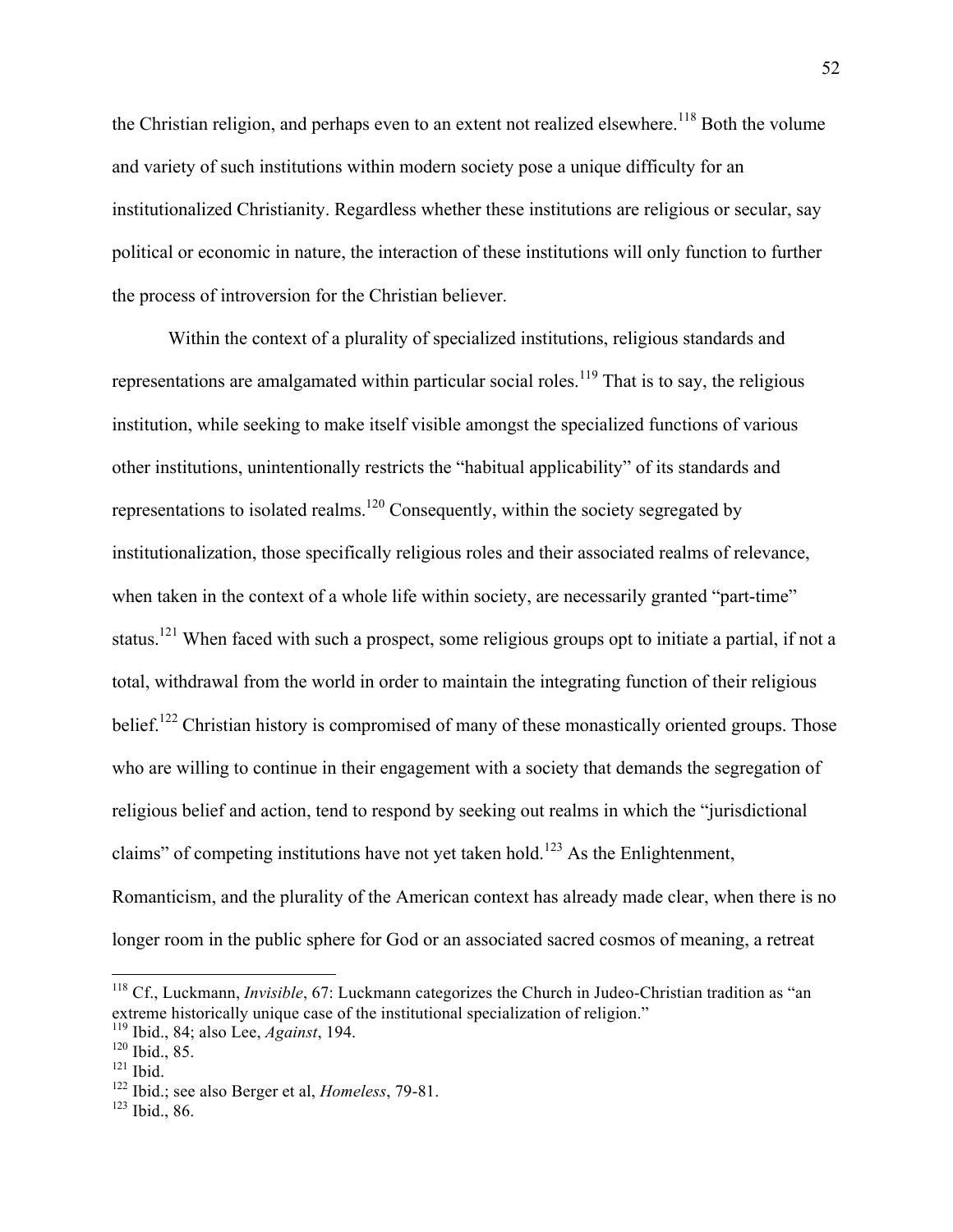occurs whereby religion becomes a largely privatized affair. This too is the case in an institutionalized modern society.124

Technological production, bureaucracy, and institutionalization, as characteristics of the modern world, have all exhibited the propensity to force an inward turn for relief from "componentiality," anonymity, as well as the for the survival of one's overarching meaninggiving structure, or "sacred cosmos." Not only has modernization resulted in a type of alienation within social reality, it has resulted in a sense of metaphysical homelessness: humanity has become displaced within the cosmos.<sup>125</sup> Where there once existed the explanatory power of some form of deity, where there once existed the possibility of theodicy, now there is nothing. That such a sense of cosmic alienation exists is evidenced in much of the writing of the modern period. Speaking to this issue, Nathan A. Scott writes, "What underlies most of the representative [literature] of our period…is a sense that the anchoring center of life is broken and that the world is therefore abandoned and adrift."<sup>126</sup> As he describes it, the literature of the modern age is a "literature of metaphysical isolation."<sup>127</sup> Writers such as Mann, Lawrence, Kafka, and Faulkner, inherited no tradition of meaning on which to attach the significance of things, and thus cast into a context without any overarching "beliefs, sentiments, and valuations," these writers were faced with the task of creating for themselves novel ways of interpreting experience.<sup>128</sup> Very much following in the footsteps of their Romantic predecessors, modern artists were left with the task of providing shape and giving meaning to the variegated and segregated modern world.<sup>129</sup> God was dead, to borrow from Nietzsche, and the world had become a reality in which there was no

 <sup>124</sup> Luckmann, *Invisible*, 86.

<sup>125</sup> Berger et al, *Homeless*, 185.

<sup>&</sup>lt;sup>126</sup> The Broken Center: Studies in the Theological Horizon of Modern Literature (New Haven: Yale University Press, 1966), ix.

 $127$  Ibid., 8.

 $128$  Ibid., 2-7.

 $129$  Ibid., 15.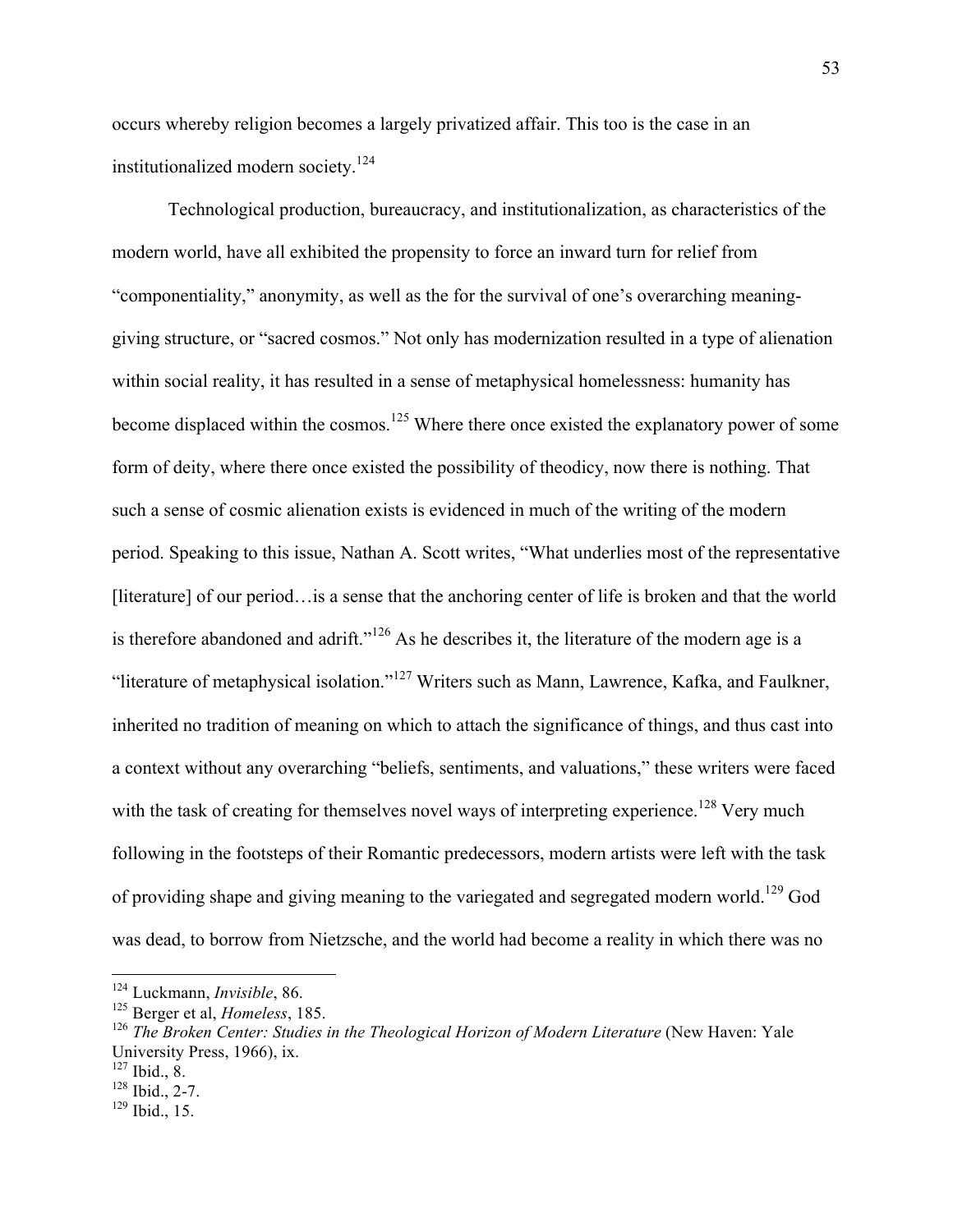longer any sense of "ultimacy," nor any notion of "radical significance."<sup>130</sup> The emergence of such a perspective in the modern period ought not be completely surprising given the tenets and world-altering nature of the epochs that preceded it.<sup>131</sup> Perhaps it is not until the modern age, and with the emergence of the modern writer, that the narrative of "estrangement and alienation" is fully realized.<sup>132</sup> Homeless in both the social world and the cosmos, the modern individual has nowhere to turn but the self. The evacuation of any sense of deity, let alone the Christian God, from not only the public sphere, but also reality itself, is a modern situation from which the only relief to be found comes from the creation of a private realm. This is a realm in which there are no threats to one's sense of self, no threats to one's sacred cosmos, no threats to one's God.

#### **Tentative Steps Toward Mitigation**

So what is one to do in the face of such interiorizing pressure? How does one stem the swelling tide that has carried this process of introversion? The phrase is oft repeated in many a historical exercise: "we cannot go back." Unless one is willing to fully separate oneself from social reality and to affect an escape from the modern world, or perhaps society itself, there can be no return to some previously realized Edenic state. Despite the ambiguity with which he sets forth his notion, it seems to me that John Murray Cuddihy is inescapably correct in suggesting a way to move forward, and perhaps the only way, can be found in an "esthetic for the interim," or a "polity of imperfection."<sup>133</sup>

 <sup>130</sup> Scott, *Broken*, 148.

<sup>&</sup>lt;sup>131</sup> Of course there were precursors to those eras as well, and perhaps they can be found in the articulation of nominalist theology, cf., Louis Dupré, *Passage to Modernity: An Essay on the Hermeneutics of Nature and Culture* (New Haven: Yale University Press, 1993).

<sup>132</sup> Scott, *Broken*, 19.

<sup>133</sup> Cf., *No Offense*, 191-211.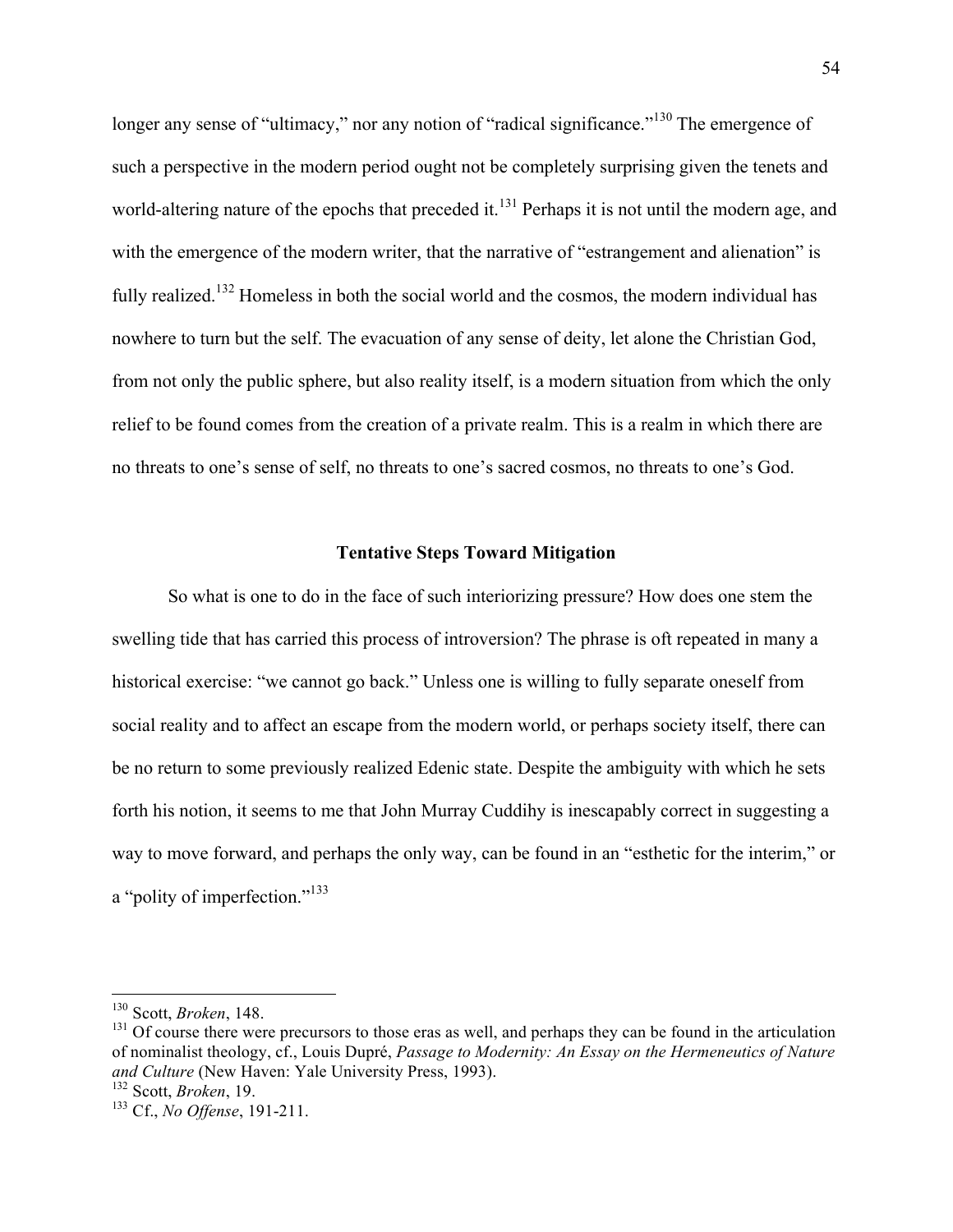As Genesis three makes clear, and as history has taught us, this world is such that there will never exist a humanly constructed Paradise in which external pressure will have no impact on the locale and expression of Christian belief. Consequently, just as the Puritans constructed their "half-way" covenant and gave up, in the interim, any notion of a perfected state, so too must we. This is not to say, however, that we ought to simply resign ourselves to the state of affairs and accept the idea that Christian belief is properly and definitively relegated to the realm of the private. In fact it would seem that such an impulse would be anathema to Holy Scripture and the majority of the Christian Tradition. Rather, what I propose are intentional attempts to bring Christian practice back into focus, to re-infuse and re-invest it with ultimate significance.

One particular approach I think beneficial can be found in the work of James K.A. Smith. Appropriating the thought of St. Augustine, the philosophy of Maurice Merleau-Ponty (1908- 1961), and emerging neuroscience, James K.A. Smith makes the argument that our practices have impact on our preconscious brain, which in turn influence or shape cognition.<sup>134</sup> This has serious implication for Christian worship and Christian pedagogy. If we want to faithfully instruct succeeding generations, if we want to worship well as God's people, then we must take seriously the way in which our practices shape both our thoughts and the desires of our heart. Perhaps such a focus on the importance and centrality of practice to Christian formation can begin to function as a necessary corrective to the contemporary severing of faith from practice, and curtail the impact of interiorizing pressures we have just explored.<sup>135</sup>

 <sup>134</sup> Cf., *Desiring the Kingdom: Worship, Worldview, and Cultural Formation* (Grand Rapids: Baker Academic, 2009).

 $135$  I do think there are other, and perhaps concurrent ways of going about re-investing practice with significance, but Smith's articulation seems the best place to begin. For an argument espousing sacramental ontology, see Hans Boersma, *Heavenly Participation: The Weaving of a Sacramental Tapestry* (Grand Rapids: Eerdmans, 2011). Also consideration should be given to a re-appropriation of the Protestant affirmation of ordinary life, cf., Craig Gay, "Christian Reflection and Modern Technology (Part I): The Affirmation of Ordinary Life," (lecture, Regent College, Vancouver, BC, June 3-14, 2013).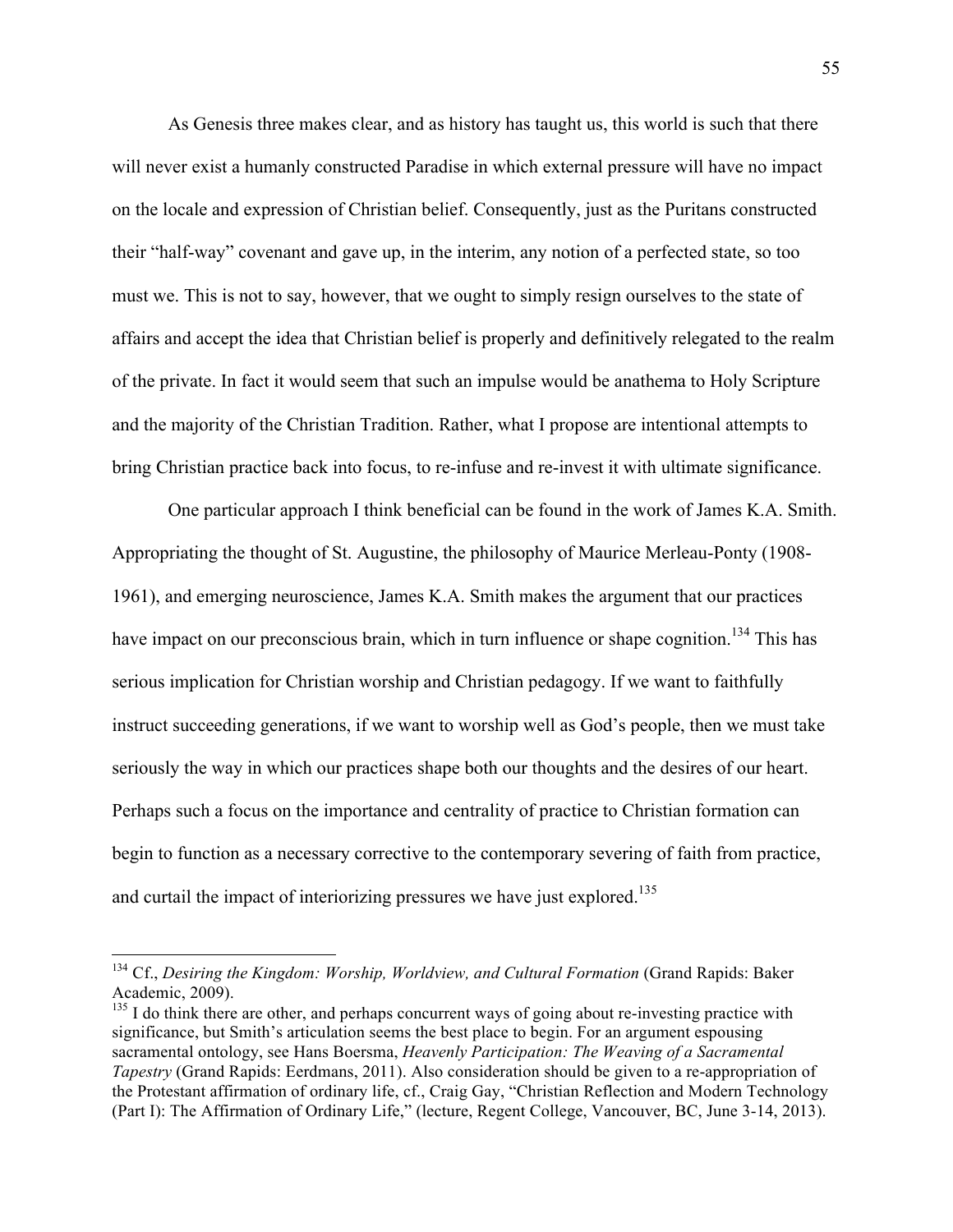#### **Conclusion**

What this small exercise has hoped to make clear is that the process of introversion, and its subsequent acceptance of disjunction between faith and practice, is not attributable to one single thought or event; rather, it exists as a result of a confluence of theological, historical, and sociological factors, largely particular to the Western tradition of Christianity, and especially its American expression. Mostly due to the process of modernization, the world is now such that it is difficult to maintain that the interiorizing of Christian belief is not a pressure felt with varying intensity across the globe. While there seems to exist within Pietism the first theological justification of the inward turn, the myopic inner focus of heart religion exists only as a result of it being severed from its counterbalancing emphasis on social action and participation in the public realm. The first cut was affected as the realm of the profane was made manifest in the Enlightenment. Here the creative and sustaining work of God became explainable through dynamic matter. A second cut was made in Romanticism as humanity turned to its own mind and will as a corrective for the despondency it experienced at the hands of the external world. In this age the divine was not so much deemed unnecessary, as it was reinterpreted to rest in human faculties. The original balancing tension between faith and practice was also negatively impacted in the context of Colonial America and the proliferation of its newfound pluralism. The separation of Church and state led to denominationalism and a new propensity for cultural accommodation. The fourth and final wound inflicted was at the hands of modernization, and its concomitant pluralism and institutionalization, resulting in a sense of metaphysical homelessness. It is certainly not the case, however, that the Christian religion is doomed to be interiorized. As I hope to have clearly suggested, albeit somewhat tentatively, there are ways in which the divide between faith and practice might be lessened, and the importance of practice to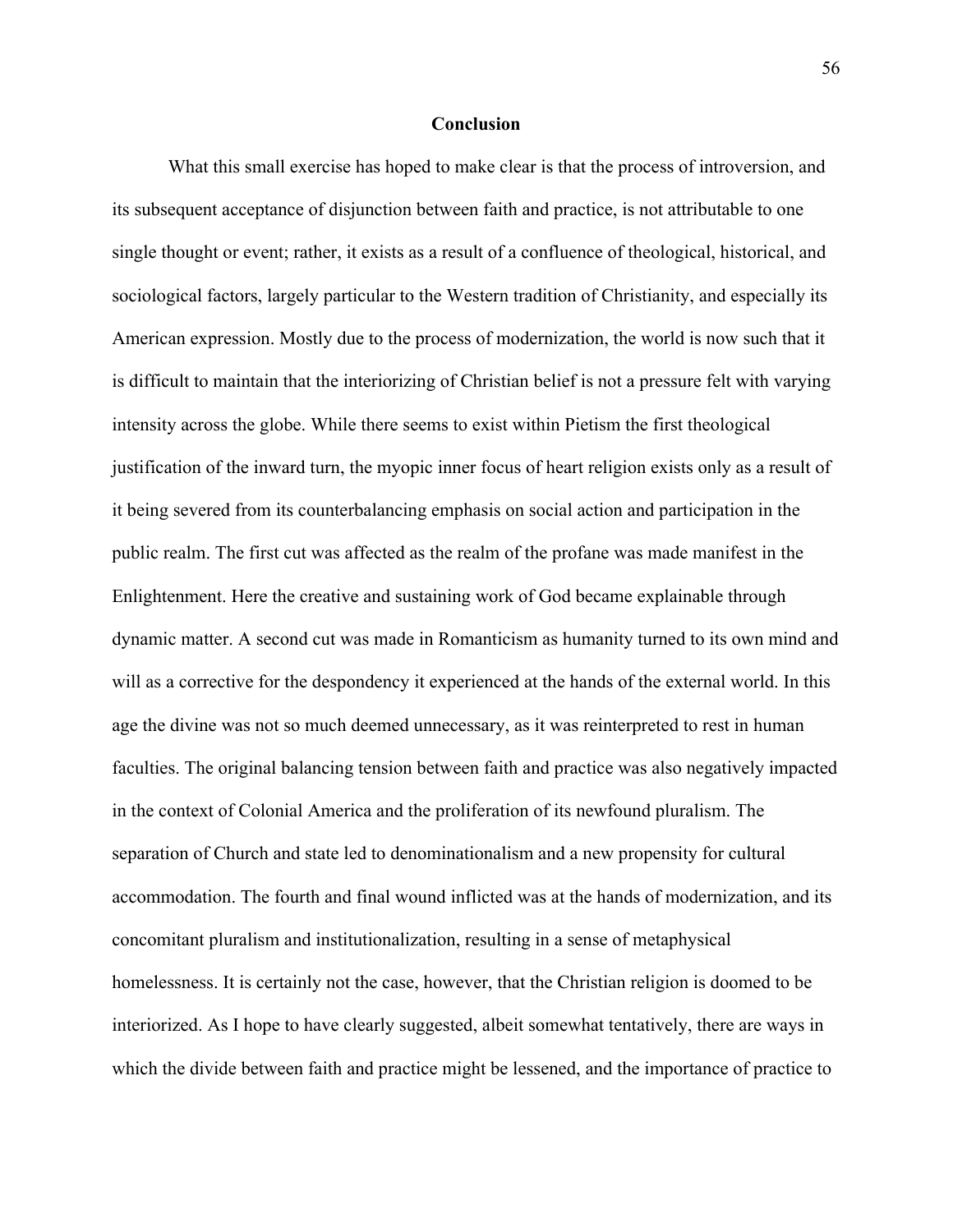biblical faith rediscovered. And undoubtedly, the God whom Holy Scripture has shown to be actively involved in the redemption of His creation continues His good work even now, ushering this world toward its intended renewal.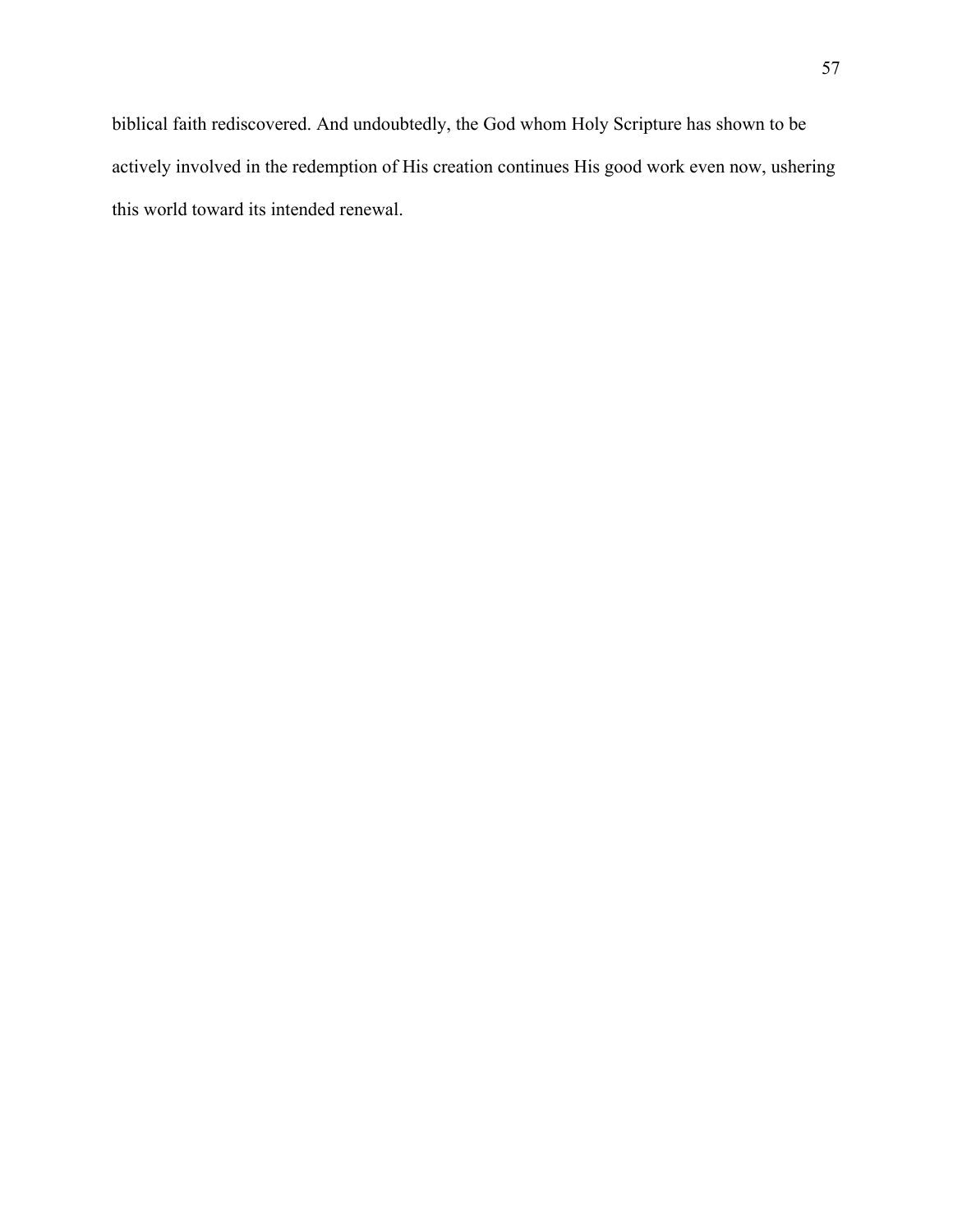- Abrams, M.H. *Natural Supernaturalism: Tradition and Revolution in Romantic Literature*. New York: W.W. Norton & Co., 1971.
- Ahlstrom, Sydney E. *A Religious History of the American People*. New Haven: Yale University Press, 1972.
- Barth, Karl. *Protestant Theology in the Nineteenth Century: Its Background and History*. London: SCM Press, 1972.
- Berger, Peter L. *The Sacred Canopy: Elements of a Sociological Theory of Religion*. New York: Doubleday & Co., 1967.
- , Brigitte Berger, and Hansfried Kellner. *The Homeless Mind: Modernization and Consciousness*. New York: Vintage Books, 1974.
- Berlin, Isaiah. *The Roots of Romanticism*. The A.W. Mellon Lectures in the Fine Arts. Edited by Henry Hardy. Princeton: Princeton University Press, 1999.
- Boersma, Hans. *Heavenly Participation: The Weaving of a Sacramental Tapestry*. Grand Rapids: Eerdmans, 2011.
- Buckley, Michael J. *At the Origins of Modern Atheism*. New Haven: Yale University Press, 1987.
- Chesterton, G.K. *Orthodoxy.* New York: Image Books, 1959.
- Cuddihy, John Murray. *No Offense: Civil Religion and Protestant Taste*. New York: The Seabury Press, 1978.
- Dupré, Louis. *Passage to Modernity: An Essay on the Hermeneutics of Nature and Culture*. New Haven: Yale University Press, 1993.